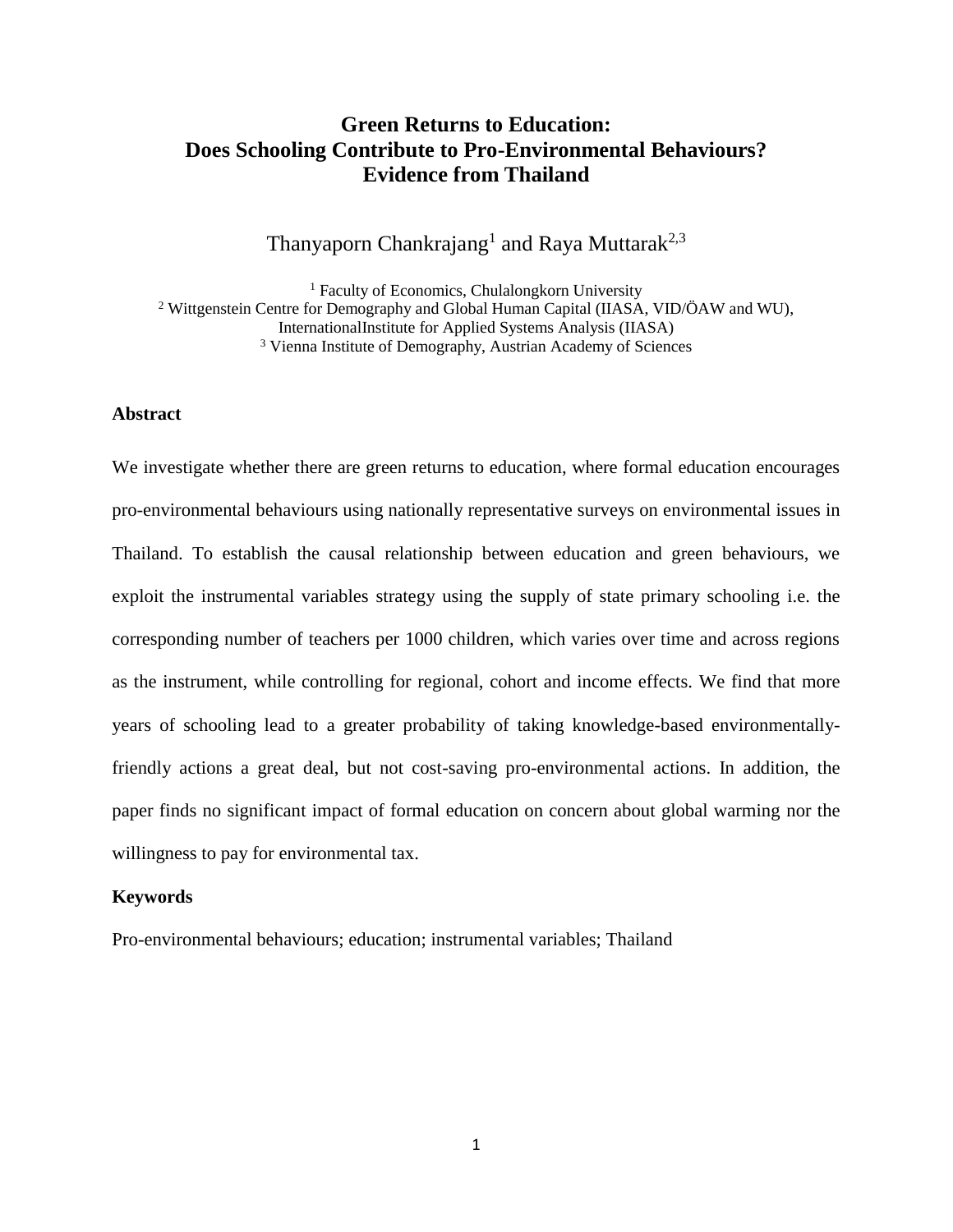## **1. Introduction**

This paper aims to investigate whether there are green returns to education, where formal education encourages pro-environmental behaviours after accounting for the potential endogeneity of education. While previous studies have shown a positive association between education and environmental actions, whether general formal education can have a causal impact on promoting attitudes and behaviours that help reduce negative externalities relating to the environment is not firmly established. The exception is a cross-national study of 14 European countries by Meyer (2015) using compulsory school reforms as an exogenous source of variation explaining educational attainment. As noted by Meyer (2015), the relationships between education and pro-environmental behaviours observed can suffer endogeneity problem. Omitted variables such as ability, values, risk perception, social desirability and social responsibility could confound the effect of education. For example, individuals who exhibit temporal discounting (individuals who prefer a smaller, more immediate reward than a later, larger one) may be less likely to invest in education and pro-environmental behaviours since both the rewards from education and climate-friendly behaviours are not always tangible and immediate. If this is the case, then the observed effect of education is inconsistent and biased upwards.

Building upon Meyer (2015) who analyses such causality using evidence from the European experience, our study offers the first causal analysis in the context of developing economies based on nationally representative data on environmental attitudes and behaviour in Thailand. This study thus complements existing studies which mainly focus on developed countries. It is crucial to consider emerging economies in the climate mitigation discourse since through the process of economic development, the corresponding  $CO<sub>2</sub>$  emissions in these countries are increasingly not negligible. Indeed, Thailand is the second largest  $CO<sub>2</sub>$  emitter in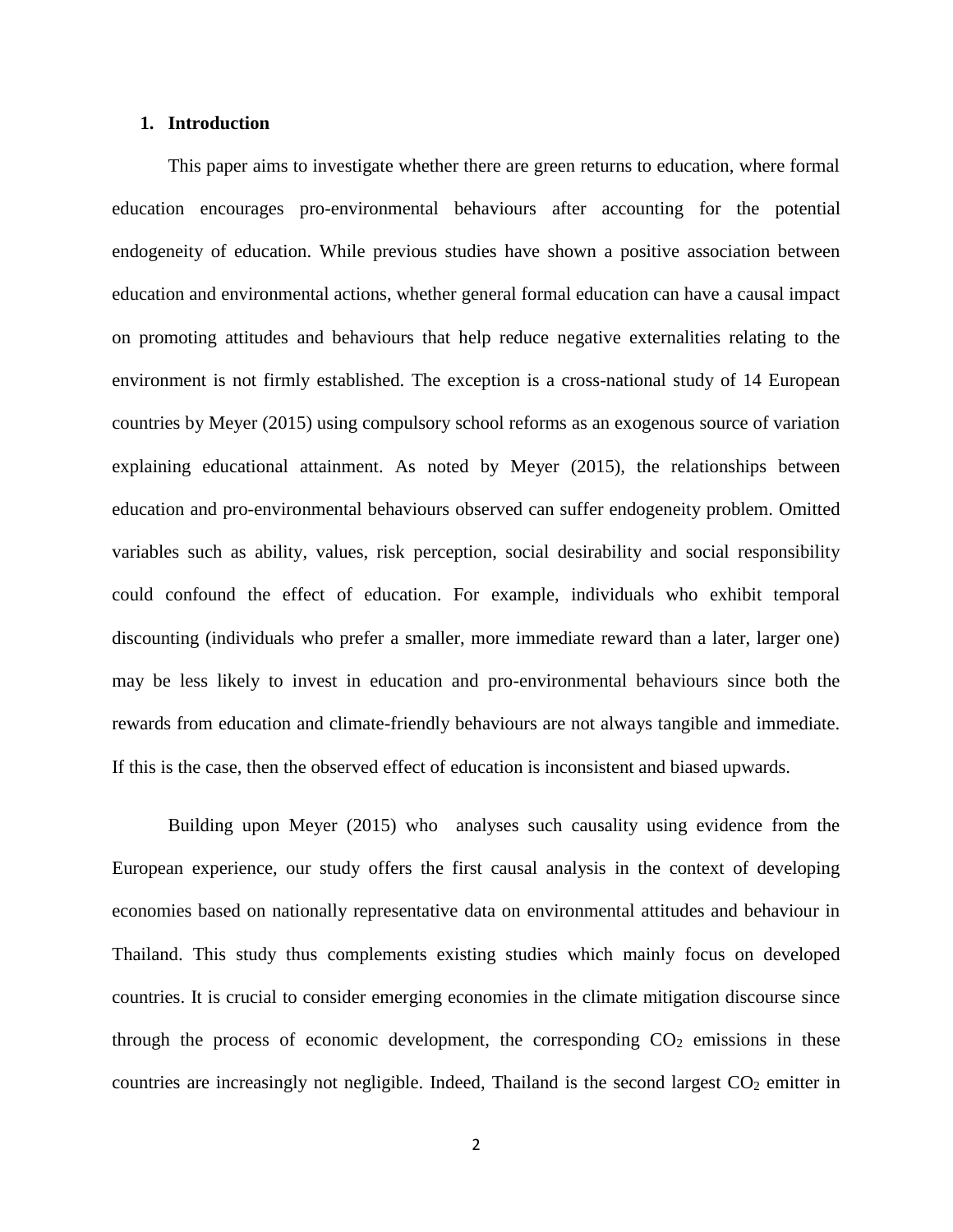Southeast Asia (Shrestha and Pradhan, 2010). Despite the economic slump in 2008, its electricity demand from the household sector still rises steadily (APEC, 2010), and it is estimated that in 2050 its greenhouse gas emission will amount to 1,398.7 million tons of carbon dioxide equivalent (Chotichanathawewong and Thongplew, 2012), which is comparable to the total emissions in India in the year 2008 (IEA, 2010).

To investigate a causal relationship between formal education and various aspects of proenvironmental behaviours, the paper exploits the exogenous time and regional variations from the number of state primary school teachers per 1000 children as the instrumental variable for years of education whilst also controlling for regional, cohort and income effects. Our data are based on two nationally representative surveys of adults aged  $\geq$ 15 years on perception towards global warming, natural disaster experience and pro-environmental behaviours collected in 2010 and 2013 in Thailand (n=3,900). Employing the instrumental variables strategy, indeed we find that there exist green returns to education but only in some types of pro-environmental actions, particularly those that involve technical changes (e.g. using energy-efficient appliances) and behavioural changes (e.g. reducing plastic bags use). We however do not find statistically significant relationship between schooling and the likelihood of adopting pro-environmental actions related to cost-saving (e.g. turning off unused lights) and willingness to pay for environmental tax.

The rest of the paper is organised as follows. Section 2 discusses the mechanisms through which education influences environmental behaviour and presents previous empirical evidence. Section 3 covers a brief account of primary schooling in Thailand, which is highly relevant to the validity of our instrumental variable. Section 4 explains the data and the main variables. Section 5 covers our empirical strategies – both the baseline and the instrumental variables strategies – as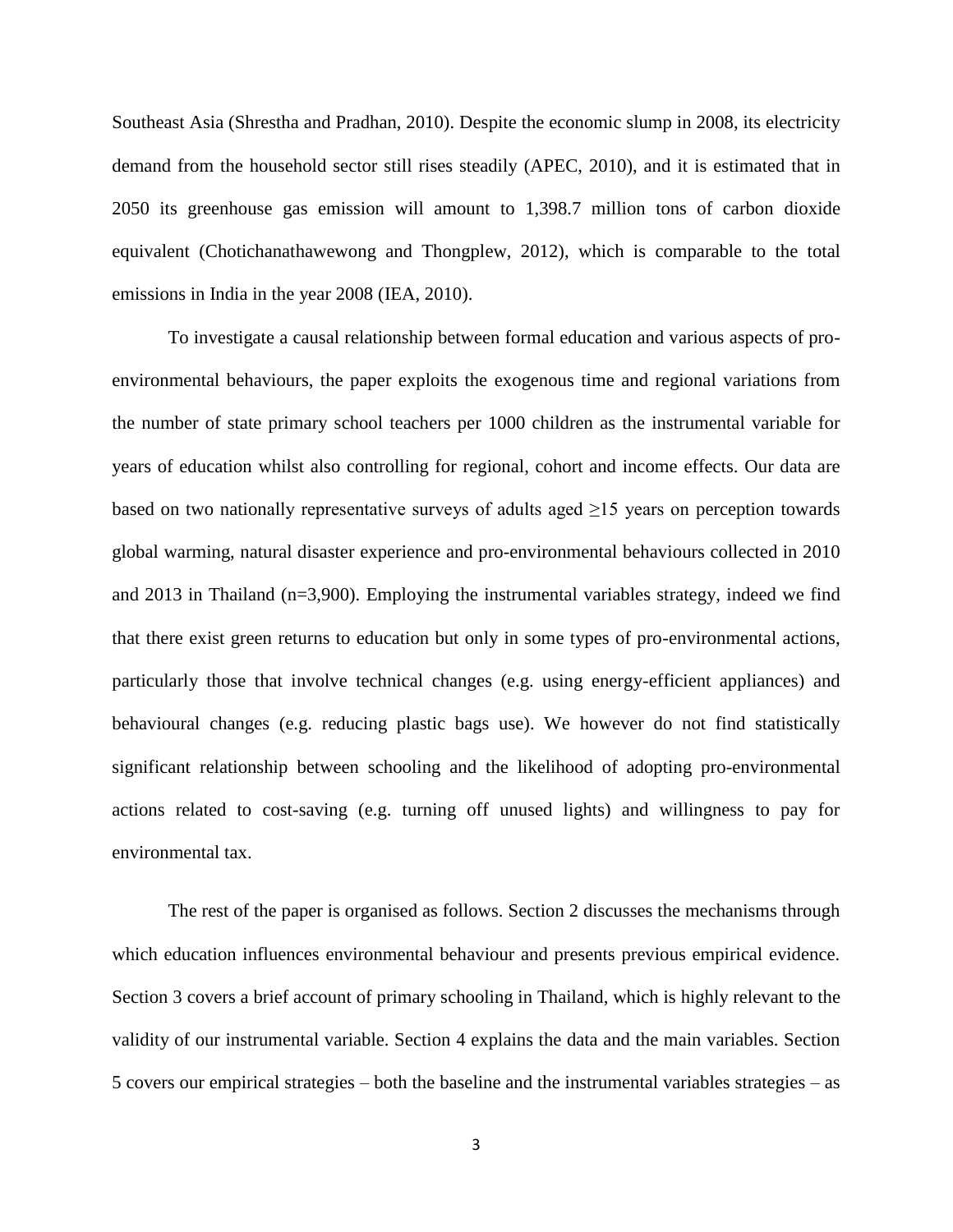well as provides validity justification of our instrument. Section 6 illustrates the empirical results and discusses the findings. Section 7 concludes.

## **2. Education and Environmental Behaviour**

Regarding why education influences environmental behaviours, this can be explained via direct and indirect channels. First, directly formal schooling is a primary way individuals acquire knowledge, skills and competencies that can influence their environmental attitudes and behaviours. Given that climate science involves complicated topics associated with largely unfamiliar scientific terms (e.g. solar vs. terrestrial radiation), achieving climate literacy requires skills and ability to acquire, accommodate and interpret complex issues – such skills commonly obtained through schooling. Furthermore, education enhances the acquisition of knowledge, values and priorities as well as the capacity to plan for the future and efficiency in allocation of resources (Cutler and Lleras-Muney, 2010; Kenkel, 1991). Indeed, not only does education increase access to sources and types of information, it can also lead to a better understanding of complex environmental messages such as climate change (Haron et al., 2005; McCright, 2010). Accordingly, it is found that education has positive consequences on awareness of environmental issues and a deeper sense of responsibility (Bybee, 2008).

Apart from the direct impacts, education may indirectly promote mitigation actions through many other means. Firstly, education improves socio-economic status as evident that education generally increases earnings. This allows individuals to have command over resources such as installing renewable energy sources at home or willingness to pay carbon taxes. Secondly, many empirical studies have shown that people with more years of formal education have access to more sources and types of information (Cotten and Gupta, 2004; Neuenschwander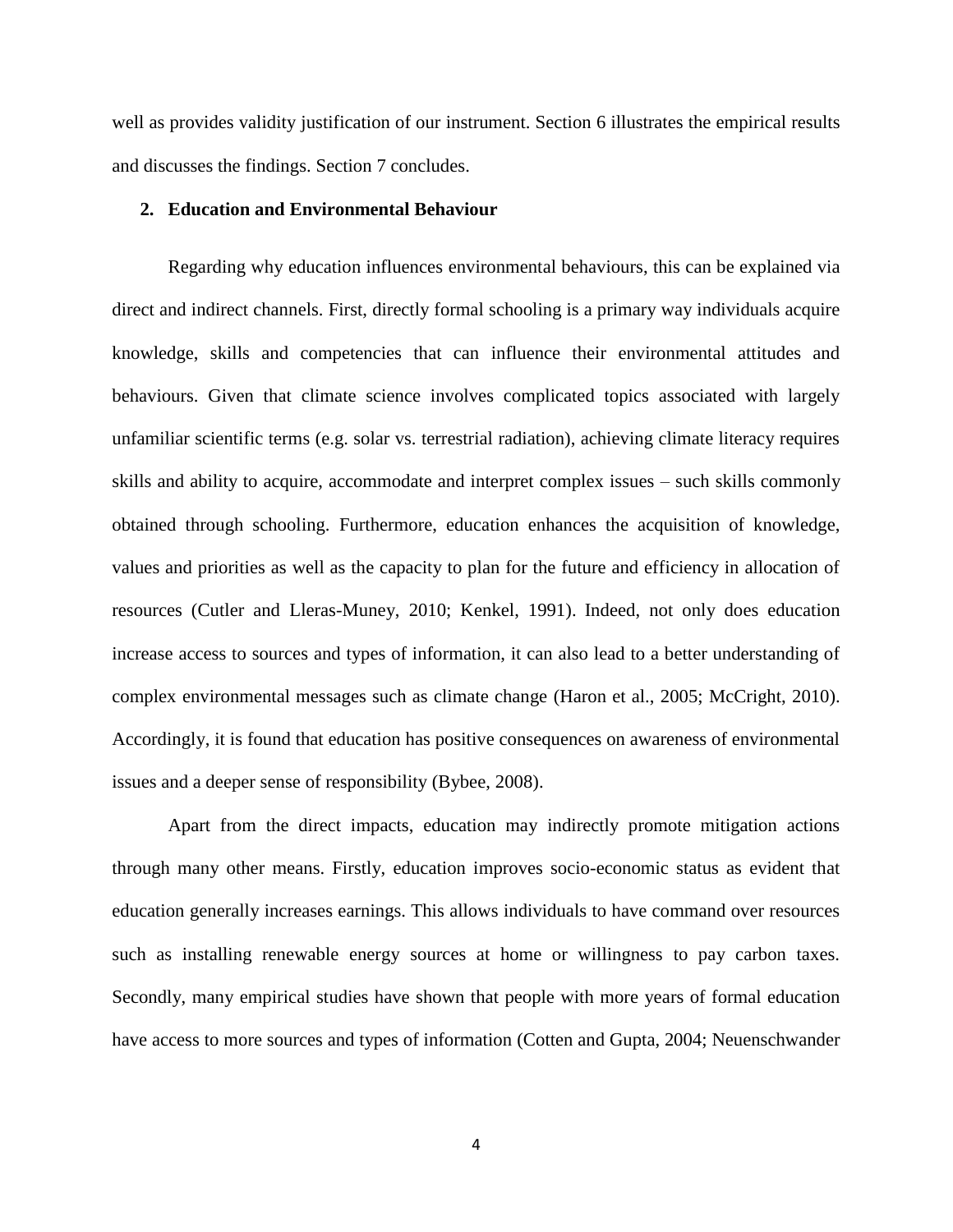et al., 2012; Wen et al., 2011). Knowing where to get information on how to reduce emissions or what adaptations to take allow individuals to change behaviour appropriately

Indeed, there is considerable evidence at the individual level regarding the relationship between educational attainment and a wide range of pro-environmental behaviour including consumption, conservation and lifestyle. In terms of consumption, education is found to be associated with food choices that are less damaging to the environment. Consumers with higher level of education are more likely to be willing to pay for eco-labelled seafood in China (Xu et al., 2012), purchase eco-labelled and organic food products (Blend and van Ravenswaay, 1999; Lockie et al., 2004; Ngobo, 2011) and eat less meat (De Backer and Hudders, 2015; Graça et al., 2015). Likewise, highly educated individuals are also more likely to purchase eco-labelled, higher efficiency electrical appliances (Flamm, 2009; Ma et al., 2013; Wijaya and Tezuka, 2013) and adoption of fuel-efficient or alternative fuel vehicles (Mannberg et al., 2014; Potoglou and Kanaroglou, 2007). Extant studies show that irrespective of income, individuals with more schooling are more likely to opt for energy-efficient behaviours as shown in the United States (Sharygin, 2013), Italy (Pronello and Camusso, 2011) and in developing countries like India (Farsi et al., 2007).

With respect to conservation and lifestyle, empirical studies based on self-reported environment related behaviour commonly found the positive relationship between education and pro-environmental behaviour. This includes recycling (Callan and Thomas, 2006; Ferrara and Missios, 2005; Fiorillo, 2013; Hage et al., 2009; López-Mosquera et al., 2015; Zen et al., 2014), energy conserving practices (Mills and Schleich, 2012), water saving behaviours (Clark and Finley, 2007) and a wide range of carbon emission reduction actions e.g. reducing the use of car, avoiding taking short-haul flights, reducing the consumption of disposable items and buying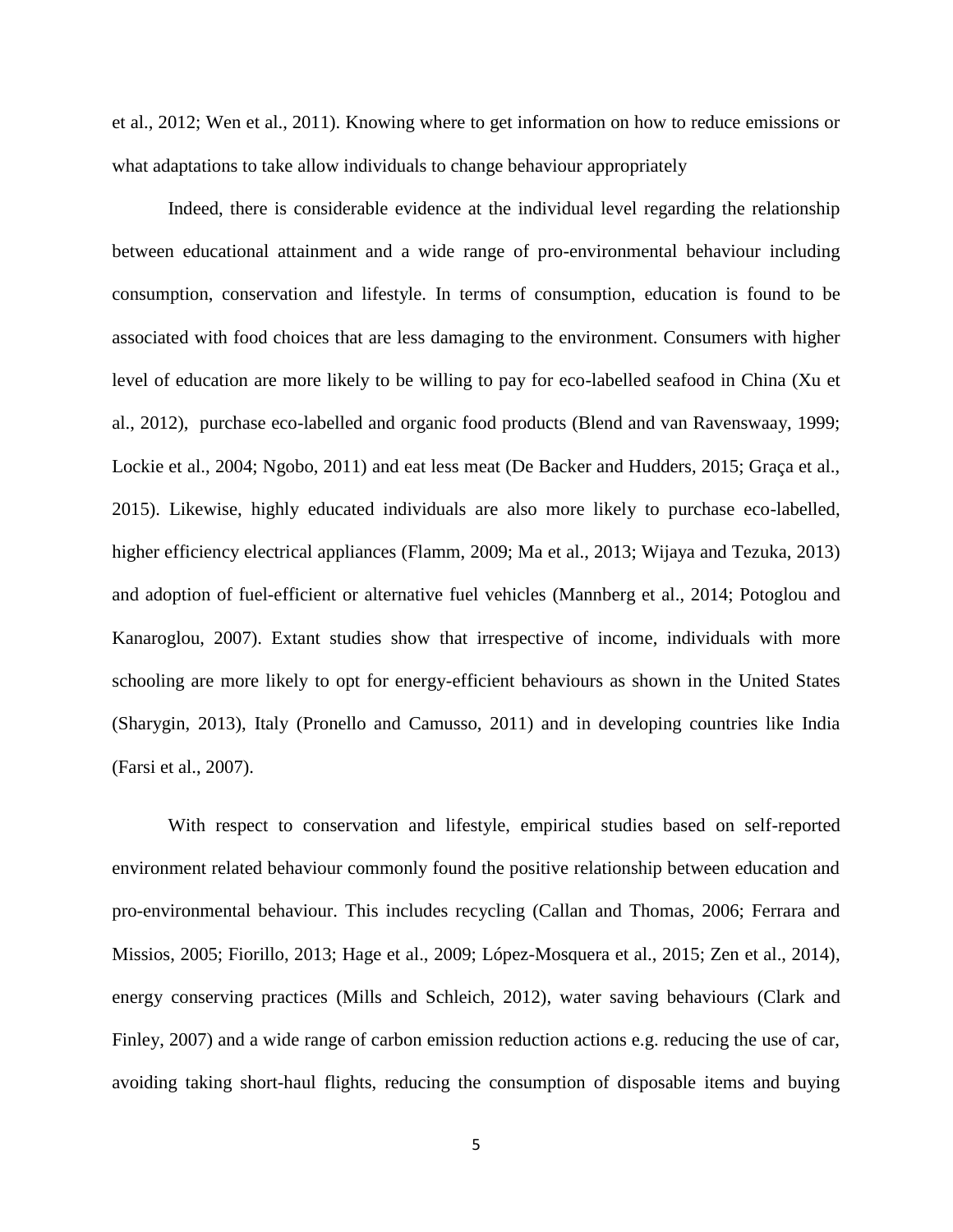seasonal and local products (Ortega-Egea et al., 2014). Furthermore, similar to income, many studies reported a positive association between education and willingness to pay higher taxes or prices for environmental protection, emissions reduction policy and renewable energy (Bigerna and Polinori, 2014; Franzen and Vogl, 2013; Ivanova and Tranter, 2008; Kotchen et al., 2013; Zhang and Wu, 2012; Zorić and Hrovatin, 2012).

As mentioned above, despite relatively large literature on the association between education and pro-environmental behaviour, hardly any studies deal with the potential endogeneity of education. In the literature on returns to education, the method of instrumental variables (IV) has been used as a standard solution to the problem of causal inference. It has become common to employ various sources of exogenous variations such as compulsory schooling legislation, tuition costs and accessibility of schools to draw a causal impact of schooling on labour market earnings (Card, 2001), health and health behaviour (Brunello et al., 2015; Spasojević, 2010), mortality (Clark and Royer, 2013; Lleras-Muney, 2005), fertility (McCrary and Royer, 2011) and crime (Lochner and Moretti, 2004; Machin et al., 2011). Policy interventions and reforms of the educational system serve as natural experiments since they exogenously impact the educational attainment of the treated population. This allows the causal effect of education on the outcomes of interest to be identified. In this paper, we employ the normalised number of teachers in state primary school as our identification strategy.

## **3. Primary Education in Thailand: The Supply Side**

Prior to the introduction of primary education in 1871, education was mainly supplied within the precinct of individual households. Occupational and life skills were passed on from generation to generation at home. In addition, some boys were sent to Buddhist monasteries to be taught reading, writing, and Buddhist preaching (Pachrapimon and Gamage, 2010). Although,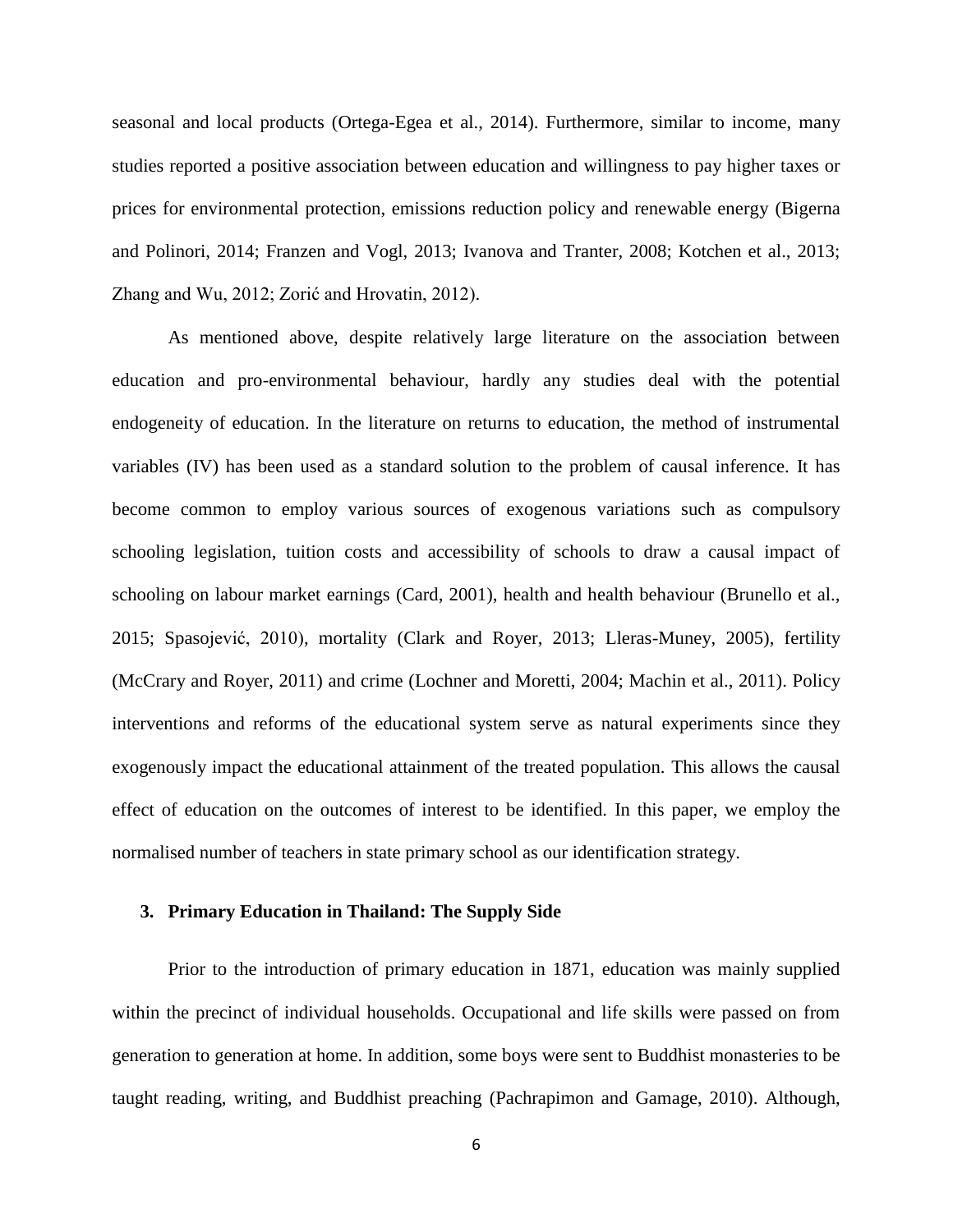initially, formal education was aimed at training particular groups of children in public civil service, gradually schools for commoners had been established throughout the country – mostly within the temples. Three, four and seven years of compulsory education were implemented in 1921, 1936, and 1960, respectively. However, in practice, due to both low demand and low supply of schooling, sending children to schools was still unpopular among general households residing in rural areas (Sangnapaboworn, 2007).

Several attempts to improve the institutional features of education on the supply side have been undertaken by the government. The examples of reforms include compulsory schooling laws, school lunch programme and school construction in rural area. While mandatory education reform can potentially be used as an instrument variable, its nationwide implementation left us with little variation. However, as shown later in Figure 1, compulsory schooling reform is closely associated with the increase in the number of primary schools and the corresponding increase in the number of teachers per 1000 children. The latter is used as an instrumental variable in this paper.

Despite several education reforms in Thailand, the major and most relevant reform to the supply of education and to the respondents of the surveys used in this paper (based on their birth cohorts)<sup>1</sup>, is the compulsory primary schooling reform in 1977/1978. Since 1977/1978, compulsory education in Thailand had extended to six years, covering complete primary

 $\overline{\phantom{a}}$ 

<sup>&</sup>lt;sup>1</sup> Although in later periods there have also been other top-down changes in the supply of education in Thailand, such as the reform in 2000 that extends compulsory education to nine years, they are not applicable to the respondents in the two surveys collected in 2010 and 2012 used in this study, which cover the sample of adult population aged 15 years and over.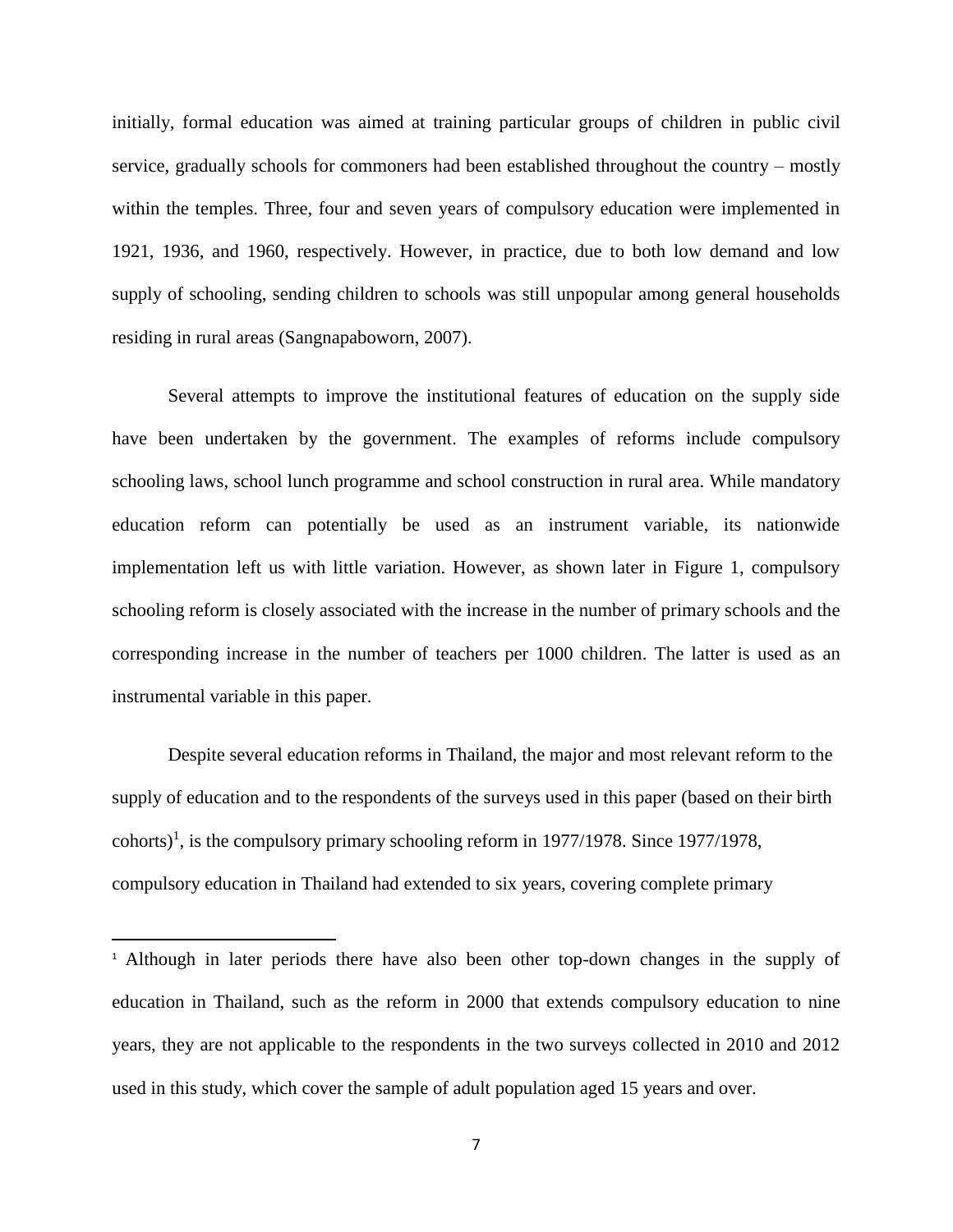education, and had been strictly implemented throughout the whole country including rural areas (Thongthew, 1999). Primary schools were transferred back from the Ministry of Interior Affairs to the Ministry of Education, and the most major movement within the reform was the establishment of primary schools in every single village for the first time. Although there is no reliable number of schools and classrooms data, based on the Ministry of Education's formula for calculating the number of teachers for a given size of schools and classrooms, the normalised number of teachers in state primary schools can be obtained. This should also reflect the state supply of primary education. A sharp increase of the supply of primary schooling by the state in 1977/78 is evidently reflected by a sharp rise in the number of teachers per 1000 children during the period 1970 to 2000, in Figure 1.



Source: Own depiction based on the data from the *Annual Statistical Reports of the Ministry of Education*.

Figure 1: Number of teachers in state primary schools per 1000 children, by region.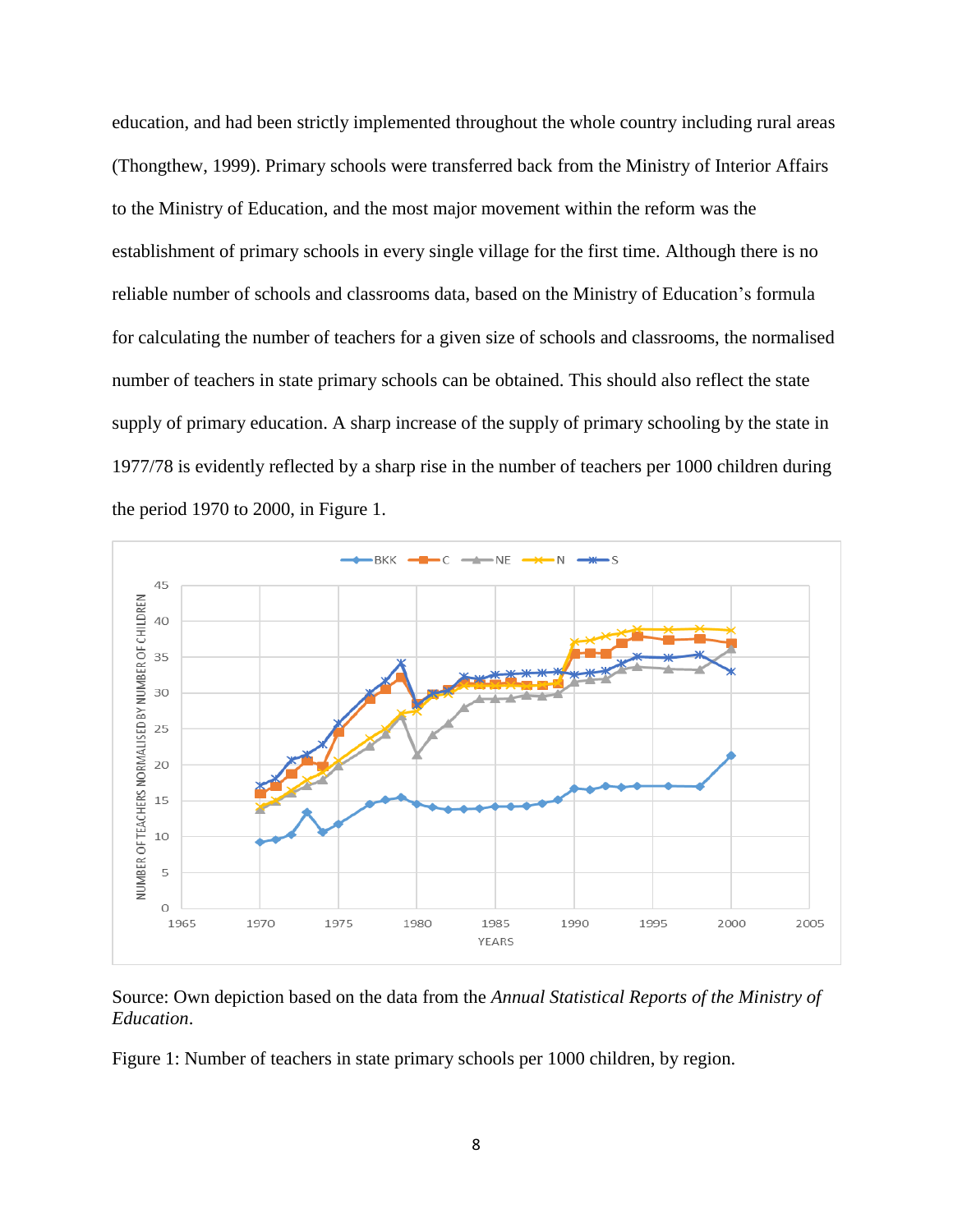From Figure 1, even though there is a general upward trend of the number of teachers per 1000 children in each region over time, there exists an evidently sharper increase from 1975 to 1977 in all regions<sup>2</sup>, compared to other periods. The growth rates of normalised number of teachers from 1975 to 1977 are 23.55% in Bangkok, 18.63% in the central region, 13.8% in the northeast, 15.44% in the north and 16.47% in the south. This is in contrast to the average growth rates in each region over the period 1970 to 2000 shown in the figure, which are 3.72% in Bangkok, 3.5% in the central region, 4.01% in the northeast, 4.05% in the north and 2.77% in the south. Such a distinctly sharp rise in the normalised number of teachers corresponds with the implementation of the six-year compulsory primary education reform, which is a major institutional change in the supply side of education. This implies that the normalised teacher variable is likely to represent supply of state primary schools, rather than the demand. As a result, the use of the number of teachers per 1000 children as an instrument representing the state's supply of primary education in the subsequent empirical section is warranted.

In addition, in order to illustrate that the compulsory primary schooling reform in 1977/1978 and the sharp rise in the number of teachers per 1000 children during this period corresponds to an increase in years of education, Figure 2 summarises trends in the number of students in primary schools before and after the compulsory education reform during the period 1973-1985. Although the average number of lower primary school students (grades 1 to 4), averaged from each grade, remained roughly stable, it can be clearly seen that the 1977/1978 reform had a major impact on student participation in upper primary schools (grades 5 and 6). In particular, from 1977 to 1978, the number of students in grade 5 grew by 37% and so did the number of students in grade 6, from 1978 to 1979, indicating a rise in school participation for a

 $\overline{a}$ 

<sup>2</sup> Note that the data for 1976 are not available from the source.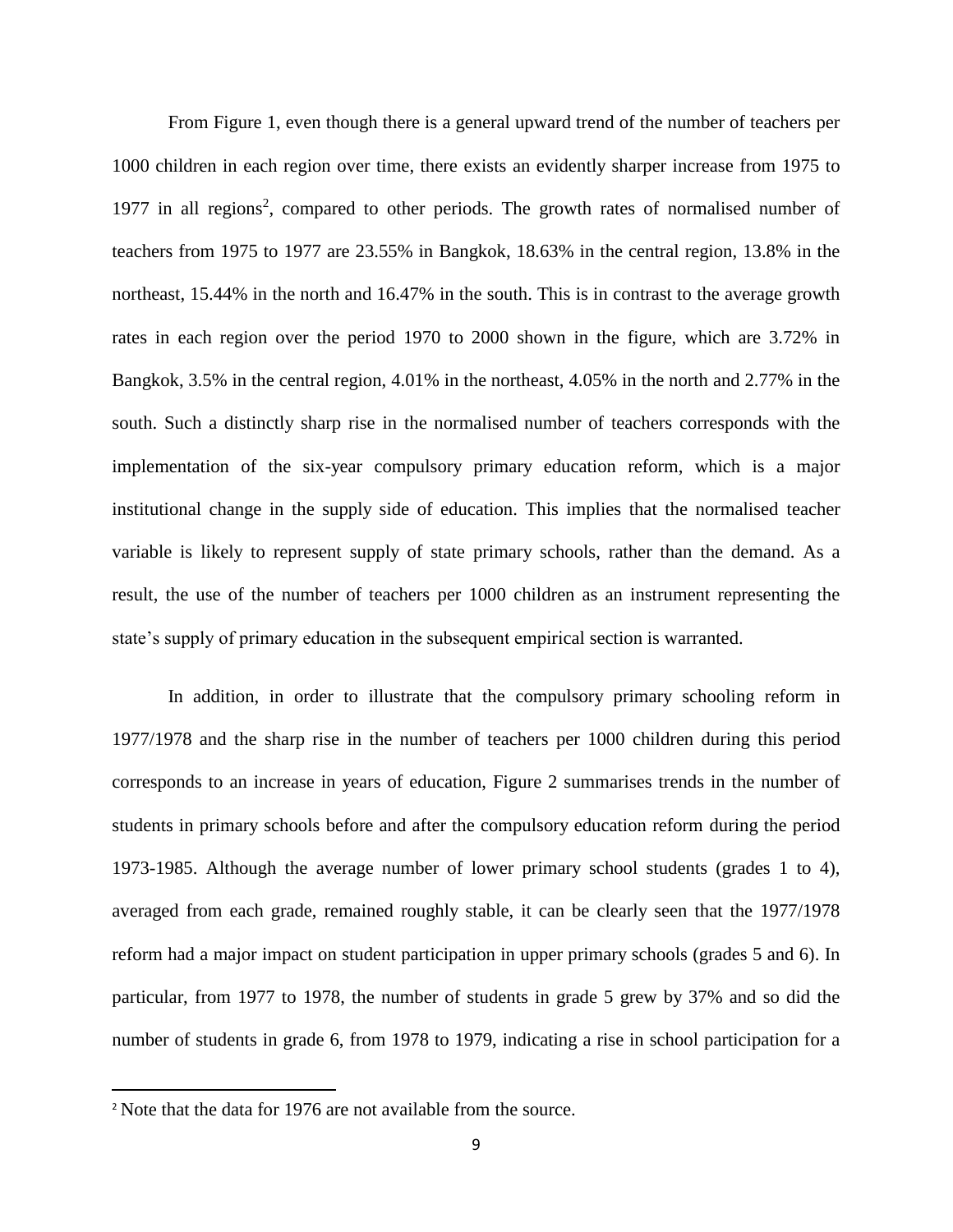longer period for the cohort directly affected by the reform. Such trends also match the increase in the supply of state primary school teachers after the reform period illustrated in Figure 1.



Source: *Statistical Yearbooks of Thailand* (1973-1985).

Figure 2: Number of primary school students (average lower primary, grade 5 and grade 6, 1973- 1985). Average lower primary refers to an average number of students from grades 1, 2, 3, and 4.

## **4. Data**

 $\overline{\phantom{a}}$ 

The data used are mainly based on two nationally representative surveys: (i) Opinions about the Environment and Global Warming (OEGW) 2010 and (ii) Opinions about Natural Disasters and the Environment (ONDE) 2013. Both surveys were computer-assisted personal interviewing carried out by the National Statistical Office of Thailand (NSO) comprising a representative sample of adults aged 15 years and above from 3,900 households in all regions in Thailand<sup>3</sup>. The OEGW survey was conducted in April 2010 while the ONDE was conducted in

<sup>&</sup>lt;sup>3</sup> A three-stage stratified sample was adopted. The primary sampling units were blocks in municipal areas or villages in non-municipal areas. Households were secondary sampling unit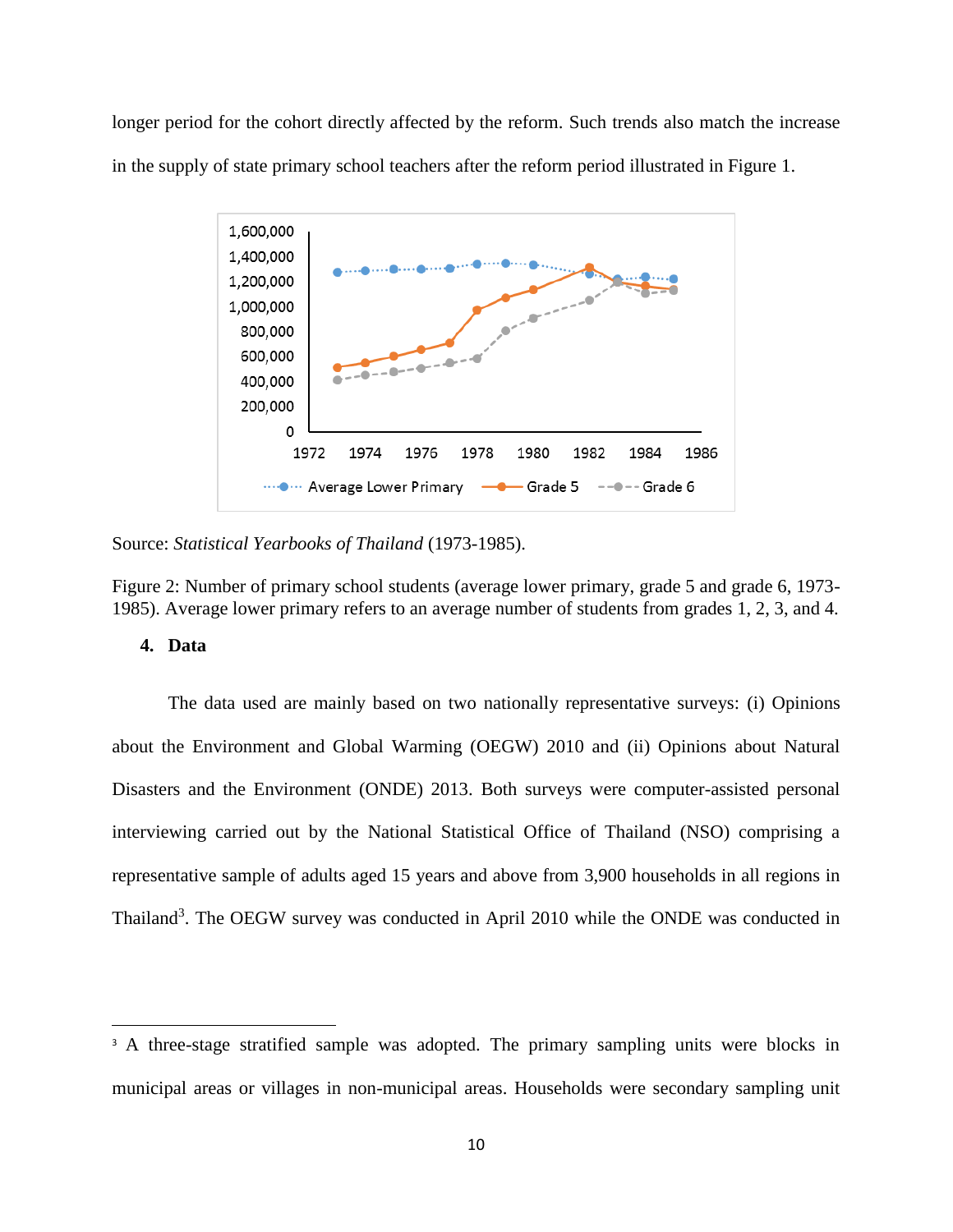November 2012. The former was designed to cover a wide range of environmentally-related information including environmental problems experience, concern about the environment and activities/actions undertaken to reduce global warming while the latter focuses on experience and impacts of natural disasters, disaster preparedness, and opinions towards measures to reduce environmental problems. Since the questions contain in both surveys are not identical, it is not possible to combine the two data sources for the analysis. Table 1 presents the descriptive statistics of the variables of interest and other main variables.

## Dependent variables

 $\overline{a}$ 

Three levels of pro-environmental attitudes and behaviours are considered in this paper: (i) concern about global warming, (ii) private actions taken and (iii) willingness to support further public action in the future. The first two outcome variables are derived from the OEGW survey. Regarding concern, the respondents were asked "How much do you worry about the problem of global warming?" given four ordinal responses: (i) "a great deal", (ii) "a fair amount", (iii) "a little" and (iv) "not at all". As only 4.4% and 3.2% chose "a little" and "not at all", respectively, the two categories are combined in the subsequent analysis. Regarding private actions taken, the respondents were asked whether they had taken any actions to minimise the problem of global warming, and they had to indicate how often they carried out such actions given three ordinal options: (i) "regularly", (ii) "sometimes" and (iii) "not at all". Eight actions, as listed in Table 1, are used in the empirical analysis. We also categorise the actions into two distinct broad groups according to their characteristics. The first group covers pro-environmental

and household members were the ultimate units. There was no missing information in the variables of interest.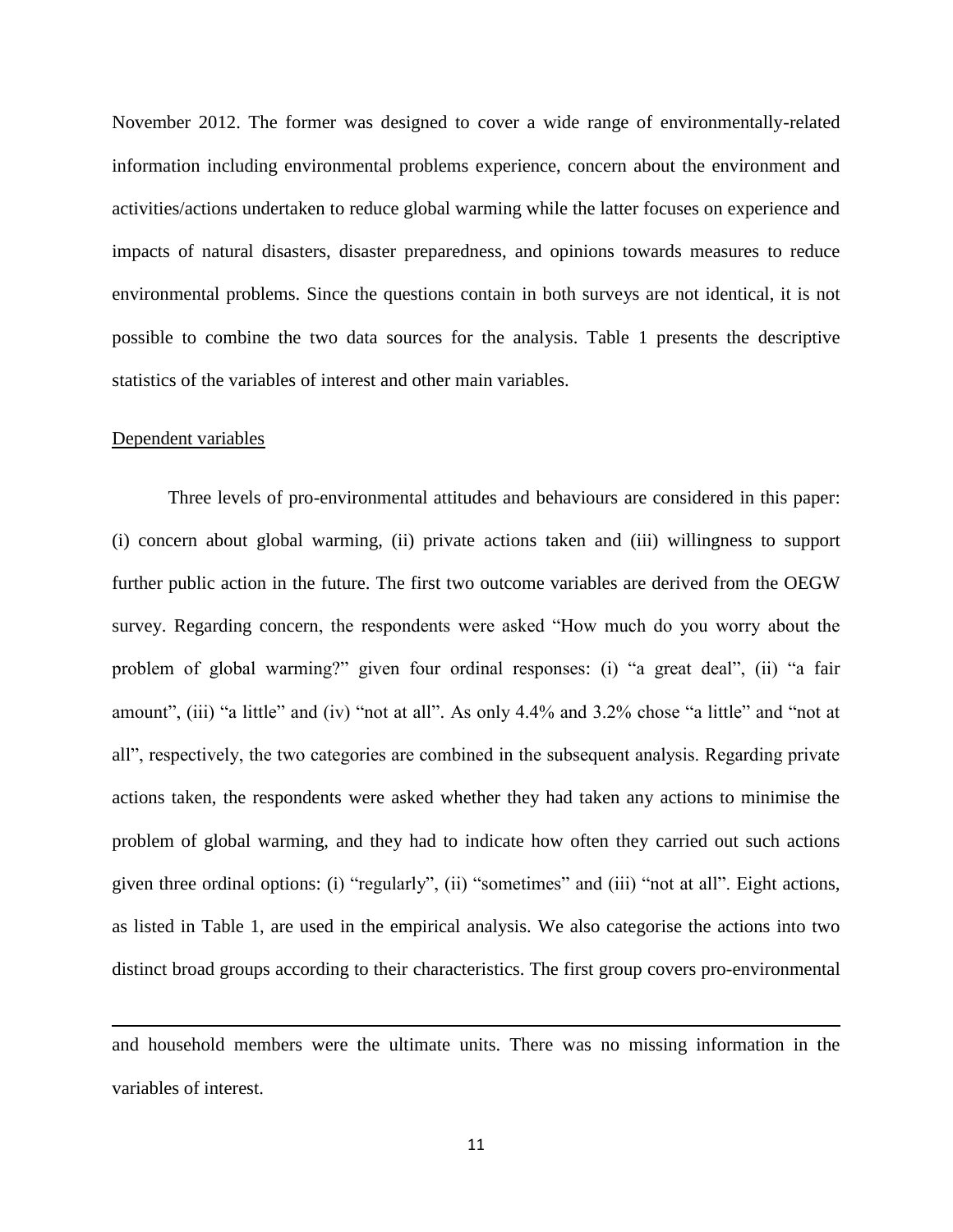actions that involve more technical and behavioural change, which may require better environmentally-related technical knowledge, need effort to give up comfort or convenience, and acquires new appliances. The second group covers pro-environmental actions that have a higher degree of cost-saving characteristics and are likely to be taken regardless of whether the respondents are pro-environmental or not. From Table 1, whilst the frequency of actions taken under group one is more equally distributed among regularly, sometimes, and never, it is clear that the majority of respondents carry out most saving actions in group two on a regular basis.

Regarding the willingness to support further public pro-environmental action in the future, we use the information from the ONDE survey. We utilise a binary variable based on the question asking whether the respondents agree if there is going to be an environmental tax in the future. In particular, the question asks whether the respondents agree with the polluter pay principle where polluters bear the full cost of pollution through taxation. For example, the consumers have to pay for packaging waste and the factories have to pay for discharging wastes and pollutants into water bodies. Table 1 shows that there is not much variation in how people support the environmental tax. Most respondents agree that tax should be levied on the polluters.

## Variable of interest

With respect to education, we construct a continuous variable, capturing years of formal education. The construction is based on the information on the highest level of education each respondent reports. For example, for those reporting their highest level of education as primary school, lower secondary school, upper secondary school, and university, their corresponding years of formal education are six, nine, twelve, and sixteen years respectively. Some measurement error may be of concern if the individuals have taken fewer or more years to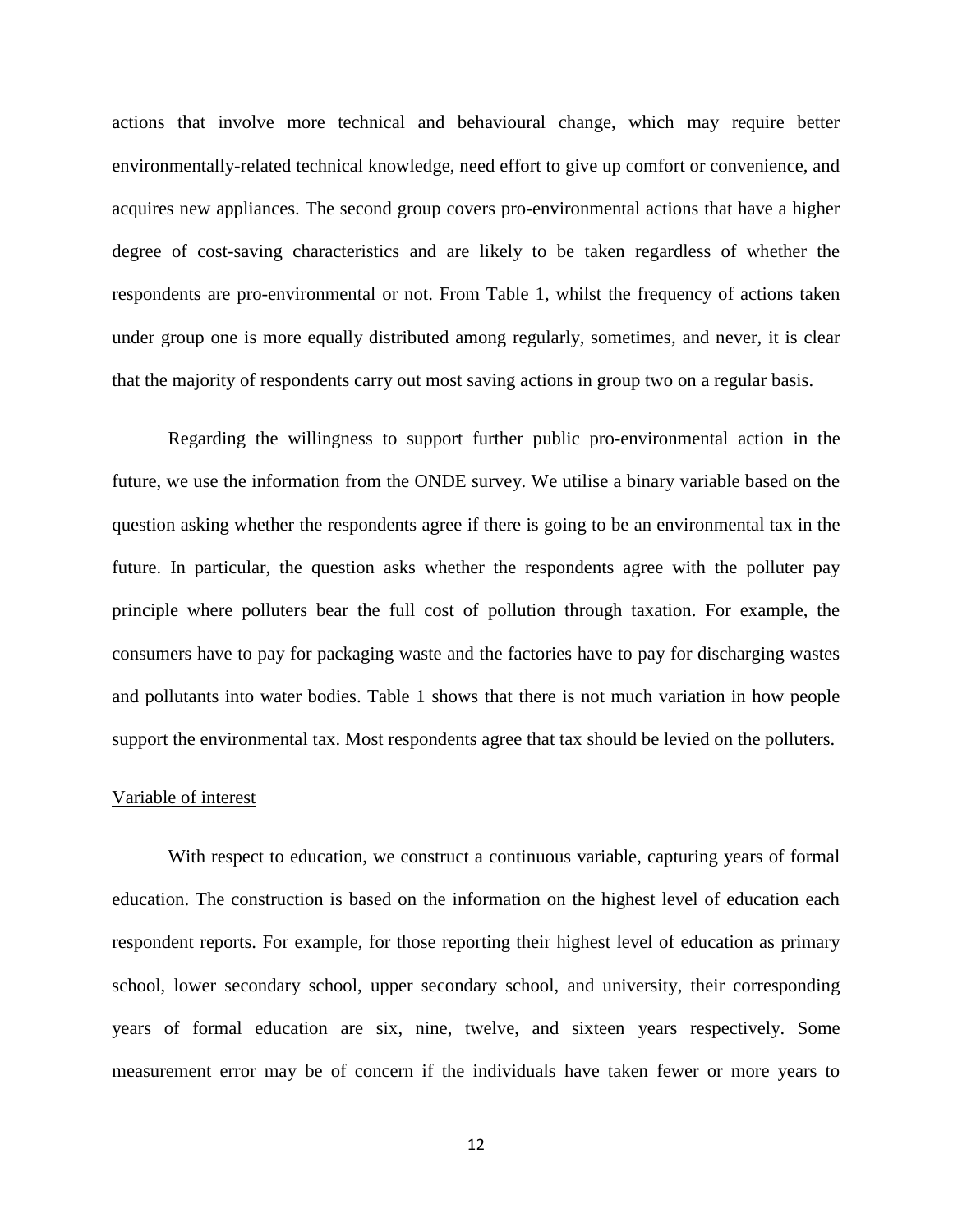complete the reported highest level of education or their university degrees require more than the usual four years to complete. From Table 1, the mean value of years of formal education is about nine years, which is corresponding to the number of years usually taken to complete lower secondary school.

# Table 1: Summary statistics

| <b>Panel A: Environmental attitudes and</b>                       |         |              |                  |            |
|-------------------------------------------------------------------|---------|--------------|------------------|------------|
| behaviours                                                        | Scale   |              | % of respondents |            |
|                                                                   |         |              | A fair           | Little/not |
|                                                                   |         | A great deal | amount           | at all     |
| Concern about global warming (2010)                               | ordinal | 52.4         | 40.0             | 7.6        |
| Pro-environmental behaviours (2010)                               |         |              |                  |            |
| Technical/behavioural change                                      |         |              |                  |            |
| Use cloth bag instead of plastic bag                              | ordinal | 13.1         | 55.4             | 31.5       |
| Reduce the use of Styrofoam container                             | ordinal | 20.5         | 57.9             | 21.6       |
| Use energy-efficient appliances                                   | ordinal | 54.5         | 36.3             | 9.2        |
| Use energy saving light bulbs                                     | ordinal | 38.7         | 38.5             | 22.8       |
| Saving behaviour                                                  |         |              |                  |            |
| Unplug electrical devices when not in use                         | ordinal | 70.1         | 28.2             | 1.8        |
| Turn off unused lights                                            | ordinal | 81.1         | 18.0             | 0.9        |
| Turn off the tap while brushing teeth/taking                      |         |              |                  |            |
| shower                                                            | ordinal | 65.4         | 27.5             | 7.1        |
| Fill in a container when washing rather than<br>running tap water | ordinal | 57.1         | 33.7             | 9.2        |
|                                                                   |         |              |                  |            |
|                                                                   |         | Willing      | Not willing      |            |
| Willingness to pay for environmental tax<br>(2013)                | binary  | 80.3         | 20.0             |            |
| <b>Panel B: Individual characteristics</b>                        | Scale   | 2010         | 2013             |            |
|                                                                   |         |              | $%$ of           |            |
|                                                                   |         |              | respondents      |            |
| Female                                                            | binary  | 46.9         | 52.4             |            |
| Age groups (used as cohort dummies)                               |         |              |                  |            |
| aged 15-19 years                                                  |         | 7.6          | 5.4              |            |
| aged 20-29 years                                                  |         | 15.8         | 14.5             |            |
| aged 30-39 years                                                  |         | 23.1         | 20.6             |            |
| aged 40-49 years                                                  |         | 22.3         | 24.5             |            |
| aged 50-59 years                                                  |         | 19.7         | 21.1             |            |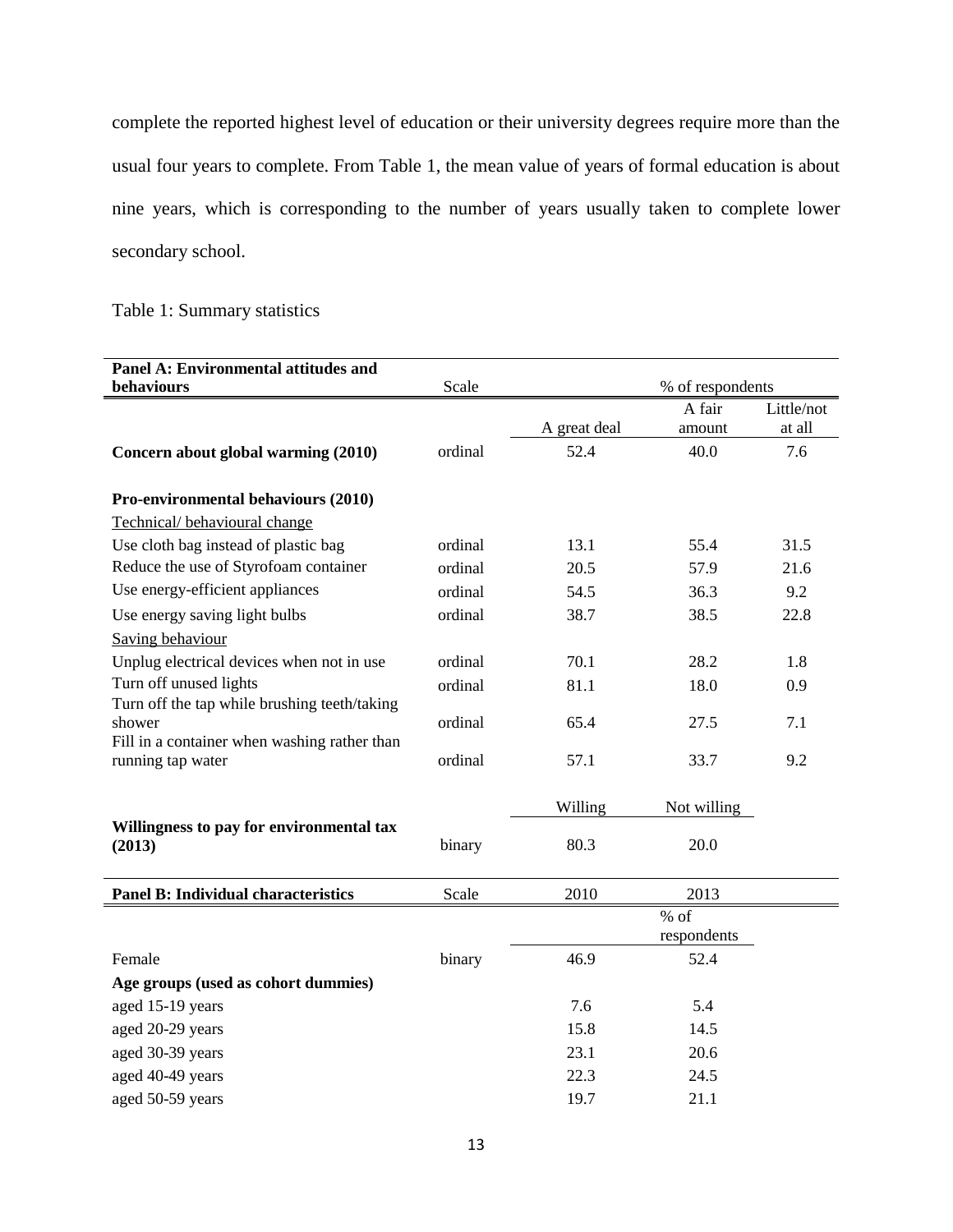| aged 60 years and over                                        |            | 11.6      | 13.9      |  |
|---------------------------------------------------------------|------------|-----------|-----------|--|
| Education (years)                                             | continuous | 9.41      | 9.37      |  |
|                                                               |            | [3.98]    | [4.1]     |  |
| Average monthly wage by occupation, sex,<br>and region (Baht) | continuous | 10,062.32 | 12,097.81 |  |
|                                                               |            | [9796.29] | [9187.79] |  |

Notes: For both 2010 and 2013 data, the number of observations (respondents) are 3,900 persons. Standard deviations are in parentheses. Average monthly wage by occupation, sex, and region is constructed from average wage by occupation, sex, and region provided by the quarterly Labor Force Surveys in 2010 and 2013, and the Socio-economic Surveys.

#### Control variables

To control for cohort effects, we draw the information of the birth cohorts from the respondents' age. Nevertheless, the surveys only report age in age-range categories but not the exact age. Our cohort dummies thus correspond to age groups with 10-year span. More specifically, there are six cohorts corresponding six age groups as outlined in Table 1. To control for income, we use average monthly wage. In the OEGW and the ONDE surveys, although there is no direct information on wages, the respondents report their occupation according to the eight following occupational classes: (i) government employee, (ii) private enterprise employee, (iii) non-farm own-account worker, (iv) farm owner/worker, (v) construction worker, (vi) student, (vii) private household worker and (viii) unemployed. Individual income is derived from average wage by occupation, sex, and region, provided by the quarterly Labour Force Survey (LFS) in 2010 and 2013 and the Socioeconomic Survey (SES) in 2011 and 2013. We obtain wage information through matching the seven occupational categories with the available occupational class in the LFS and use the LFS average wage by occupational, sex and region to construct the wage for each respondent. However, the LFS does not cover non-farm own-account workers. We, thus, use the corresponding average monthly income by sex and region of non-farm ownaccount workers from the SES instead.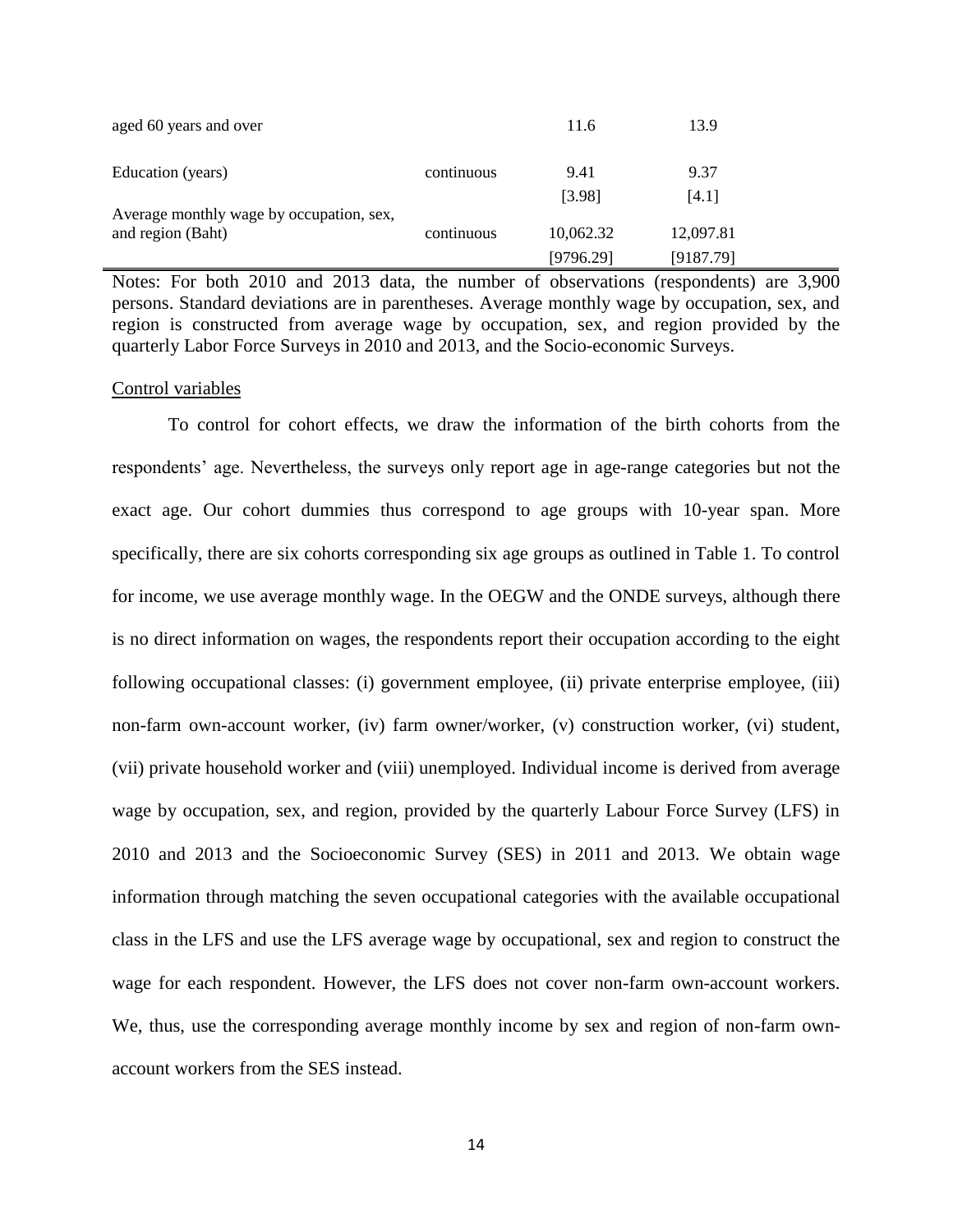## **5. Empirical Strategies**

 $\overline{a}$ 

## **5.1 Baseline Empirical Strategy**

The first two outcomes of interest: (i) concern about global warming and (ii) proenvironmental behaviours are measured in an ordinal scale. The baseline estimation is based on the following ordinal response model:

> $y_i^* = \beta_0 + \beta_1$ education,  $+\beta_2'X_i + \varepsilon_i$  $y_i = 1$  if  $y_i^* \leq y_1$  $y_i = 2$  if  $\gamma_1 < y_i^* \leq \gamma_2$  $y_i = 3$  if  $y_i^* > y_2$ ,

where  $y_i^*$  is the latent pro-environmental concern or actions taken. We observe  $y_i = 1$  if the individual *i* concerns a little/not at all or never takes a particular action,  $y_i = 2$  if concerns a fair amount or takes a particular action sometimes and  $y_i = 3$  if concerns a great deal or takes a particular action regularly. The main variable of interest is *education*<sub>i</sub> which is measured as years of formal education the individual has taken.  $X_i$  is a vector of control variables including gender (a dummy variable taking the value of one if the individual is female), income (a continuous variable estimated by the log value of average wage by occupational class<sup>4</sup>, sex,

<sup>&</sup>lt;sup>4</sup> More specifically, income is measured as  $log(a + b)$ , where *a* is the average wage by occupational class, sex, and region, and *b* takes a negligible value of 0.001. This is because for two specific occupational, i.e. students and the unemployed, that the wages are derived from, the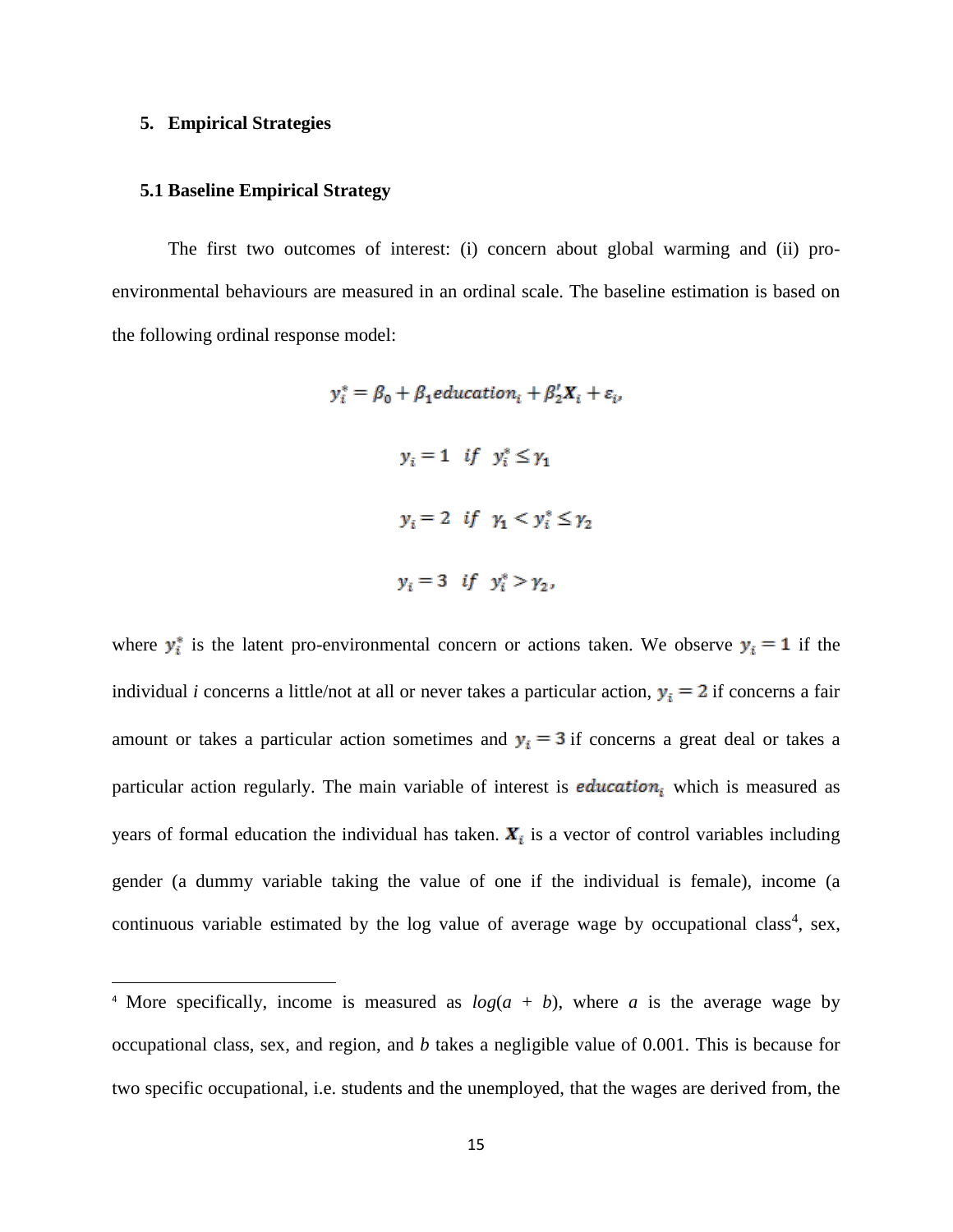region, a series of dummy variables capturing environmentally related experiences (i.e. experienced environmental problems in a community, felt that climate has changed, and heard about climate change), cohort dummies and dummy variables of region of residence.

Income is also added as a control variable in order to mitigate the omitted variable problem that income is highly associated with education and may also drive environmental attitude and behaviour. In particular, higher income can imply the fulfilment of basic material needs and subsequent increase in demand for environmental sustainability and better quality of life (Inglehart, 1995).

For the third outcome of interest,  $y_i^*$  is the latent willingness to support further public pro-environmental action (i.e. environmental tax for polluters). The observed  $y_i$  is a binary variable where it is equal to zero if the individual disagrees and one if he or she supports such policy. The control variables  $\boldsymbol{X}_i$  are essentially the same as the ordinal response model except for a series of variables related to environmental experiences including a dummy for having experienced environmental problems in a community and a dummy for having experienced damages from natural disasters.

#### **5.2 Instrumental Variables Estimation**

 $\overline{\phantom{a}}$ 

Education is nevertheless potentially endogenous to pro-environmental behaviours. Omitted variables such as ability, values, social desirability, social responsibility, and social

associated wage is zero. To avoid losing data points as *log(0)* is undefined, we assume *b* to take a negligible value of 0.001, which should not lead to any significant change in the original value of the wages.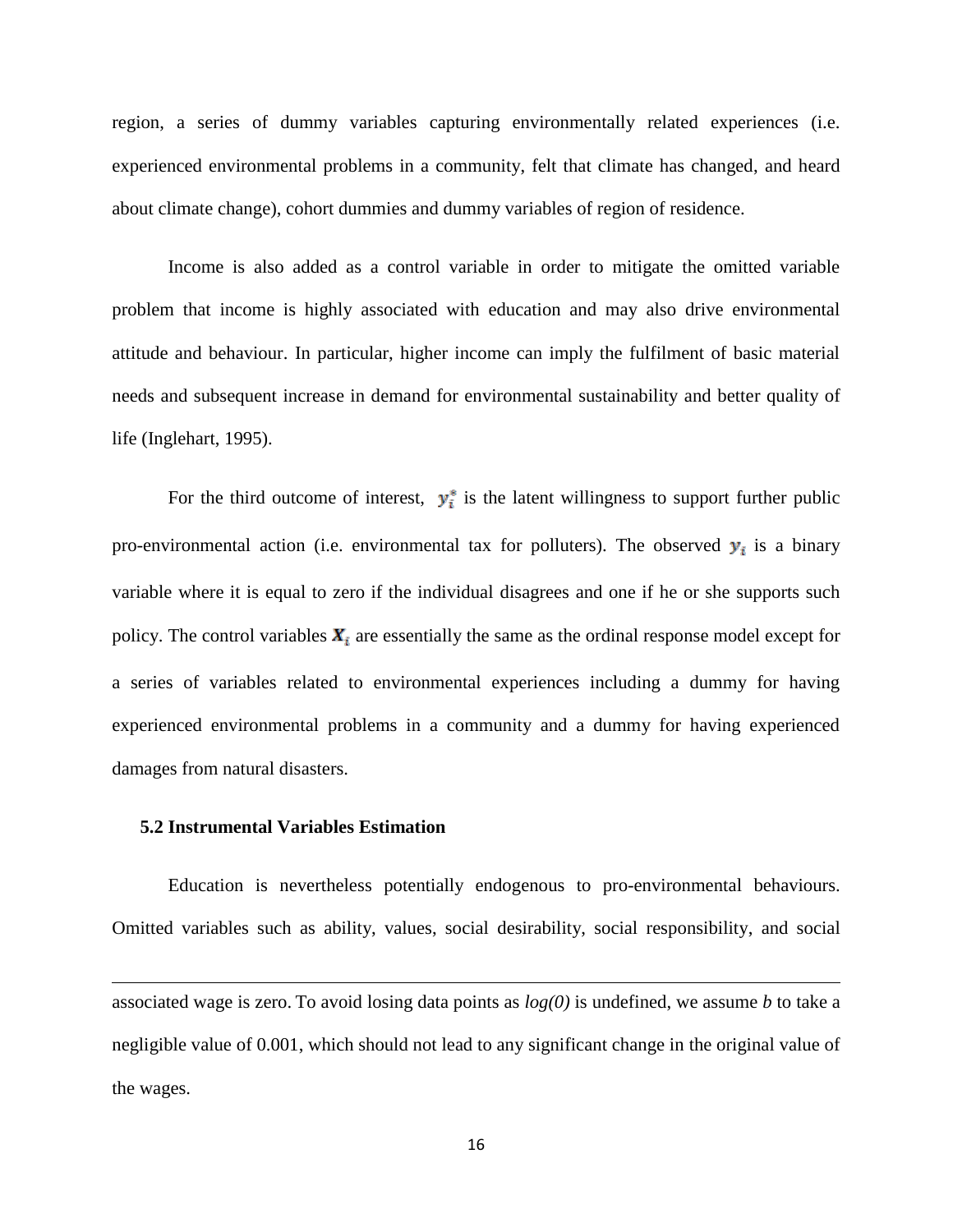participation could confound the effect of education. For example, an individual with higher unobserved ability and social involvement could potentially be more likely to both continue to a higher level of education and have more concern and be more pro-active in response to environmental problems. In addition, social desirability may also drive the reported proenvironmental concern, attitudes, and behaviours of the higher educated groups. It could be possible that similarly to what Karp and Brockington (2005) found in the case of voter turnout, individuals with greater schooling may over-report their environmentally-related concern and actions.

To form credible instrumental variables for individual schooling outcomes that help mitigate the endogeneity of schooling and unobserved ability, institutional features of education system such as compulsory schooling reforms (Harmon and Walker, 1995; Meyer, 2015), tuition costs, geographical proximity (Uusitalo and Conneely, 1998) and schooling construction (Berlinski and Galiani, 2007; Duflo, 2001) have been used. The use of supply-side variables can help resolve identification problems on the demand side of the education market (Card, 2001). However, all mandatory schooling reforms in Thailand were implemented at the national level and lack cross-sectional variation, which prohibits us from identifying its effect independently from period or cohort effects.

In addition, due to the nature of the age variable that comes in the decade-wide age range, we are unable to use the regression discontinuity (RD) in the first stage like in previous papers that utilise nationwide compulsory education reforms (for example, see Meyer 2015). Under the regression discontinuity designs, the identification comes from comparing individuals born just before the effective year of the reform with individuals born just after the effective year of the reform, and robustness checks are based on different estimation bandwidths and polynomial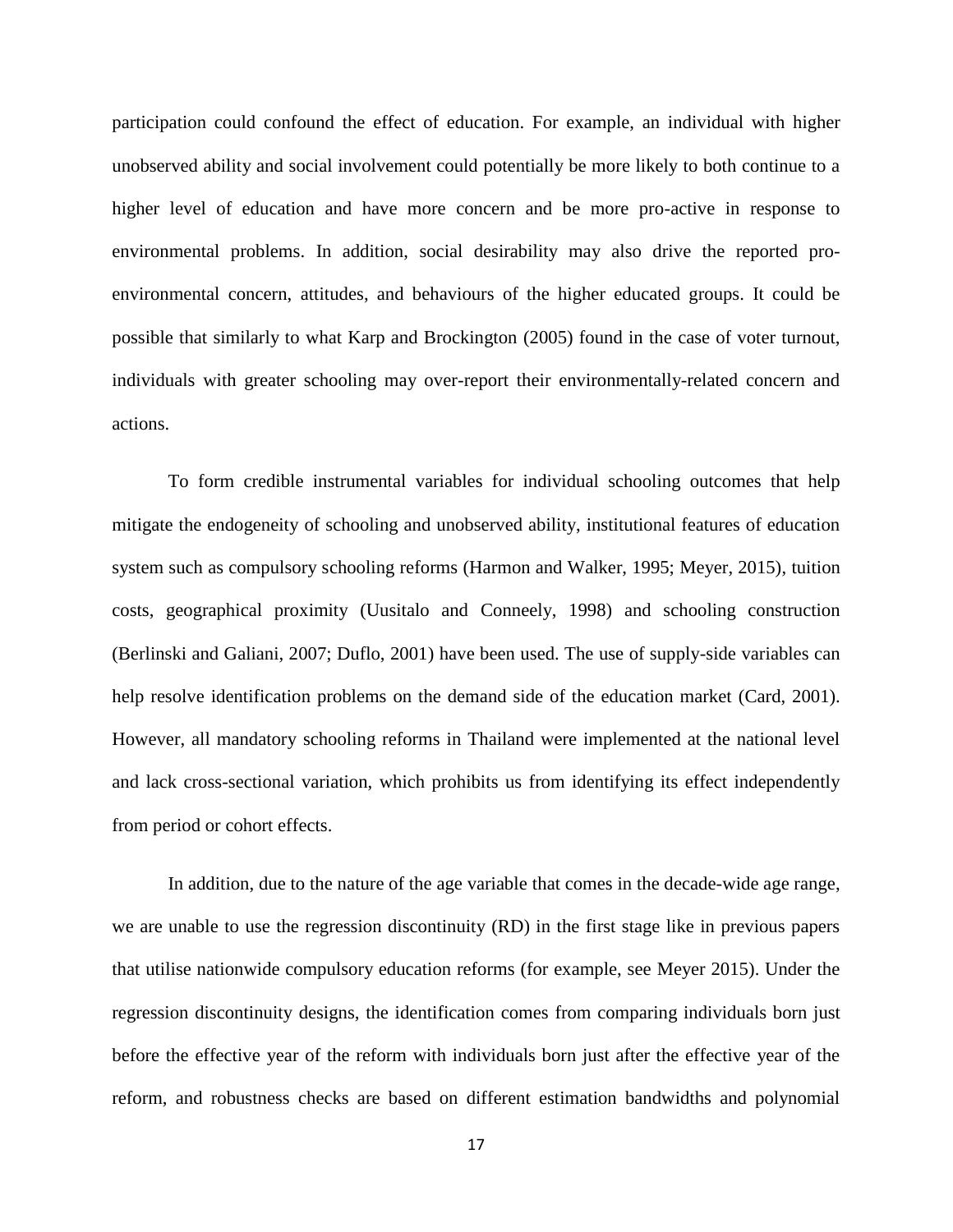controls (Imbens and Lemieux, 2007; Lee and Lemieux, 2010). Since the surveys used in our paper only collect the age information in the form of decade-wide ranges, we lack a refined measure of age suitable for applying the RD technique. As a result, in this paper, we exploit the supply of schools which exogenously varies both over time and across region as our instrumental variable.

Several studies provide evidence that in developing countries, the supply of schools, in particular, the number of schools or planned schools associates positively with years of education and school enrolment (Berlinski and Galiani, 2007; Duflo, 2001). Lacking comprehensive data on the number of schools, we introduce the number of state primary school teachers per 1000 children as a proxy for school supply. This is because, similar to the INPRES programme (a major school construction programme launched in 1973) in Indonesia (Duflo, 2001), the Ministry of Education of Thailand had a formula for calculating the number of teachers for a given size of schools and classrooms. In addition, unlike the number of private primary schools and teachers which is likely to be driven by the demand for education, the number of schools and teachers at the basic level of education offered by the state should better reflect the supply side.

The normalised number of teacher variable is estimated from the data provided in the Annual Statistical Reports of the Ministry of Education. For each individual, the variable is the average normalised number of teachers in the region of his or her residence over the years that he or she was in primary school. Table 2 illustrates the values of the number of teachers per 1000 children corresponding to the 2010 and 2013 sample. For the 2013 sample, the numbers are slightly different as they are averaged over different years.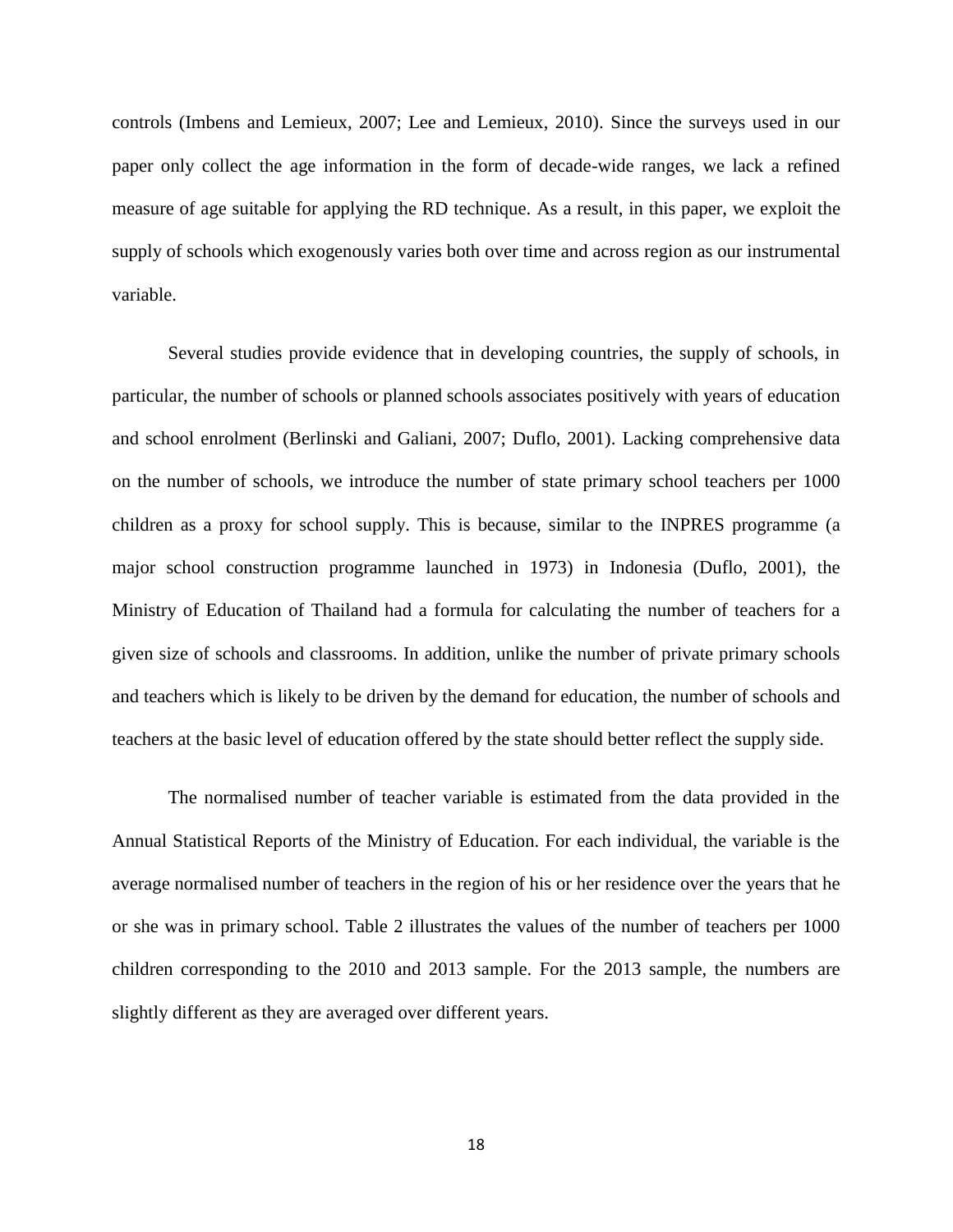| Cohort    | <b>Bangkok</b> | Centre | Northeast | North  | South  |
|-----------|----------------|--------|-----------|--------|--------|
| 2010      |                |        |           |        |        |
| $15-19$   | 19.160         | 37.281 | 34.707    | 38.835 | 34.167 |
| $20 - 29$ | 16.692         | 35.183 | 32.202    | 36.321 | 33.598 |
| 30-39     | 14.739         | 31.404 | 27.545    | 30.332 | 31.878 |
| 40-49     | 11.298         | 25.039 | 19.278    | 20.935 | 24.595 |
| 50-59     | 7.070          | 23.843 | 15.798    | 16.918 | 19.398 |
| $60+$     | 7.070          | 23.843 | 15.798    | 16.918 | 19.398 |
| 2013      |                |        |           |        |        |
| 15-19     | 21.314         | 36.982 | 36.156    | 38.717 | 33.033 |
| $20 - 29$ | 17.451         | 36.685 | 33.135    | 38.267 | 33.873 |
| 30-39     | 15.124         | 32.635 | 29.228    | 32.946 | 32.299 |
| 40-49     | 12.883         | 25.747 | 21.549    | 23.438 | 26.788 |
| 50-59     | 8.380          | 22.612 | 16.162    | 17.174 | 20.086 |
| $60+$     | 8.380          | 22.612 | 16.162    | 17.174 | 20.086 |

Table 2: Normalised number of teachers by cohort and region, for 2010 and 2013 samples

Source: Annual Statistics Report, Ministry of Education.

Notes: The normalised number of teachers for each region is only available from 1962, we cannot compute the variable for the age group 60+, and we thus make an assumption that the variable takes the same values as those of age group 50-59 for all regions.

Regarding instrument relevance, the normalised teacher variable should be a valid instrument in this study as it represents the supply of education. The number of teachers in state schools reflects the centrally-planned number of schools by the state. A lack of supply can act as a constraint and a boost of school infrastructure including the resulting number of teachers can significantly encourage formal education enrolment as well as completion. The estimation of the impact of the number of teachers per 1000 children on the individual's years of education – the first stage of the instrumental variables strategy - can be described as the following.

$$
eduction_{icr} = \gamma_0 + \gamma_1 teacher_{cr} + \gamma_2 cohort_c + \gamma_3 region_r + \gamma_4'X_{icr} + u_{icr}
$$

In other words, years of schooling of an individual  $i$ , of cohort  $c$ , and in region  $r$ , is explained by the average normalised number of teachers in the region of his or her residence (*r*) over the years that the cohort (*c*) the individual belongs to was in primary school. In order to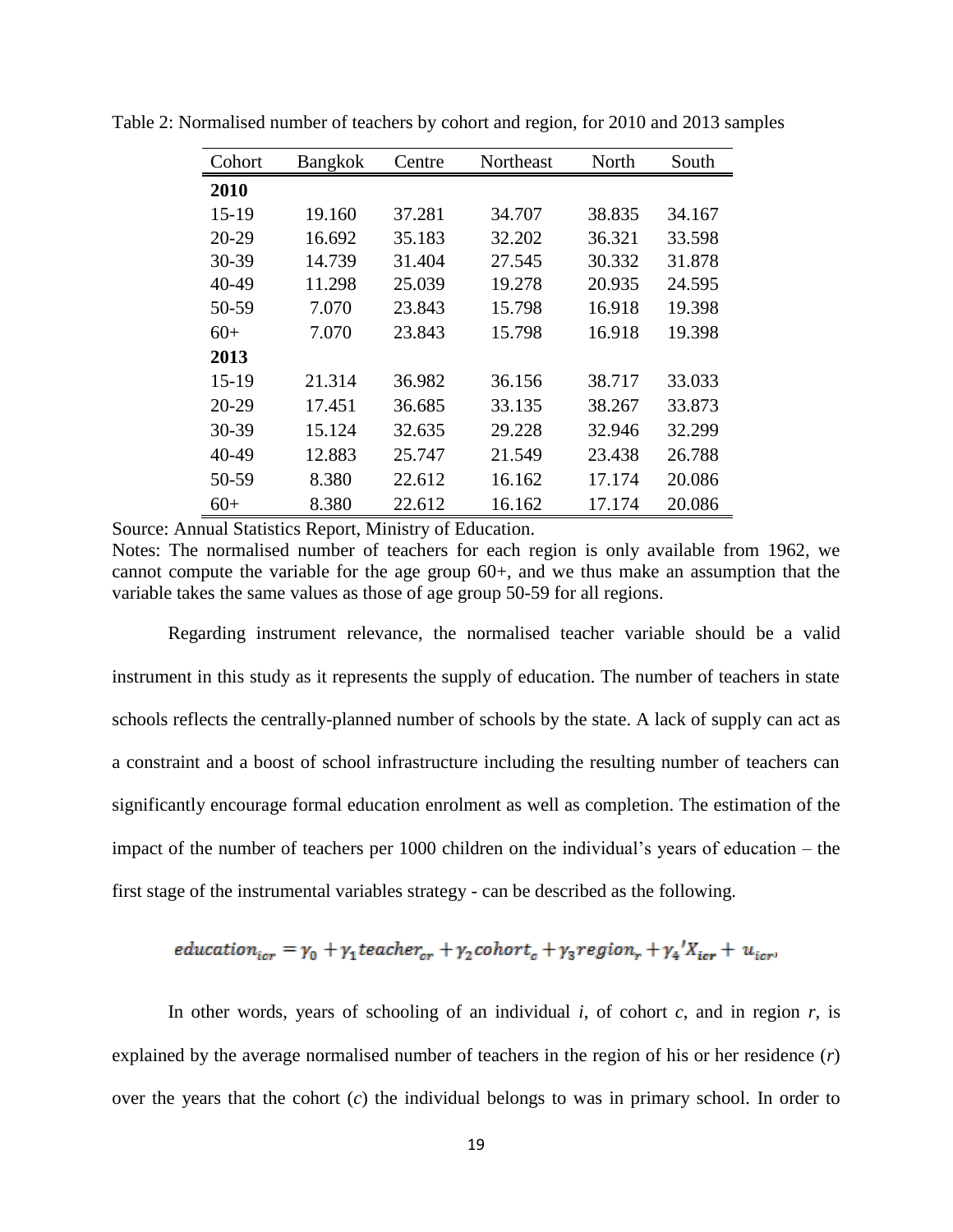separate the effect of the supply of education from the cohort effect, which encompasses the country-wise time effects and cohort-specific characteristics, we control for the cohort dummies corresponding to age-groups ( $\mathbf{cohort}_c$ ) in Table 2. Also, to separate the effect of the supply of education from the regional-specific characteristics, regional dummies ( $region<sub>r</sub>$ ) are controlled for.

Table 3 reports the impact of the instrument on years of schooling. Although the actual IV ordered probit and IV probit models used in this paper are non-linear models estimated under maximum likelihood and thus direct first stage and F-statistics on the excluded instrument cannot be directly estimated, to provide indicative first-stage diagnostics, we employ linear 2SLS estimation. More specifically, we use the Stata command *ivreg 2sls* (also asking for reporting first stage) and then followed by the post-estimation command, *estat firststage*. As reported in Table 3, for the models with the normalised teacher as a lone explanatory variable (column 1), the F-statistics on the excluded instrument are high at 188.45 and 120.5. Nevertheless, when other controls variables are included under the full models (column 2), the F-statistics on the excluded instrument reduce to 3.854 and 5.351. Under the models with no potentially endogenous controls (Appendix B), the F-statistics on the excluded instrument rise to 4.807 (2010 sample) and 5.969 (2013 sample). The relevance of the instrument can be assessed by evaluation F-test for the joint significance of the instruments in the first-stage regression. Under the linear instrument estimation, Stock et al. (2002, p. 522) provide selected critical values for weak instrument tests for 2SLS based on the first-stage F-statistics. While our instrument, according to the provided critical values, could be considered slightly weak, definition and additional tests for the linear instrumental model cannot be directly applicable to our models i.e.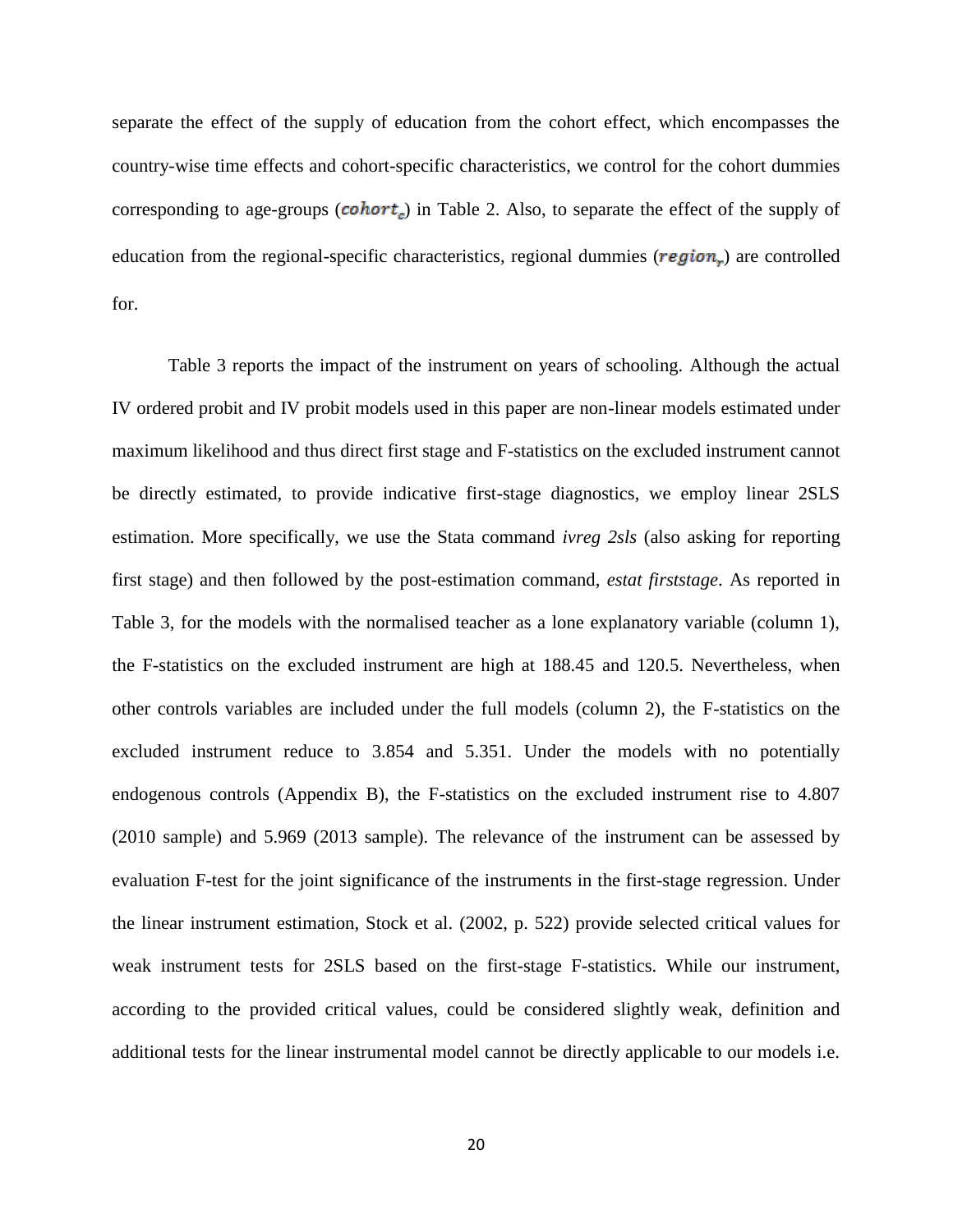IV ordered probit and IV probit, which are non-linear. Therefore, the interpretation of the Fstatistics shown here is fairly limited.

|                                           |                | 2010 Sample   | 2013 Sample    |             |
|-------------------------------------------|----------------|---------------|----------------|-------------|
| Years of schooling                        | [1]            | $[2]$         | $[1]$          | $[2]$       |
| Normalised teachers                       | 0.104          | 0.067         | 0.092          | 0.094       |
|                                           | $[0.008]$ ***  | $[0.034]$ **  | $[0.008]$ ***  | $[0.04]$ ** |
| Female                                    |                | $-0.333$      |                | $-0.099$    |
|                                           |                | $[0.109]$ *** |                | [0.112]     |
| Had environmental problem in community    |                | 0.044         |                | $-0.182$    |
|                                           |                | [0.119]       |                | [0.120]     |
| Felt that climate has changed compared to |                |               |                |             |
| last year                                 |                | 0.032         |                |             |
|                                           |                | [0.279]       |                |             |
| Heard about climate change                |                | 2.337         |                |             |
|                                           |                | $[0.261]$ *** |                |             |
| Had been damaged by natural disasters     |                |               |                | 0.216       |
|                                           |                |               |                | [0.188]     |
| Log(wage)                                 |                | $-0.014$      |                | 0.041       |
|                                           |                |               |                | $[0.014]$ * |
|                                           |                | [0.013]       |                | **          |
| Cohort dummies                            | N <sub>O</sub> | YES           | NO             | <b>YES</b>  |
| Regional dummies                          | NO             | <b>YES</b>    | N <sub>O</sub> | <b>YES</b>  |
| Observations                              | 3900           | 3900          | 3900           | 3900        |
| F-Statistics on the entire regression     | 188.45         | 102.72        | 120.5          | 110.31      |
| F-Statistics on the excluded instrument   | 188.45         | 3.854         | 120.5          | 5.351       |
| <b>Adjusted R-squared</b>                 | 0.046          | 0.281         | 0.03           | 0.282       |

Note: Standard errors are in parentheses. \*\*\*, \*\* Significant at the 1%, and 5% level. The equivalent first-stage regressions and F-Statistics on the excluded instrument in both columns 2 are estimated under the 2SLS estimation.

It is nevertheless plausible that the number of teachers in state primary schools per 1000 children does not satisfy instrument exogeneity. This is because the instrument may also be determined by the demand for education, and the demand for education is likely to increase along with other conditions that also determine pro-environmental behaviour – all of which are potentially reflected by the possible upward trends of the instrumental variable and pro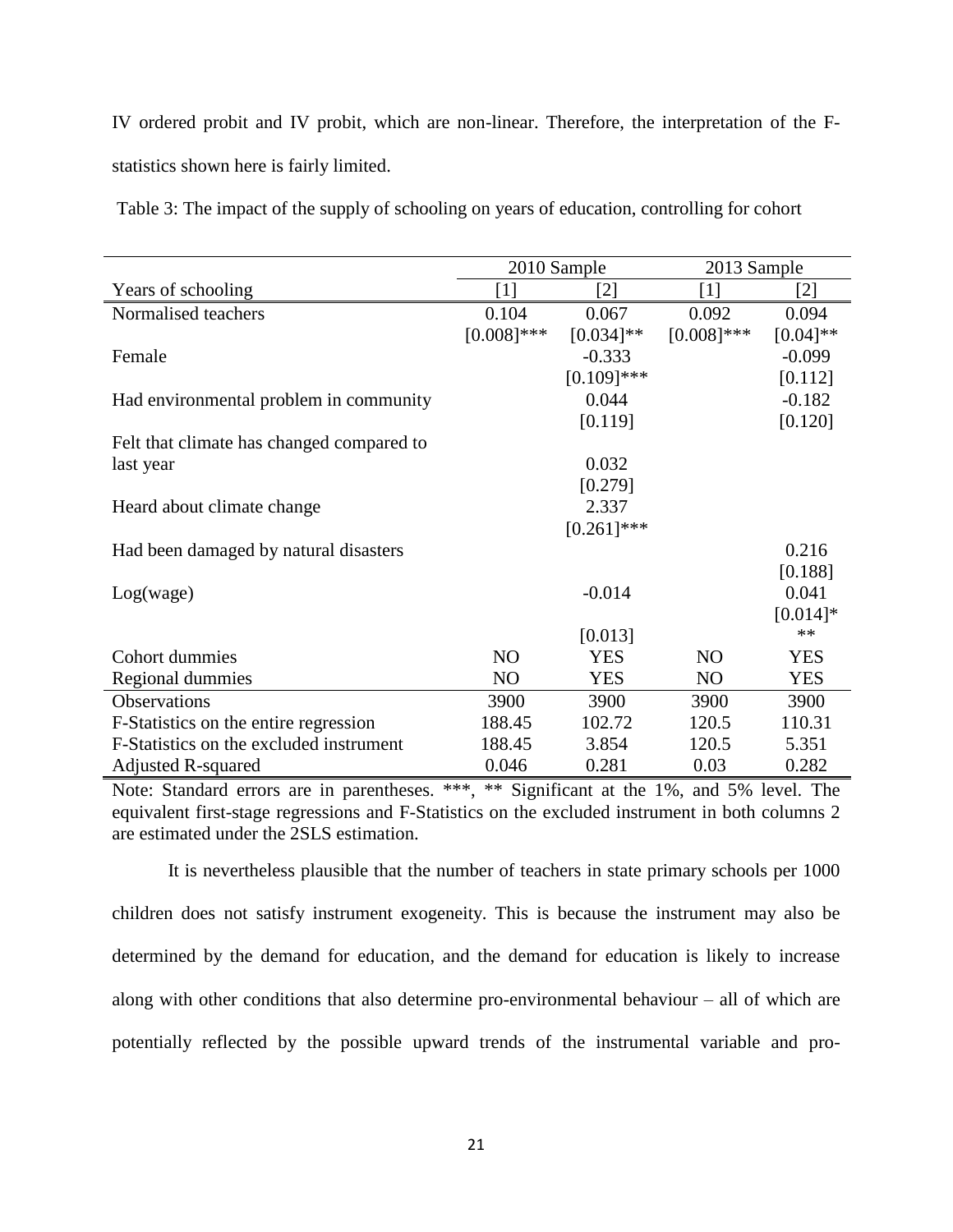environmental behaviour. In what follows, we illustrate that such a concern is, however, less of the case in our context.

First of all, we present explanations as to why this instrumental variable is less likely to be influenced by the demand for education, and is more likely to be determined by the supply of it. The number of teachers in state schools reflects the centrally-planned supply of schooling by the state. At the aggregate regional level, although the number of state schools depends on various factors, it is also by and large influenced by government education policies including the top-down compulsory education reform in 1977/78. Among several changes brought by the 1977/78 reform, primary schools were for the first time to be established in every single village. This implies a sharp increase in the supply of state primary schools, which should be, in turns, reflected by a sharp increase in the normalised number of teachers in state primary schools in each region during the corresponding period – if the normalised number of teacher instrument indeed represents the supply of schooling by the state. This is precisely illustrated in Figure 1 and elaborated in Section 3 above.

In addition, the identification based on the normalised teacher instrument relies on both time and cross-sectional variations. This should also further mitigate the instrument endogeneity concern. Although it is clear from Figure 1 that the variable for all regions trends upwards over time, it is also evident that the variations in our instrument are not only from the time dimension but also from the regional variation. Not only there are substantial differences across the five regions, the upward trends (slopes) for each individual regions are also dissimilar. In particular, even under the compulsory schooling reform period, sharp rises in normalised teachers also varied from region to region. Even though we do not observe the time trend of proenvironmental behaviour variables, in the main regression analyses, point estimates for regional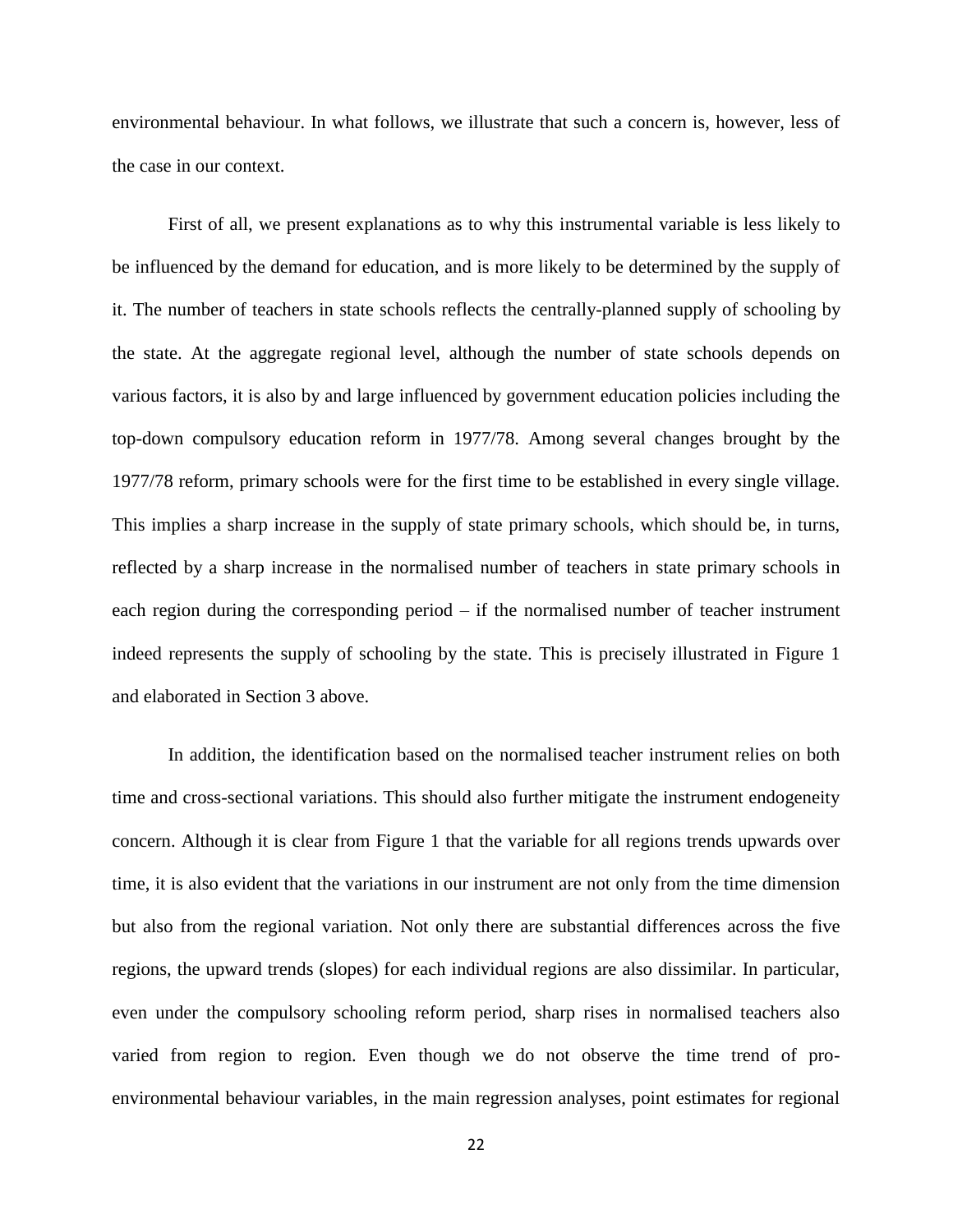dummies reveal that compared to the central region, residents of Bangkok and the south tend to be more environmentally friendly and residents of the north and northeast are more likely to be less pro-environmental<sup>5</sup>. Nonetheless, such patterns have no correlation with the regional differential in the normalised teacher instrument shown in Figure 1 and Table 2.

Additionally, as the instrument has both regional and time variations, there is no issue of perfect collinearity between the instrument and the cohort dummies. Indeed, this is distinctive from a simple reform variation that has only time dummy variation but no cross-sectional variation, and, thus, the supply of education cannot be independently identified from the cohort effects. However, regarding the normalised number of teacher instrument, its additional regional variation enables us to properly control for the cohort effects. Although our cohorts are crude with the decade-wide age ranges and not at the yearly interval, together with the regional variation in the supply of teachers, such control can still help identify the effect of the supply of teachers from the cohort effects, which could be related to generational differentials in attitudes and behaviours towards the environment.

Lastly, our IV procedure is based on the instrument that implicitly compares many subgroups of individuals. In the existing studies that exploit particular supply-side intervention, younger (after the reform) versus older (before the reform) cohorts in different regions are normally compared (Card, 2001; Duflo, 2001). As we can trace back the number of teachers in the regions and during the time of which the cohorts the individuals belong to were in primary school, our instrument compares more subgroups of individuals along the cohort dimension, i.e.

 $\overline{\phantom{a}}$ 

<sup>&</sup>lt;sup>5</sup> As the result tables only report whether regional dummies are included, full results on the coefficient estimates for each region are available upon request.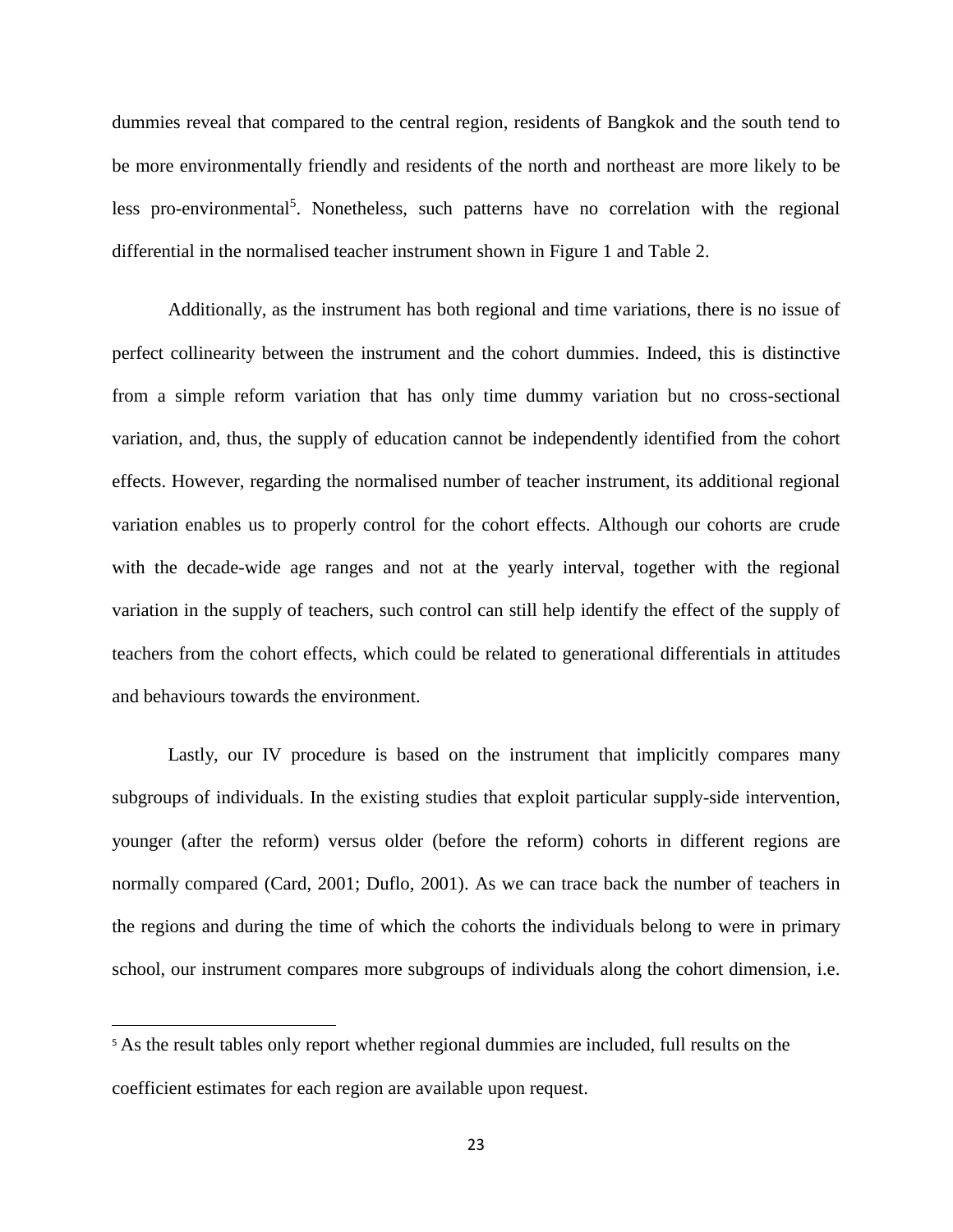six in this case. According to Card (2001), the IV procedure that implicitly compares more subgroups of individuals could be more reliable than the procedure that relies on a single or fewer affected subgroups.

In order to estimate the above mentioned IV ordered probit model, we employ the Statabased cmp package by Roodman (2011) which estimates IV ordered probit models using maximum likelihood. In what follows, both in the text and tables, IV, otherwise specified, refers to IV ordered probit.

#### **6. Empirical Results**

## **6.1 Concern about Global Warming**

Table 4 presents ordered probit and ordered response IV estimation for concern about global warming controlling for income and environmental-related experience and cohort and regional dummies. In the baseline specification, concern about global warming is increasing with years of schooling. In other words, those who have more education tend to express more concern about global warming. Nevertheless, under the IV specification when the endogeneity of education is accounted for, formal education no longer exerts any statistical significant impact on concern about global warming.

In fact, the relationship between education and concern about global warming is not entirely conclusive in the literature. While cross-national studies consistently reported higher concern about climate change among individuals with higher education (Kvaloy et al., 2012; Running, 2013; Tjernstrom and Tietenberg, 2008), in the United States there is evidence of an inverse relationship between education and perceived climate change risks, both for general education (O'Connor, Bard, & Fisher, 1999) and specific science literacy and numeracy (Kahan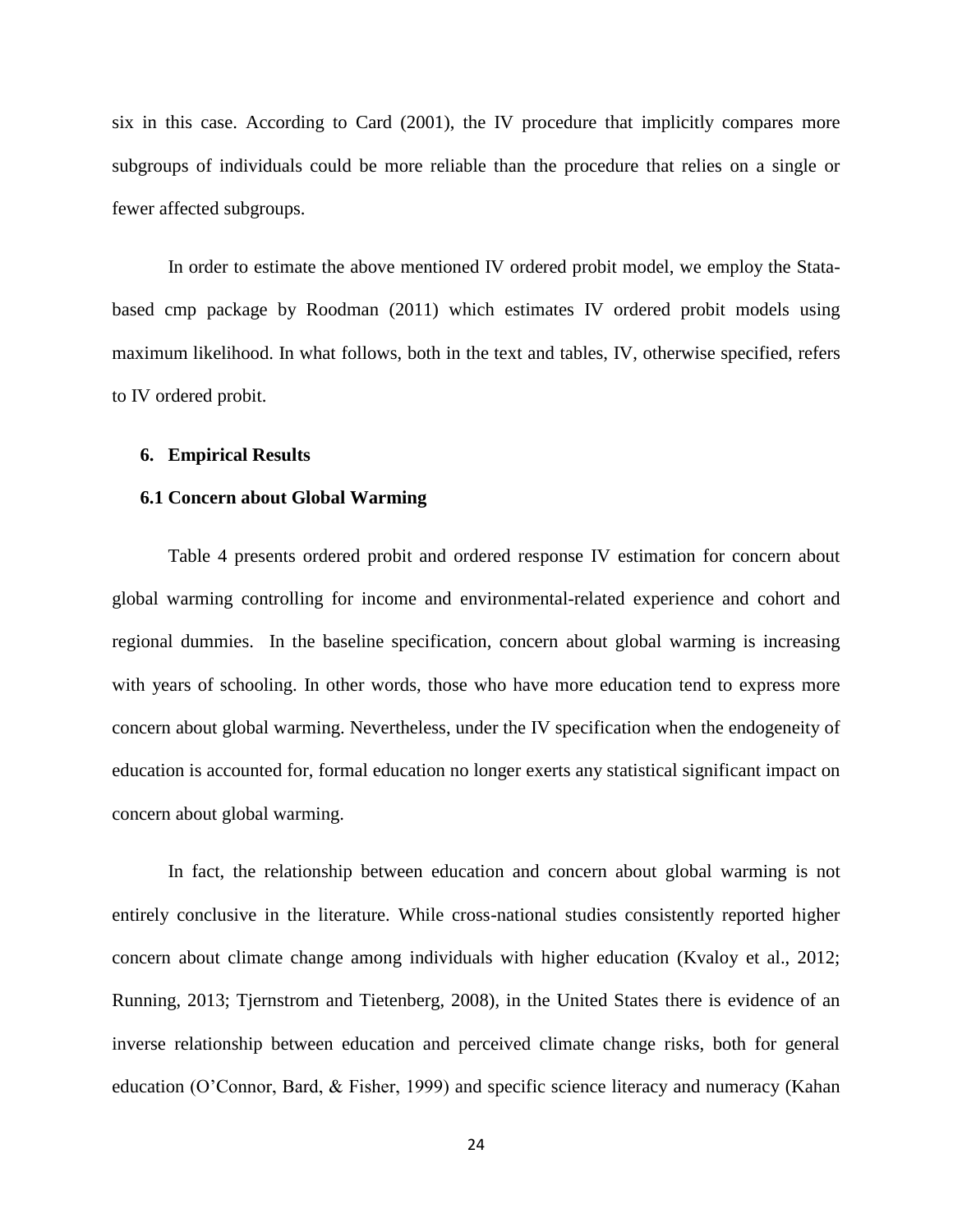et al., 2012). Political orientation coupled with disinformation campaign and successful movement by conservative think tanks explain why concern about climate change can be negatively associated with education among American population (Hamilton, 2011; McCright and Dunlap, 2003). Nevertheless, none of these studies, with the exception of Meyer (2015) tackled the possible endogeneity of education like ours. Taking the endogeneity of education into account and properly controlling for the cohort effect, we find no statistically significant relationship between years of schooling and concern about global warming in Thailand.

Table 4: Ordered probit regression and ordered response IV estimation for concern about global warming

| Panel A: Ordered probit and IV                    | Ordered       |         |          |            |
|---------------------------------------------------|---------------|---------|----------|------------|
| estimates                                         | Probit        |         | IV       |            |
| Years of schooling                                | 0.033         |         | 0.021    |            |
|                                                   | $[0.006]$ *** |         | [0.179]  |            |
| Female                                            | 0.086         |         | 0.082    |            |
|                                                   | $[0.038]$ **  |         | [0.071]  |            |
| <b>Observations</b>                               | 3900          |         | 3900     |            |
| Log likelihood                                    | $-3416$       |         | $-13688$ |            |
| LR chi $2(15)$ , LR chi $2(27)$                   | 201.19        |         | 1452.4   |            |
| Panel B: Average Marginal Effects (IV with cohort |               | A great | A fair   | Little/Not |
| dummies)                                          |               | deal    | amount   | at all     |
| Years of schooling                                |               | 0.008   | $-0.005$ | $-0.003$   |
|                                                   |               | [0.069] | [0.044]  | [0.025]    |

Notes: Standard errors are in parentheses. \*, \*\*, \*\*\* Significant at the 10%, 5%, and 1% levels, respectively. All regressions include cohort dummies, regional dummies, controls for environmental-related experience and income. Full regressions are reported in Table A1 in Appendix A.

## **6.2 Private Pro-Environmental Actions**

In this section, we investigate green behaviours considering two types of proenvironmental actions. The first type involves technical or behavioural change, which requires better environmentally-related technical knowledge, needs more effort to give up comfort or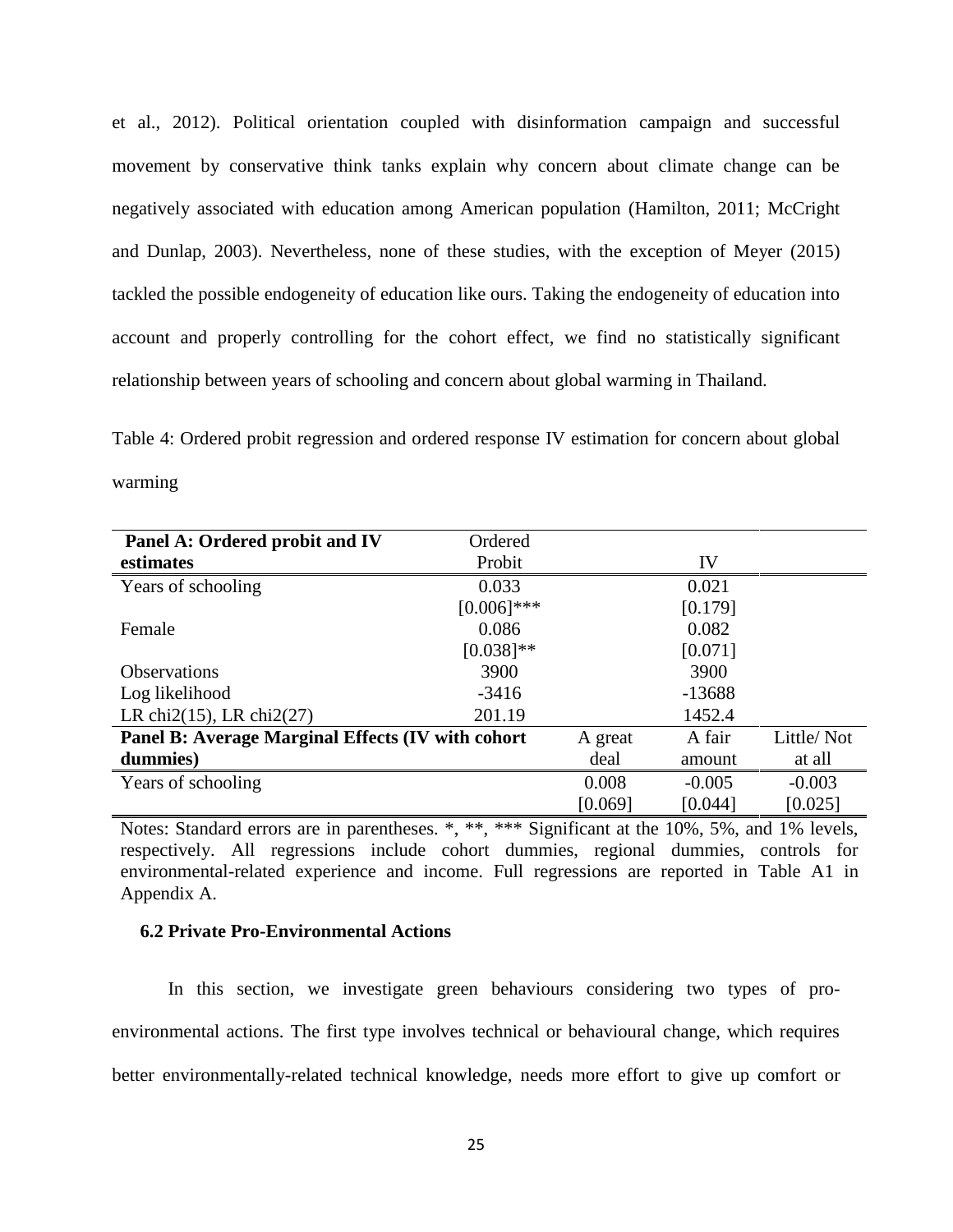convenience and acquires new appliances. The second type has a higher degree of cost-saving characteristics and may be likely to be taken regardless of whether the respondents are proenvironmental or not.

## **6.2.1 Knowledge-Based Pro-Environmental Actions**

Table 5 covers the empirical results regarding four actions: (i) the use of cloth bags instead of plastic bags, (ii) the use of energy-saving light bulbs, (iii) the use of energy efficient appliances, and (iv) the reduction of Styrofoam container usage. While Panel A illustrates the results from the baseline specification under the ordered probit model, Panel B shows the results from the ordered-response instrumental variables specification, which helps mitigate the endogeneity concern of education.

Except for the reduction of Styrofoam container usage, the IVs results show that there exists statistically significant green returns to education for knowledge-based pro-environmental actions. Based on the average marginal effects, an increase in one year of schooling raises the probability of regular use of (i) cloth bags by 5 percent, (ii) energy-saving light bulbs by 2.1 percent, and (iii) energy-efficient appliances by 7.7 percent. Likewise, a one year increase in education decreases the probability of never using (i) cloth bags by 6.7 percent, (ii) energysaving light bulbs by 1.6 percent, and (iii) energy-efficient appliances by 6.3 percent.

| Table 5: Ordered probit regression and ordered response IV estimation for pro-environmental |  |  |  |  |
|---------------------------------------------------------------------------------------------|--|--|--|--|
| actions involving technical changes                                                         |  |  |  |  |

| <b>Panel A: Ordered probit</b> | <b>Bags</b>   | <b>Bulbs</b>  | Appliances    | Styrofoam     |
|--------------------------------|---------------|---------------|---------------|---------------|
| Years of schooling             | 0.059         | 0.054         | 0.058         | 0.035         |
|                                | $[0.005]$ *** | $[0.005]$ *** | $[0.006]$ *** | $[0.005]$ *** |
| Female                         | 0.323         | $-0.002$      | 0.106         | 0.099         |
|                                | $[0.037]$ *** | [0.036]       | $[0.038]$ *** | $[0.037]$ *** |
| <b>Observations</b>            | 3900          | 3900          | 3900          | 3900          |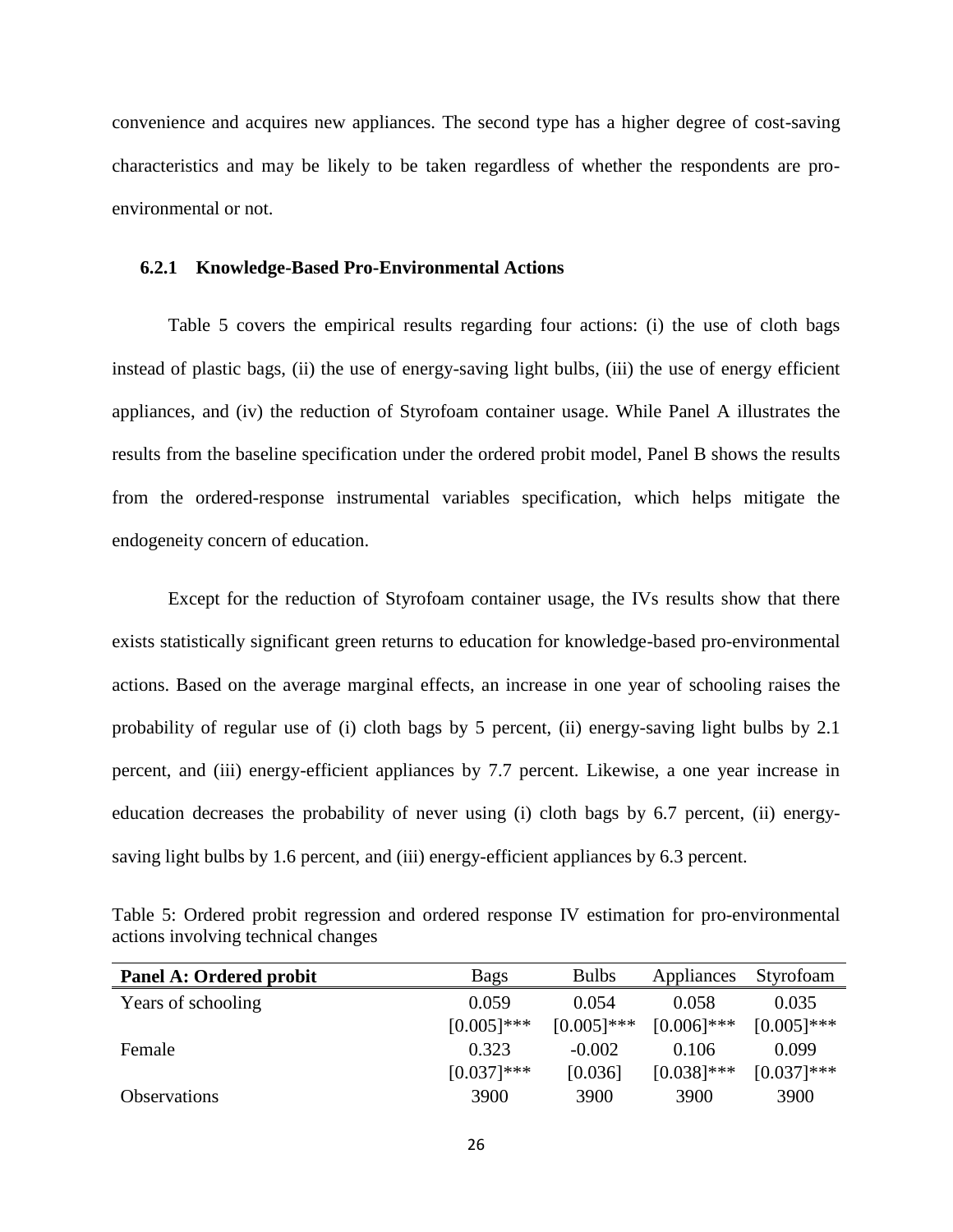| Log likelihood                             | $-3548$       | $-4050$       | $-3438$       | $-3701$       |
|--------------------------------------------|---------------|---------------|---------------|---------------|
| LR chi $2(15)$                             | 369.59        | 260.31        | 279.83        | 164.34        |
|                                            |               |               |               |               |
| Panel B: IV                                | <b>Bags</b>   | <b>Bulbs</b>  | Appliances    | Styrofoam     |
| Years of schooling                         | 0.221         | 0.056         | 0.255         | 0.138         |
|                                            | $[0.092]$ **  | $[0.013]$ *** | $[0.062]$ *** | [0.141]       |
| Female                                     | 0.318         | $-0.002$      | 0.142         | 0.126         |
|                                            | $[0.061]$ *** | [0.036]       | $[0.035]$ *** | $[0.046]$ *** |
| Observations                               | 3900          | 3900          | 3900          | 3900          |
| Log likelihood                             | $-13819$      | $-14322$      | $-13708$      | $-13982$      |
| LR chi $2(30)$                             | 1495.18       | 1430.91       | 1406.92       | 1399.41       |
| <b>Average marginal effects: Regularly</b> |               |               |               |               |
| Years of schooling                         | 0.05          | 0.021         | 0.077         | 0.037         |
|                                            | $[0.025]$ **  | $[0.004]$ *** | $[0.012]$ *** | [0.038]       |
| <b>Average marginal effects: Sometimes</b> |               |               |               |               |
| Years of schooling                         | 0.018         | $-0.004$      | $-0.014$      | 0.002         |
|                                            | $[0.002]$ *** | $[0.001]***$  | [0.015]       | [0.004]       |
| <b>Average marginal effects: Never</b>     |               |               |               |               |
| Years of schooling                         | $-0.067$      | $-0.016$      | $-0.063$      | $-0.039$      |
|                                            | $[0.024]$ *** | $[0.004]$ *** | $[0.027]**$   | [0.042]       |

Notes: Standard errors are in parentheses. \*, \*\*, \*\*\* Significant at the 10%, 5%, and 1% levels, respectively. All regressions include cohort dummies, regional dummies, controls for environmental-related experience and income. Full regressions are reported in Table A2 in Appendix A.

Furthermore, except for the energy-saving light bulbs, the results under the IV specification are more than three times as large as the results from the baseline specification. One of the explanations for the downward bias of the baseline results can be founded on the local average treatment effect (LATE) (Imbens and Angrist, 1994). There is underlying heterogeneity in the returns to education, and the IV estimates based on the supply side of education, such as compulsory schooling or school construction in rural area, tend to affect the returns to education for a subset of individuals with relatively high returns to education (Card, 2001). Such compliers are likely to be individuals who would otherwise have relatively low schooling, from the lower end of the ability and wealth distributions (Meyer, 2015). Our instrumental variable strategy is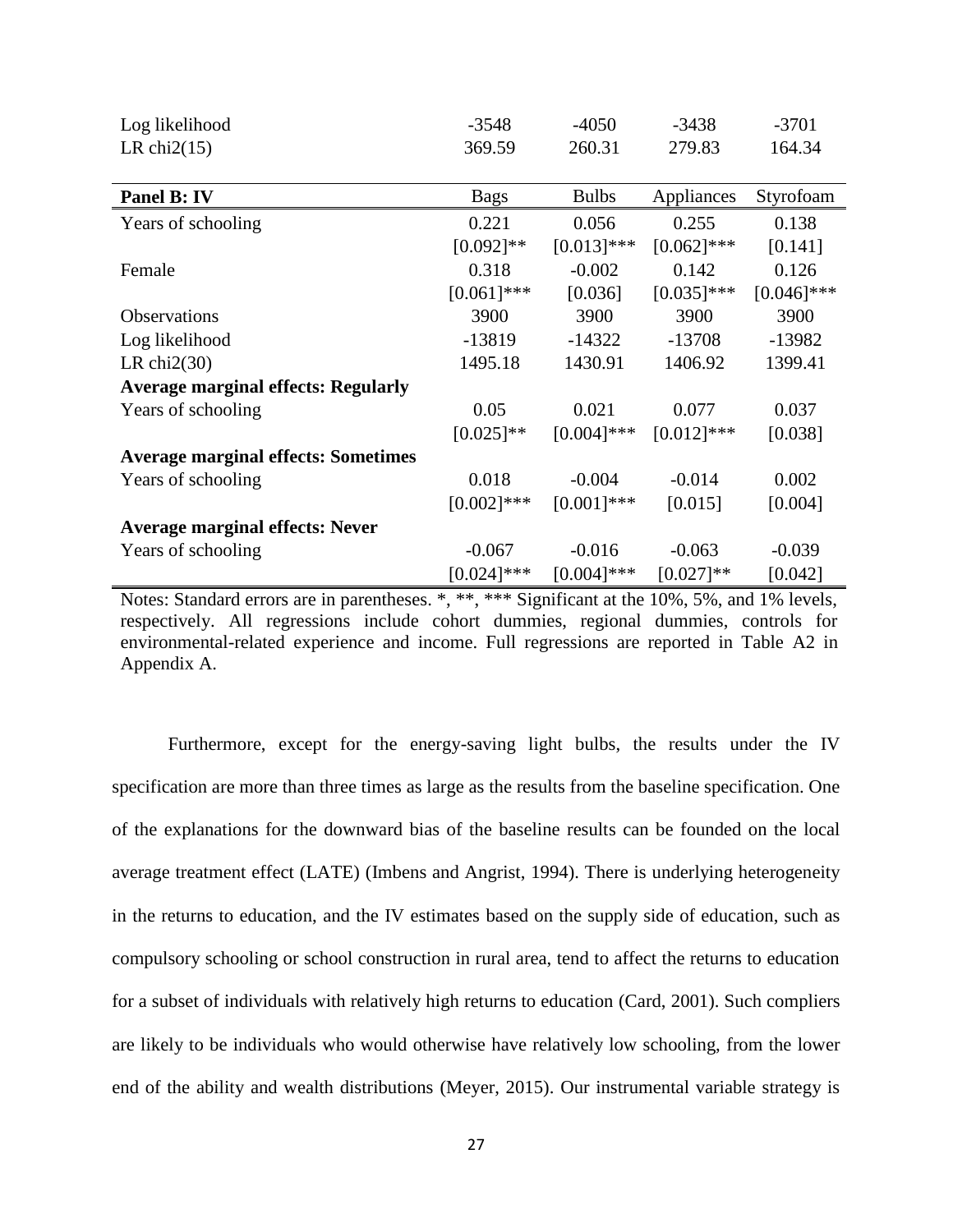based on the number of teachers per 1000 children in state primary schools which is equivalent to six years of education. Individuals who were induced to stay in schools longer by such supplyside change are likely to constitute those with very low schooling, who might have dropped out before completing primary schools, reflecting their high marginal cost of schooling and leading to larger coefficients under the IV specifications.

This is also in line with the findings of Meyer (2015) which studies the impact of formal education on pro-environmental behaviour in Europe, using European compulsory education reforms under the regression discontinuity design. While the scale of LATE in our paper ranges from 0.021 for the probability of using energy-saving light bulbs a great deal to 0.077 for the probability of using energy-efficient appliances a great deal, the scale of LATE in Meyer (2015) ranges from 0.019 for the probability of reducing care usage to 0.066 for the probability of separating waste for recycling. In other words, although in terms of point estimates, our results are slightly larger, the scales of LATE in Meyer (2015) and in our paper are virtually statistically equivalent.

In addition, according to Table A2 in Appendix A, other factors such as gender and exposure to environmental problems also contribute positively towards this type of environmentally friendly behaviours. Nevertheless, income is found to have no statistically significant effect on these pro-environmental actions.

Indeed, formal education can encourage individuals to perform pro-environmental actions (Diamantopoulos et al., 2003; Ortega-Egea et al., 2014). More specifically, technical behaviour, such as using energy-saving appliances demands capacity and intention to accept new information and knowledge, which can be enhanced by education (Karytsas and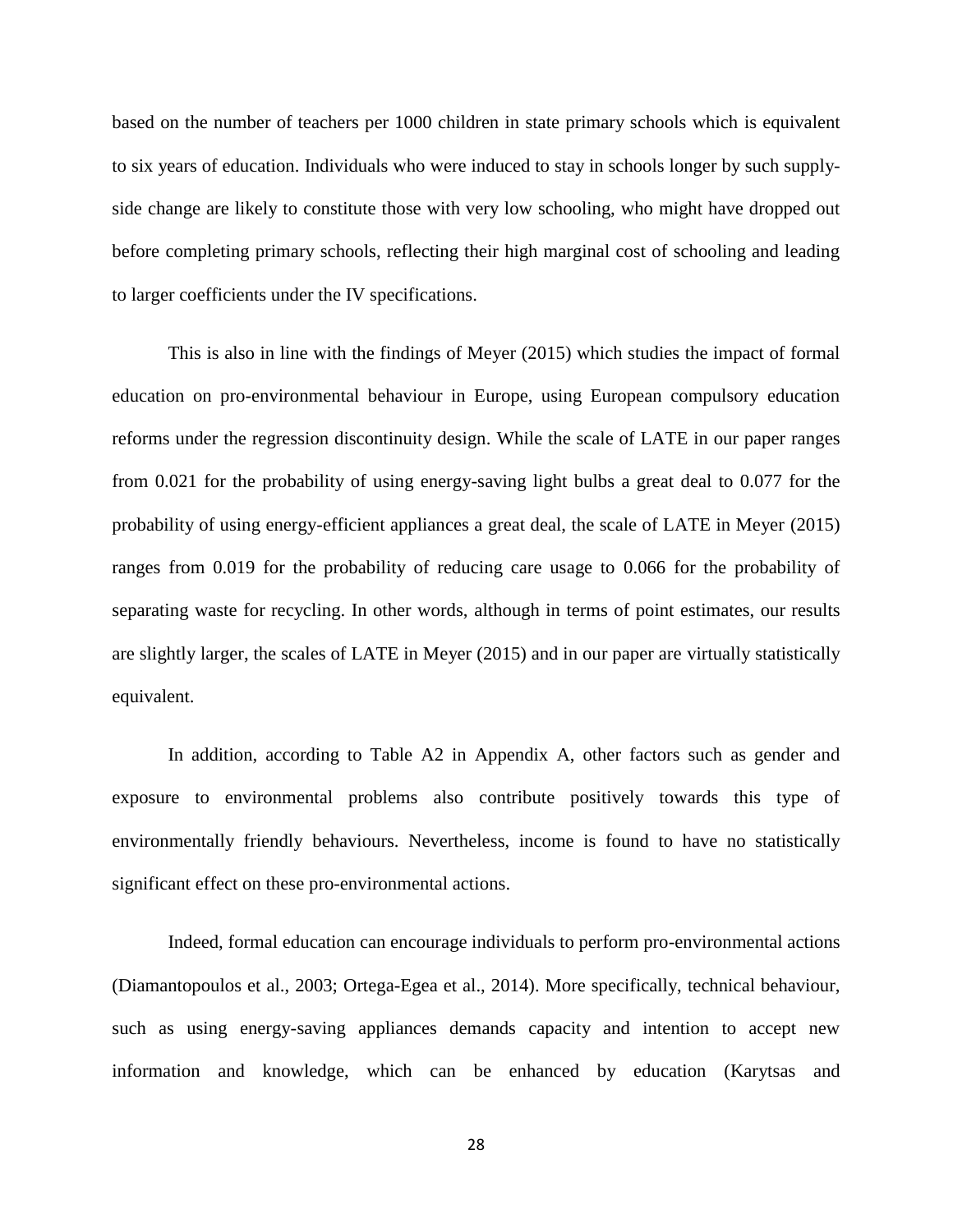Theodoropoulou, 2014; Welsch and Kühling, 2010). The divergence of the results between climate change concern and pro-environmental actions on the effect of education also helps ensure against the claims of a green hypocrisy by popular media. Green hypocrisy refers to groups with the strongest environmentally friendly attitudes while at the same time having the highest emissions or being more likely to take actions that are most harmful to the environment (Lange et al., 2014). In contrast, according to our results, those who have spent more years in education although are not shown to have a greater concern towards the environment, they are more likely to express it in terms of actions.

### **6.2.2 Cost-Saving Pro-Environmental Actions**

Table 6 reports the results on pro-environmental actions that involve a higher degree of cost-saving characteristics. Unlike the above four actions in Section 6.2.1, the following actions can be driven by reasons unrelated to an intrinsic pro-environmental attitude such as the desire to save cost. Despite the respondents' motives, such actions can still benefit the environment. Four actions are considered here: (i) unplugging electrical devices when not in use, (ii) turning off unused lights, (iii) turning off the tap while brushing teeth or taking shower and (iv) filling in a container when washing rather than washing under a running tap.

In contrast to the results in Table 5 Panel B, Table 6 Panel B shows that, with exception of water saving, education appears to have no statistically significant relationship with the probability of taking these actions regularly. This could be because environmentally-friendly actions of this type could be motivated by other incentives such as living arrangement, household conditions, and desire to be economical which are not related to environmental and climate change concern (Whitmarsh, 2009). What incentives drive people to adopt pro-environmental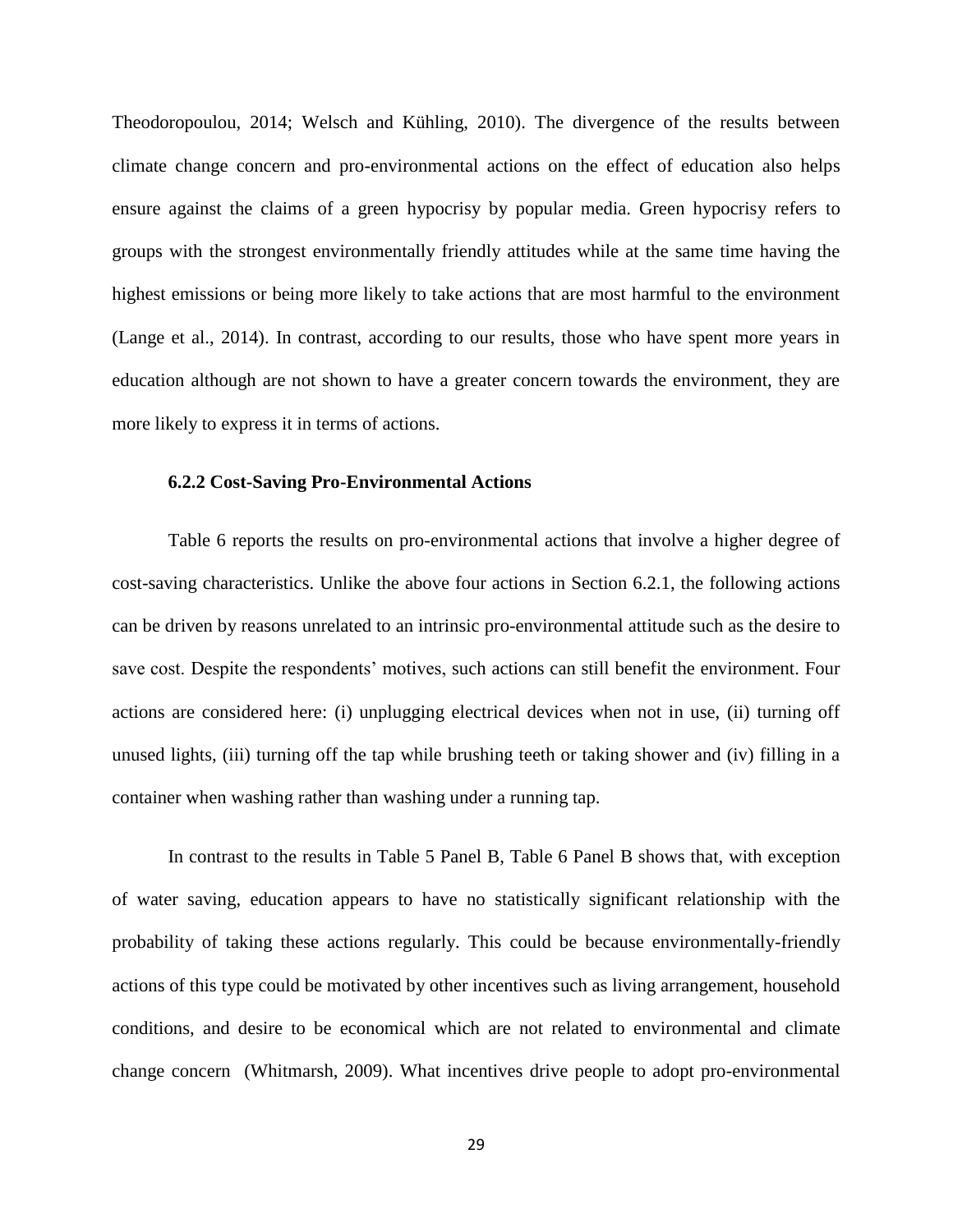behaviour matter greatly in promoting positive spillover in behaviours (i.e. when one proenvironmental behaviour increases the likelihood of performing other pro-environmental behaviours such as recycling is correlated with energy conservation) (Evans et al., 2013). Nevertheless, it is argued that a financial saving incentive is less likely to lead to positive spillover since it does not promote concern or engagement in environmental or climate change issues (Thøgersen and Crompton, 2009). Although the data used in this study do not permit us to measure motivation for pro-environmental behaviours, our analysis has shown that, females, who generally are more likely to be responsible for household budget in Thailand, are significantly more likely to adopt such pro-environmental cost saving behaviour.

Nevertheless, a closer inspection of the results reveals that the scale of the marginal effects in Table 6 Panel B is almost identical to what we observe in Table 5 Panel B, however with larger standard errors. This implies that although the point estimates for the effect of education on knowledge-based pro-environmental actions and cost-saving pro-environmental actions are similar in magnitudes, the results are noisier in the case of cost-saving proenvironmental actions. Thus, an alternative explanation for the observed insignificant impact of education on cost-saving pro-environmental behaviours in Table 6 Panel B could be based on some suggestively heterogeneity in the treatment effect which results in larger standard errors and noisier results.

|  |  | Table 6: Ordered probit regression and ordered response IV estimation for pro-environmental |  |  |  |  |
|--|--|---------------------------------------------------------------------------------------------|--|--|--|--|
|  |  | actions involving saving behaviours                                                         |  |  |  |  |

|                         |               |              |              | Water        |
|-------------------------|---------------|--------------|--------------|--------------|
| Panel A: Ordered probit | Unplug        | Light off    | Water off    | saving       |
| Years of schooling      | 0.016         | 0.013        | 0.01         | $-0.012$     |
|                         | $[0.006]$ *** | $[0.007]$ *  | $[0.006]$ *  | $[0.006]$ ** |
| Female                  | 0.12          | 0.092        | 0.117        | 0.074        |
|                         | $[0.042]$ *** | $[0.046]$ ** | $[0.04]$ *** | $[0.038]$ ** |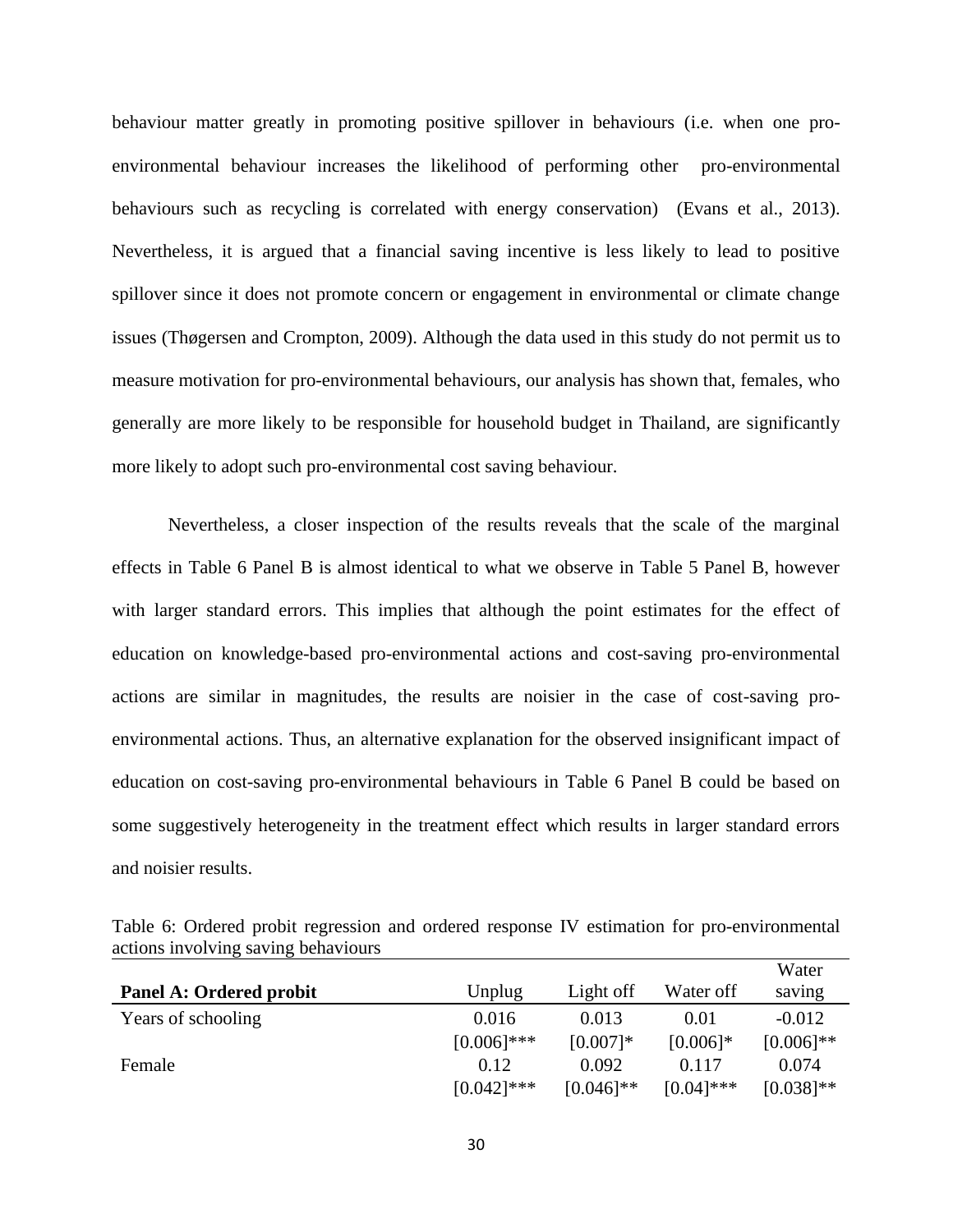| <b>Observations</b>                        | 3900         | 3900          | 3900          | 3900          |
|--------------------------------------------|--------------|---------------|---------------|---------------|
| Log likelihood                             | $-2606$      | $-1989$       | $-3158$       | $-3500$       |
| LR chi $2(15)$                             | 73.17        | 76.34         | 78.54         | 68.62         |
|                                            |              |               |               | Water         |
| Panel B: IV                                | Unplug       | Light off     | Water off     | saving        |
| Years of schooling                         | 0.081        | 0.175         | 0.111         | 0.204         |
|                                            | [0.181]      | [0.135]       | [0.158]       | $[0.083]$ *** |
| Female                                     | 0.138        | 0.13          | 0.143         | 0.12          |
|                                            | $[0.059]$ ** | $[0.045]$ *** | $[0.048]$ *** | $[0.036]$ *** |
| Observations                               | 3900         | 3900          | 3900          | 3900          |
| Log likelihood                             | $-12878$     | $-12260$      | $-13430$      | $-13770$      |
| LR chi $2(30)$                             | 1374.11      | 1379.47       | 1381.85       | 1353.65       |
| <b>Average marginal effects: Regularly</b> |              |               |               |               |
| Years of schooling                         | 0.027        | 0.05          | 0.039         | 0.067         |
|                                            | [0.059]      | [0.042]       | [0.051]       | $[0.02]$ ***  |
| <b>Average marginal effects: Sometimes</b> |              |               |               |               |
| Years of schooling                         | $-0.023$     | $-0.036$      | $-0.021$      | $-0.016$      |
|                                            | [0.046]      | $[0.012]$ *** | [0.017]       | [0.012]       |
| <b>Average marginal effects: Never</b>     |              |               |               |               |
| Years of schooling                         | $-0.004$     | $-0.013$      | $-0.018$      | $-0.051$      |
|                                            | [0.014]      | [0.03]        | [0.034]       | $[0.032]$ *   |

Notes: Standard errors are in parentheses. \*, \*\*, \*\*\* Significant at the 10%, 5%, and 1% levels, respectively. All regressions include cohort dummies, regional dummies, controls for environmental-related experience and income. Full regressions are reported in Table A3 in Appendix A.

## **6.3 Willingness to Support for Environmental Tax**

In this section, we use a binary variable based on the question asking whether the respondents agree that the polluters should bear the full cost of the tax if there is an environmental tax in the future. In line with the limited variation in how people support the environmental tax, i.e. most respondents agree tax should be levied on the polluters, and the results under the baseline specification, the IV results in Table 7 illustrate no significant impartial effect of education on the willingness to pay for environmental tax.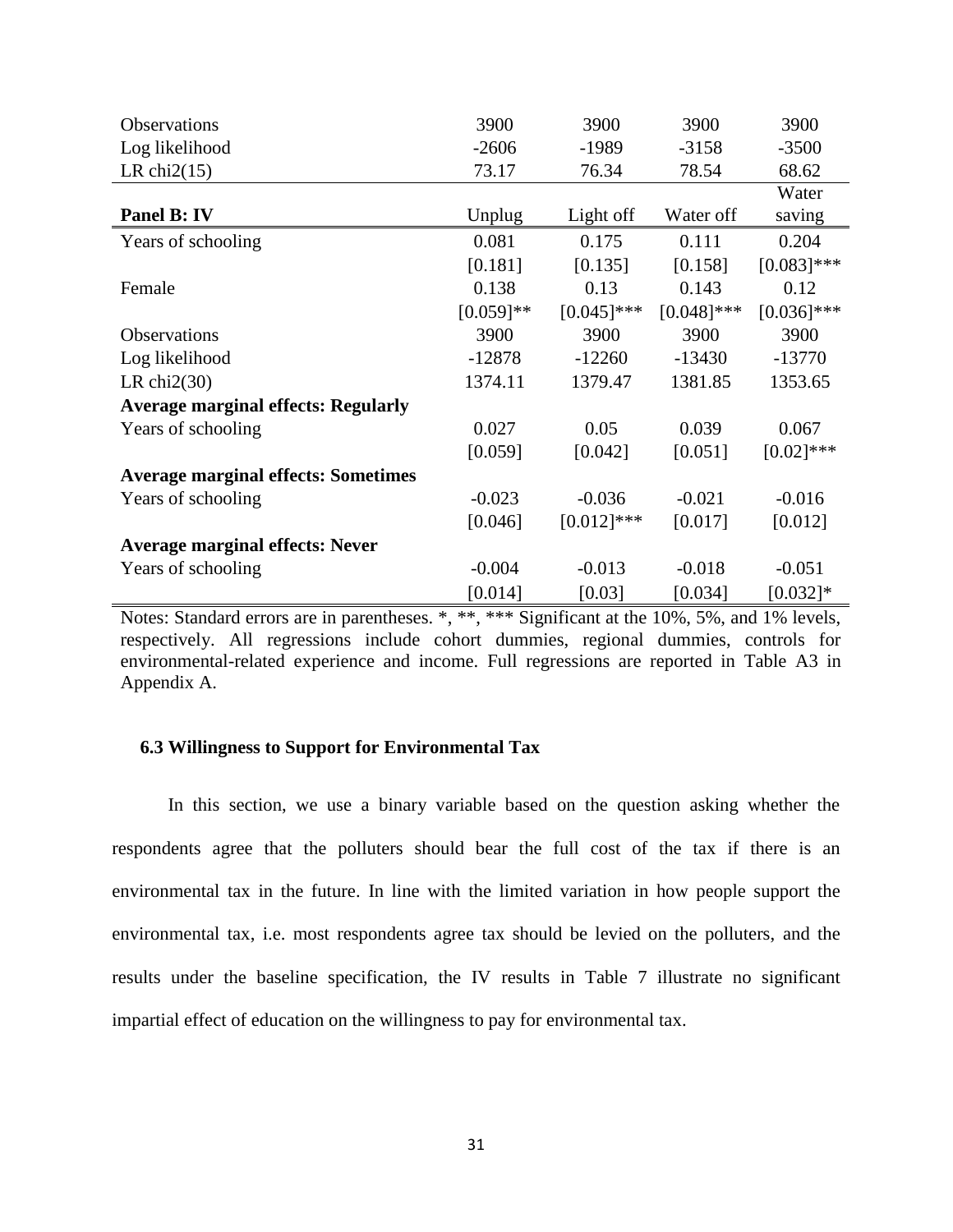In fact, there is inconclusive evidence on the relationships between education and willingness to pay to protect the environment. While a series of literature showed that education is an important indicator of willingness to pay higher prices and higher taxes for the protection of the environment (Bigerna and Polinori, 2014; Franzen and Vogl, 2013; Ivanova and Tranter, 2008; Kotchen et al., 2013; Zhang and Wu, 2012; Zorić and Hrovatin, 2012), some studies reported no significant or negative relationships between education and willingness to pay for the environment (Dorsch, 2011; Gökşen et al., 2002; Ma et al., 2015). Indeed, Adaman et al. (2011) found it rather surprising that in Turkey individuals with university degree are not significantly more willing to pay for  $CO<sub>2</sub>$  emission reductions from power production than those with no qualification. When the question on willingness to pay for e.g. renewable energy is further divided into different payment and provision contexts, it is found that the highly educated are more likely to be willing to pay than other groups only in the case of voluntary payment and private provision (Wiser, 2007). The fact that the more educated prefer to contribute to investment in renewable energy through a voluntary scheme rather than mandatory and to have the electricity suppliers invest in privately-owned renewable energy projects rather than the government ones implies the lack of institutional trust.

The insignificant relationship between education and willingness to pay for environmental tax found in our study thus represents ambivalent relations between education level and tax morale (Torgler and Schneider, 2007). On the one hand, educated taxpayers are likely to be more informed about tax regulations and fiscal relations and be more aware of civil services provided by the state. Hence, they might be more willing to pay taxes. On the other hand, their knowledge on the benefits derived from government in relation to the amounts they contribute to the state can discourage their willingness to pay. Tax morale is associated with trust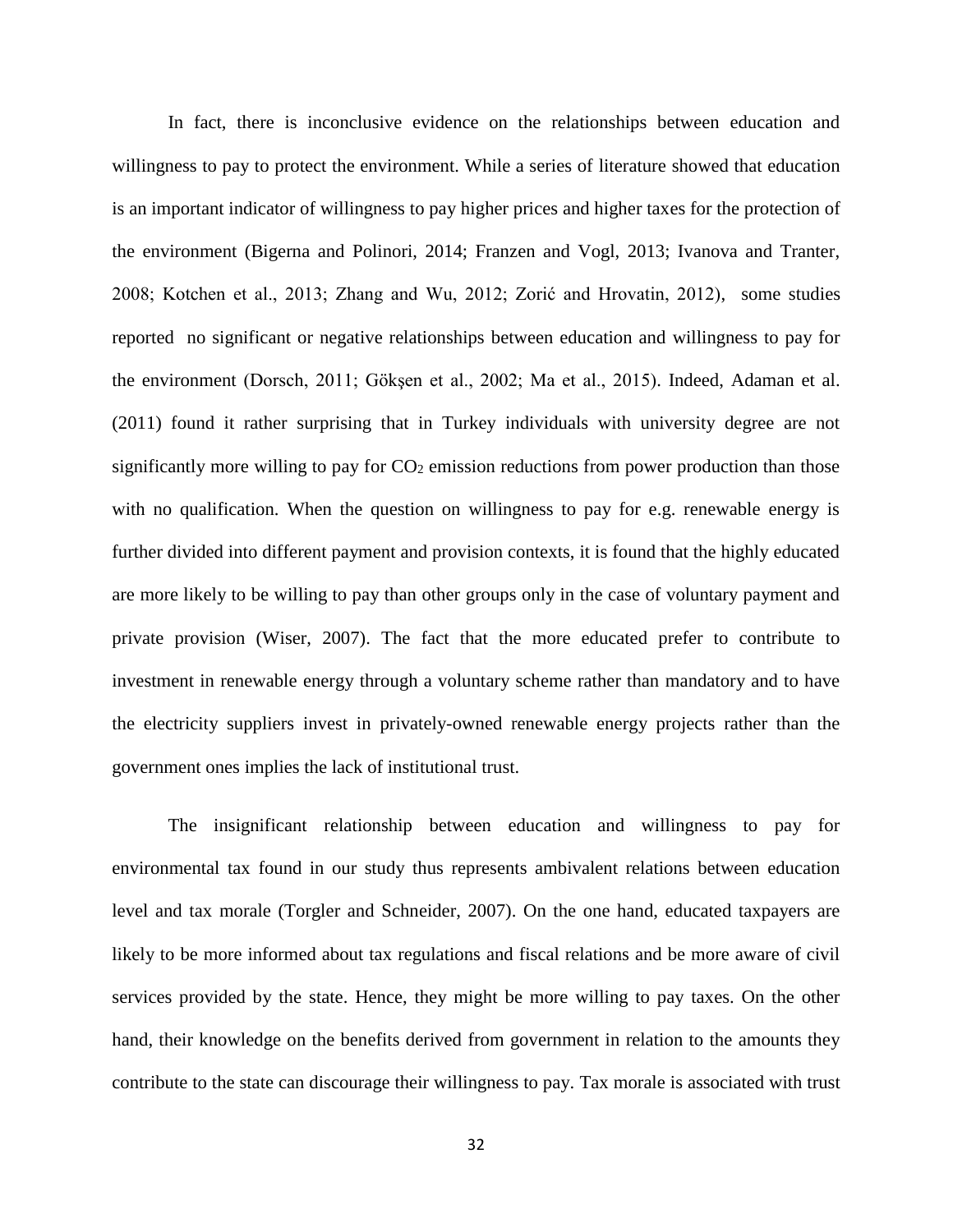in government and there is evidence that the highly educated in Thailand exhibit lower satisfaction with public services and government and trust in public institutions (Punyaratabandhu, 2007). Correspondingly, the lower support of environmental tax found might rather be a proxy for attitudes towards government spending in general. Our finding is in line with literature from other developing countries (Dorsch, 2011; Gökşen et al., 2002) and could imply that the two opposing effects cancel each other out.

|                                       |          | Willingness to pay for tax |  |  |
|---------------------------------------|----------|----------------------------|--|--|
|                                       | Probit   | IV probit                  |  |  |
| Years of schooling                    | 0.009    | $-0.132$                   |  |  |
|                                       | [0.007]  | [0.131]                    |  |  |
| Female                                | $-0.065$ | $-0.069$                   |  |  |
|                                       | [0.046]  | [0.044]                    |  |  |
| <b>Average Marginal Effect: Agree</b> |          |                            |  |  |
| Years of schooling                    |          | $-0.037$                   |  |  |
|                                       |          | [0.038]                    |  |  |
| Observations                          | 3900     | 3900                       |  |  |
| Log likelihood                        | $-1924$  | $-12308$                   |  |  |
| LR chi $2(14)$ , LR chi $2(28)$       | 52.04    | 1357.81                    |  |  |

Table 7: Probit regression and IV probit estimation for willingness to pay for environmental tax

Notes: Standard errors are in parentheses. \*, \*\*, \*\*\* Significant at the 10%, 5%, and 1% levels, respectively. All regressions include cohort dummies, regional dummies, controls for environmental-related experience and income. Full regressions, which are also based on the probit and the IV probit models, are reported in Table A4 in Appendix A.

## **6.4 Robustness Check Excluding Potentially Endogenous Controls**

Some of the control variables included in Tables 5, 6 and 7 can be endogenous to proenvironment behaviour and/or potential outcomes of education. It is likely, for example, that our income variable constructed from occupational class is affected by education. Likewise, environmentally related experiences such as the perception that the climate has changed compared to last year or having experienced environmental problems in a community could be endogenous to environmental behaviours. By including such endogenous controls, one can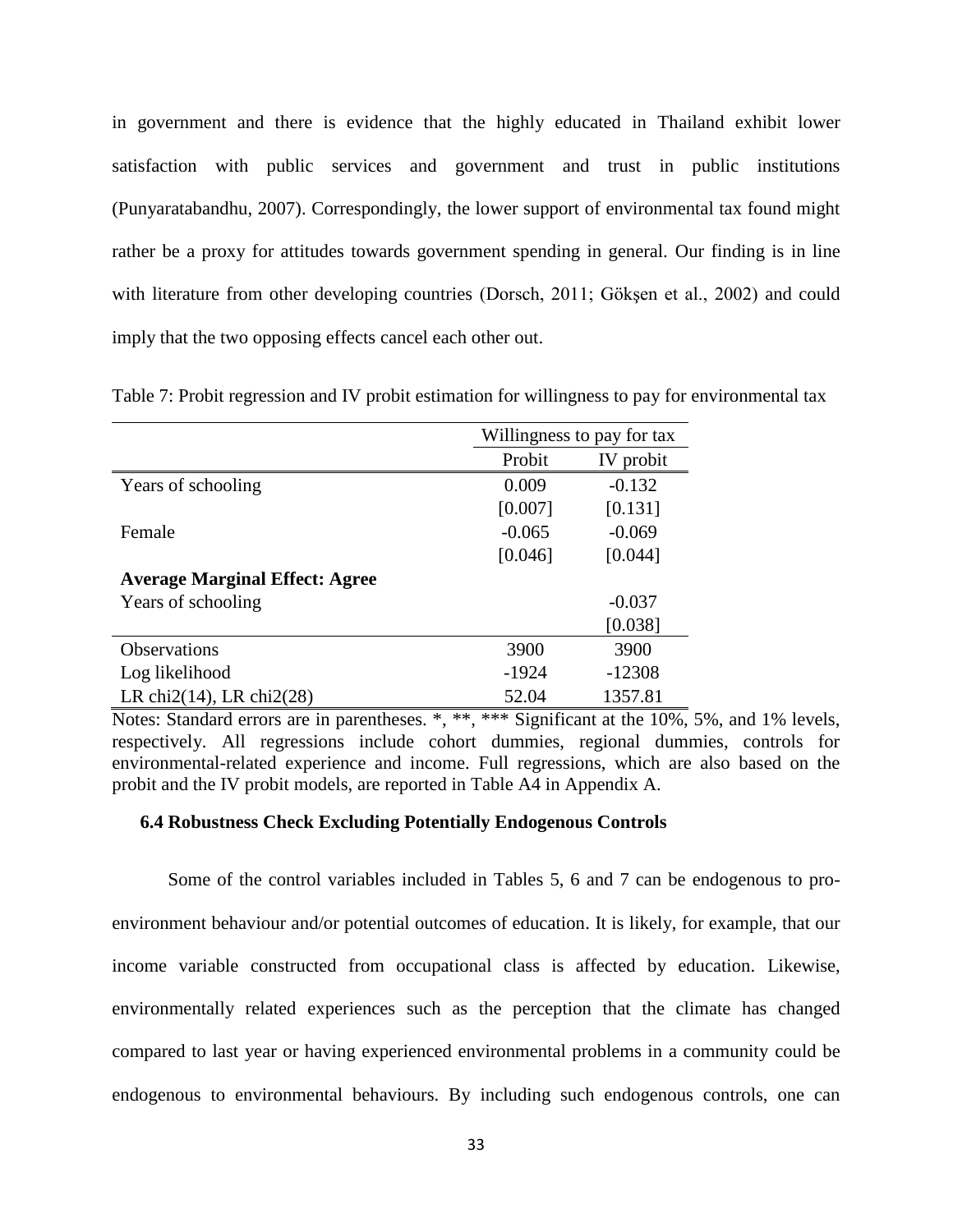potentially bias the coefficient of interest on education. As a robustness check, we therefore ran ordered probit and IV estimates without these potential endogenous controls. As reported in Tables B1 to B3 in Appendix B, with the exception of the use of energy-saving light bulbs, the results without potential endogenous controls are similar to those with the controls in Tables 5, 6 and 7. This further ensures that our findings on the effects of education on pro-environmental behaviour are robust.

## **7. Conclusions**

Analysing green returns to education measured by concern and actions to mitigate global warming and support of environmental tax in Thailand, our study has two main contributions. First, methodologically we address the endogeneity of education by exploiting the state supply of primary school teachers as the instrumental variable, while controlling for regional, cohort and income effects. This allows us to establish a causal relationship between educational attainment and pro-environmental behaviours. Second, we provide new empirical evidence on green behaviours for Thailand. Conventionally, literature on personal climate change mitigation actions are conducted in advanced industrialised nations while studies on personal adaptation actions are predominantly concentrated in developing countries (Porter et al., 2014). Our study thus adds new insight into public pro-environmental behaviours in the emerging economy context.

Limitations of this study are mainly related to the data employed. First, the surveys used do not collect income data, which is recognised to be one key indicator of pro-environmental behaviours, in particular willingness to pay for the environment (Fairbrother, 2013; Franzen and Meyer, 2010). We therefore create an income proxy by occupation, sex, and region of residence, which can capture the variation in individual income to a certain extent. Second, this study relies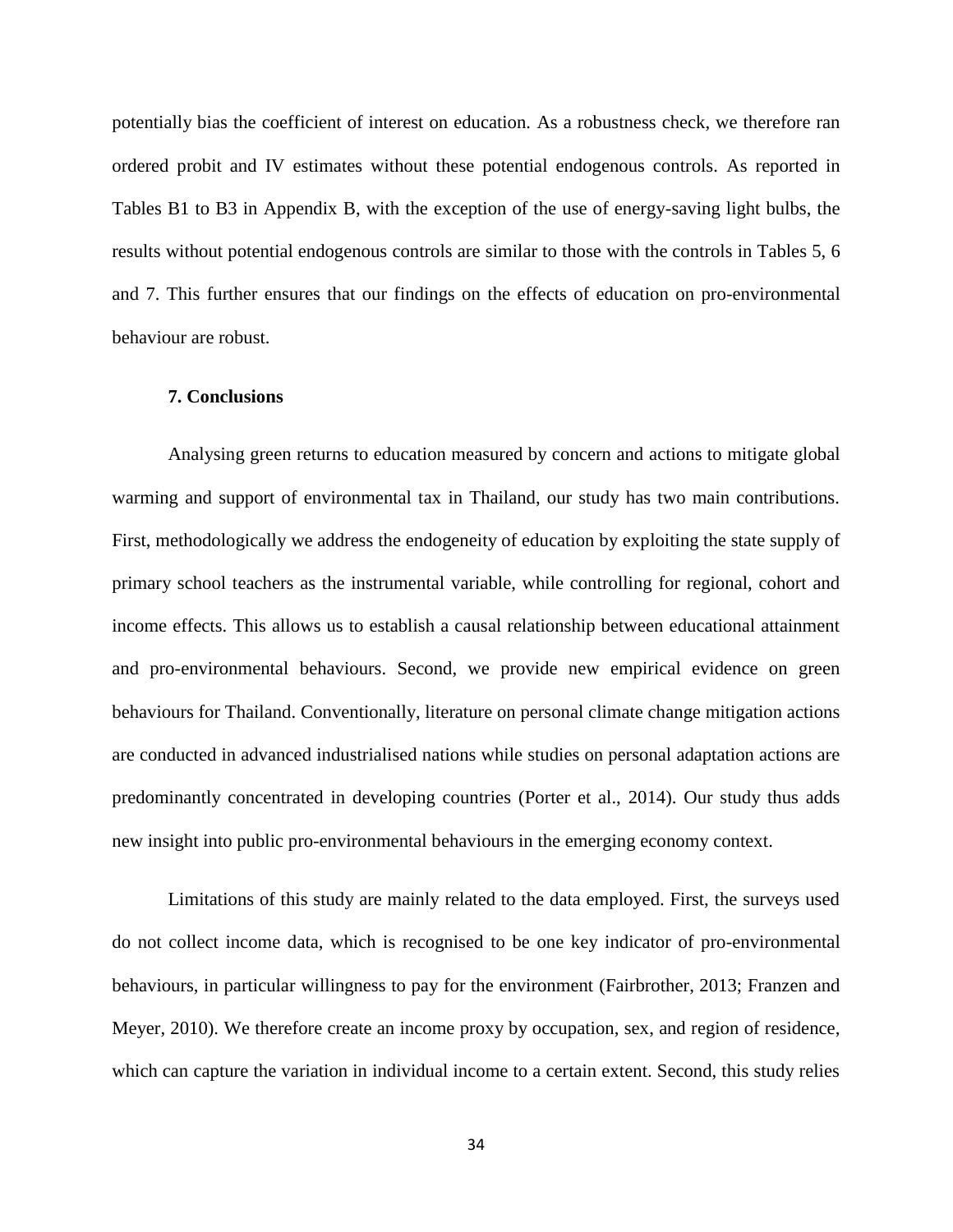on self-reported pro-environmental actions. Accordingly, engagement in mitigation actions observed may be overstated by the respondents due to social desirability bias i.e. the tendency of the respondents to present themselves in a positive way with regard to socially accepted standards. It is possible that individuals with higher level of education may over-report their engagement in mitigation actions as found in the case of voter turnout (Karp and Brockington, 2005) or reading to children (Hofferth, 1999). In our case, the instrumental variable models help correct for unobserved characteristics including such social desirability bias.

Despite these limitations, our findings not only provide understanding of individuals' perceptions and behaviours related to environment and climate change in Thailand but also contribute to identifying positive externalities of public investment in the supply of education. Indeed, it has been widely accepted that education is fundamental to the process of economic growth and development (Klasen, 2002; Lutz et al., 2008; Mankiw et al., 1992). Not only does it contribute towards productivity improvement (Schultz 1998; Orazem and King 2008), it is also fundamental to other factors determining development such as health (Cochrane et al., 1982; Kippersluis et al., 2011), fertility (Osili and Long, 2008; Wolpin and Todd, 2006) and civic participation (Castelló-Climent, 2008; Dee, 2004; Glaeser et al., 2007). Recent evidence has pointed that education also contributes to vulnerability reduction in the context of climate change (Lutz et al., 2014; Muttarak and Lutz, 2014). In this paper, we have shown that, in addition, formal education significantly encourages pro-environmental behaviours, which is also crucial for the reduction of carbon emissions and the promotion of environmental protection. In particular, by exploiting the state supply of primary school teachers as the instrument to mitigate education endogeneity problems, we find that there exists green returns to education for proenvironmental actions that involve more technical and knowledge-based behavioural changes.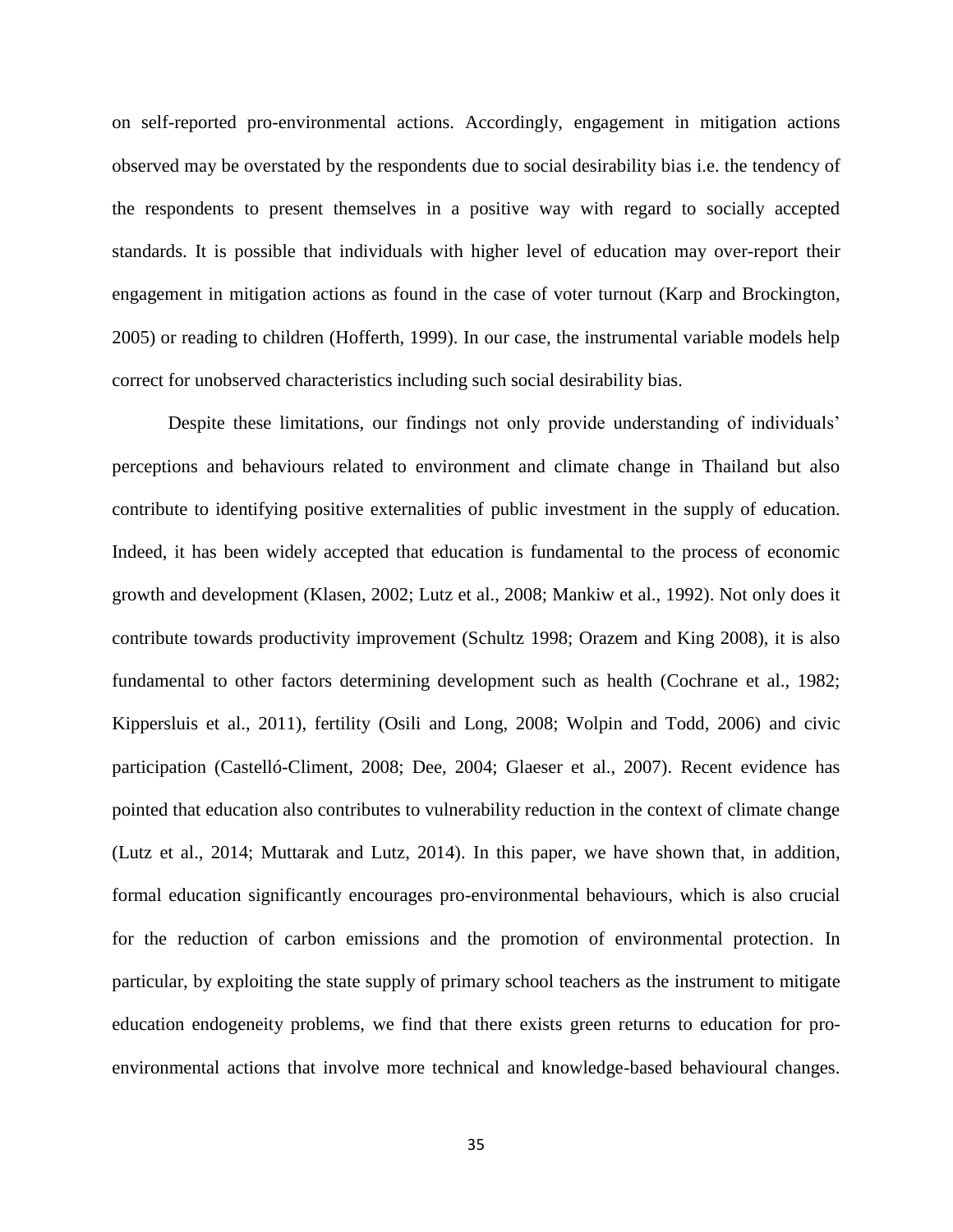This implies that positive externalities from education can possibly contribute to promoting private actions to reduce harm to the environment, as we presented for the case of Thailand.

## **Acknowledgement**

We would like to sincerely thank the two anonymous reviewers for valuable comments and suggestions that helped improve our paper greatly. We thank also the participants at the International Seminar on Demographic Differential Vulnerability to Natural Disasters in the Context of Climate Change Adaptation in April 2014, the 2015 Asian Population Association Conference, and the 2016 Royal Economic Society Annual Conference for their comments and suggestions. We are also grateful for Prawat Saino, a librarian at the College of Population Studies, Chulalongkorn University, for helping us unearth a rare collection of the Annual Statistical Reports of the Ministry of Education, which are dated back to 1962. Funding for this work was made possible by an Advanced Grant of the European Research Council, "Forecasting Societies Adaptive Capacities to Climate Change" (grant agreement ERC-2008-AdG 230195- FutureSoc) and Ratchadaphiseksomphot Endowment Fund of Chulalongkorn University for the project "Understanding Social Barriers to Coping with and Adapting to Extreme Climate Events" (Grant agreement number: RES560530150-CC).

## **References**

Adaman, F., Karalı, N., Kumbaroğlu, G., Or, İ., Özkaynak, B., Zenginobuz, Ü., 2011. What determines urban households' willingness to pay for CO2 emission reductions in Turkey: A contingent valuation survey. Energy Policy, Special Section on Offshore wind power planning, economics and environment 39, 689–698. doi:10.1016/j.enpol.2010.10.042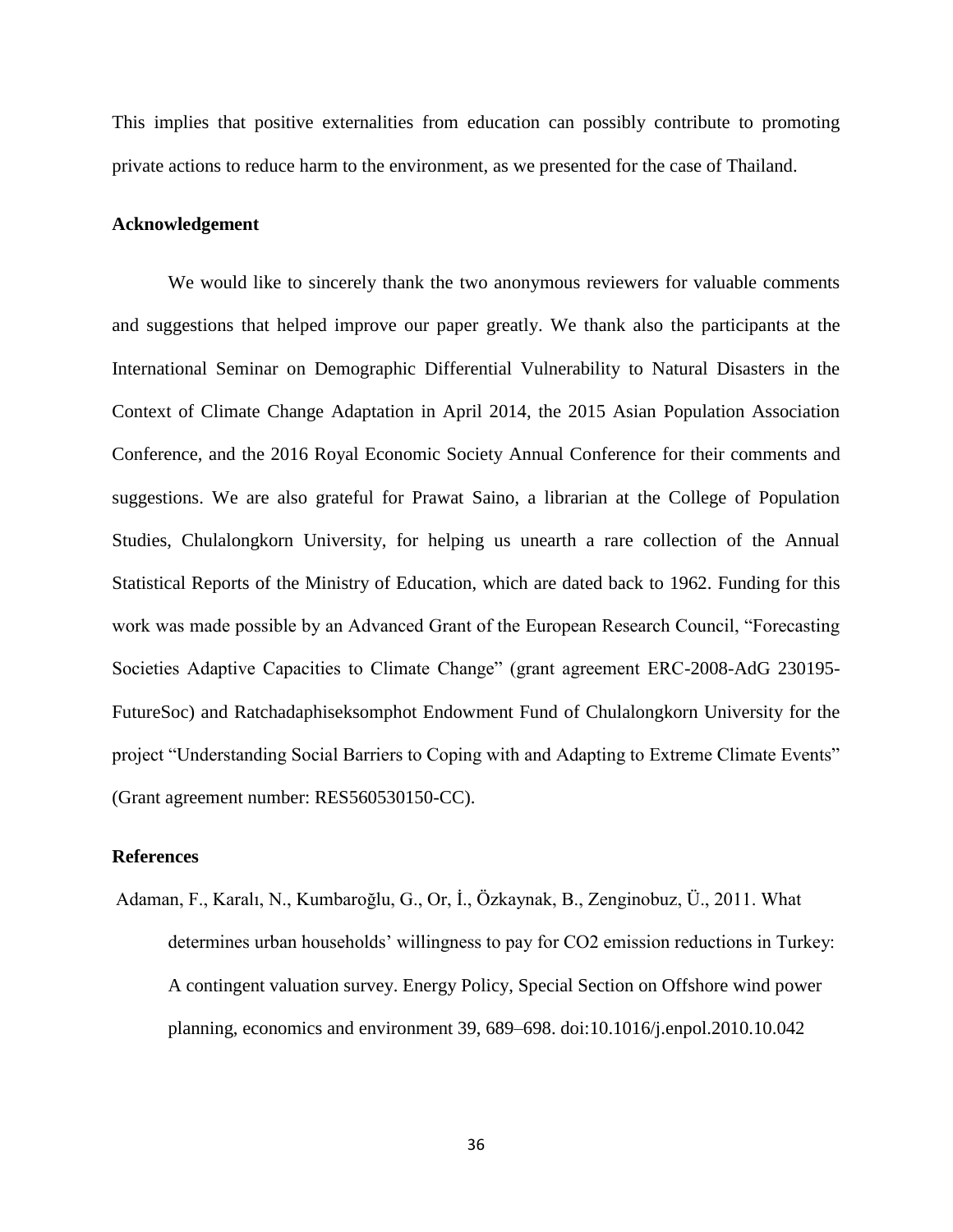- APEC, 2010. Peer Review on Energy Efficiency in Thailand. Asia Pacific Energy Research Centre (APERC), Tokyo.
- Berlinski, S., Galiani, S., 2007. The effect of a large expansion of pre-primary school facilities on preschool attendance and maternal employment. Labour Econ. 14, 665–680. doi:10.1016/j.labeco.2007.01.003
- Bigerna, S., Polinori, P., 2014. Italian households׳ willingness to pay for green electricity. Renew. Sustain. Energy Rev. 34, 110–121. doi:10.1016/j.rser.2014.03.002
- Blend, J.R., van Ravenswaay, E.O., 1999. Measuring Consumer Demand for Ecolabeled Apples. Am. J. Agric. Econ. 81, 1072–1077. doi:10.2307/1244086
- Brunello, G., Fabbri, D., Fort, M., 2015. The Causal Effect of Education on Body Mass: Evidence from Europe. J. Labor Econ. doi:10.1086/667236
- Bybee, R.W., 2008. Scientific literacy, environmental essues, and PISA 2006: The 2008 Paul F-Brandwein lecture. J. Sci. Educ. Technol. 17, 566–585. doi:10.1007/s10956-008-9124-4
- Callan, S., Thomas, J., 2006. Analyzing Demand For Disposal And Recycling Services: A Systems Approach. East. Econ. J. 32, 221–240.
- Card, D., 2001. Estimating the Return to Schooling: Progress on Some Persistent Econometric Problems. Econometrica 69, 1127–60.
- Castelló-Climent, A., 2008. On the distribution of education and democracy. J. Dev. Econ. 87, 179–190. doi:10.10167j.jdeveco.2007
- Chotichanathawewong, Q., Thongplew, N., 2012. Development trajectory, emission profile, and policy actions: Thailand (No. 352), ADBI Working Paper Series. Asian Development Bank Institute, Tokyo.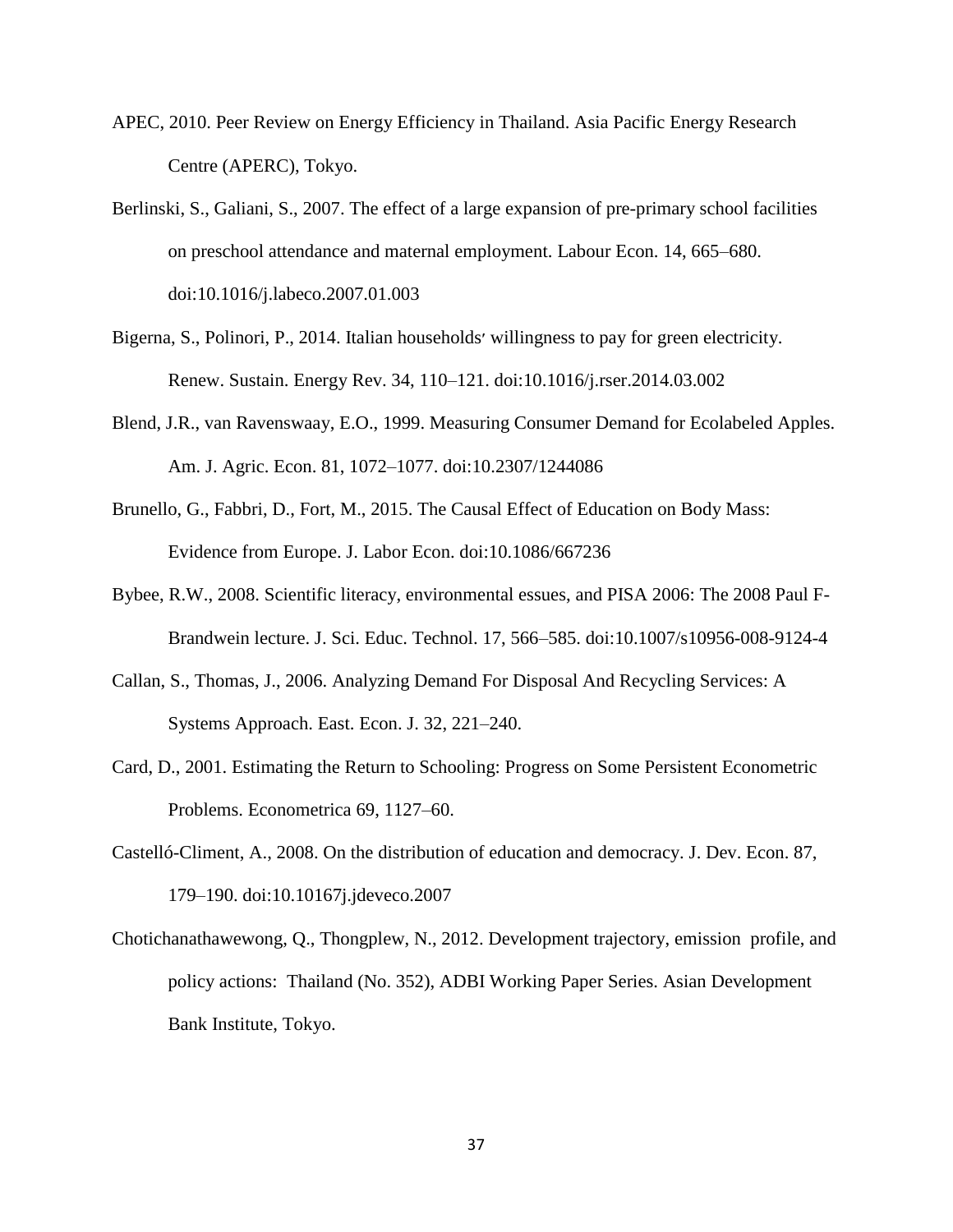- Clark, D., Royer, H., 2013. The Effect of Education on Adult Mortality and Health: Evidence from Britain. Am. Econ. Rev. 103, 2087–2120. doi:10.1257/aer.103.6.2087
- Clark, W.A., Finley, J.C., 2007. Determinants of Water Conservation Intention in Blagoevgrad, Bulgaria. Soc. Nat. Resour. 20, 613–627. doi:10.1080/08941920701216552
- Cochrane, S.H., Leslie, J., O'Hara, D.J., 1982. Parental education and child health: intracountry evidence. Health Policy Educ. 2, 213–250.
- Cotten, S.R., Gupta, S.S., 2004. Characteristics of online and offline health information seekers and factors that discriminate between them. Soc. Sci. Med. 59, 1795–1806. doi:10.1016/j.socscimed.2004.02.020
- Cutler, D.M., Lleras-Muney, A., 2010. Understanding differences in health behaviors by education. J. Health Econ. 29, 1–28. doi:10.1016/j.jhealeco.2009.10.003
- De Backer, C.J.S., Hudders, L., 2015. Meat morals: relationship between meat consumption consumer attitudes towards human and animal welfare and moral behavior. Meat Sci. 99, 68–74. doi:10.1016/j.meatsci.2014.08.011
- Dee, T.S., 2004. Are there civic returns to education? J. Public Econ. 88, 1697–1720. doi:10.1016/j.jpubeco.2003.11.002
- Diamantopoulos, A., Schlegelmilch, B.B., Sinkovics, R.R., Bohlen, G.M., 2003. Can sociodemographics still play a role in profiling green consumers? A review of the evidence and an empirical investigation. J. Bus. Res. 56, 465–480. doi:10.1016/S0148- 2963(01)00241-7
- Dorsch, M., 2011. The willingness to pay for environmental protection: Are developing economies different? (Proceedings of the German Development Economics Conference,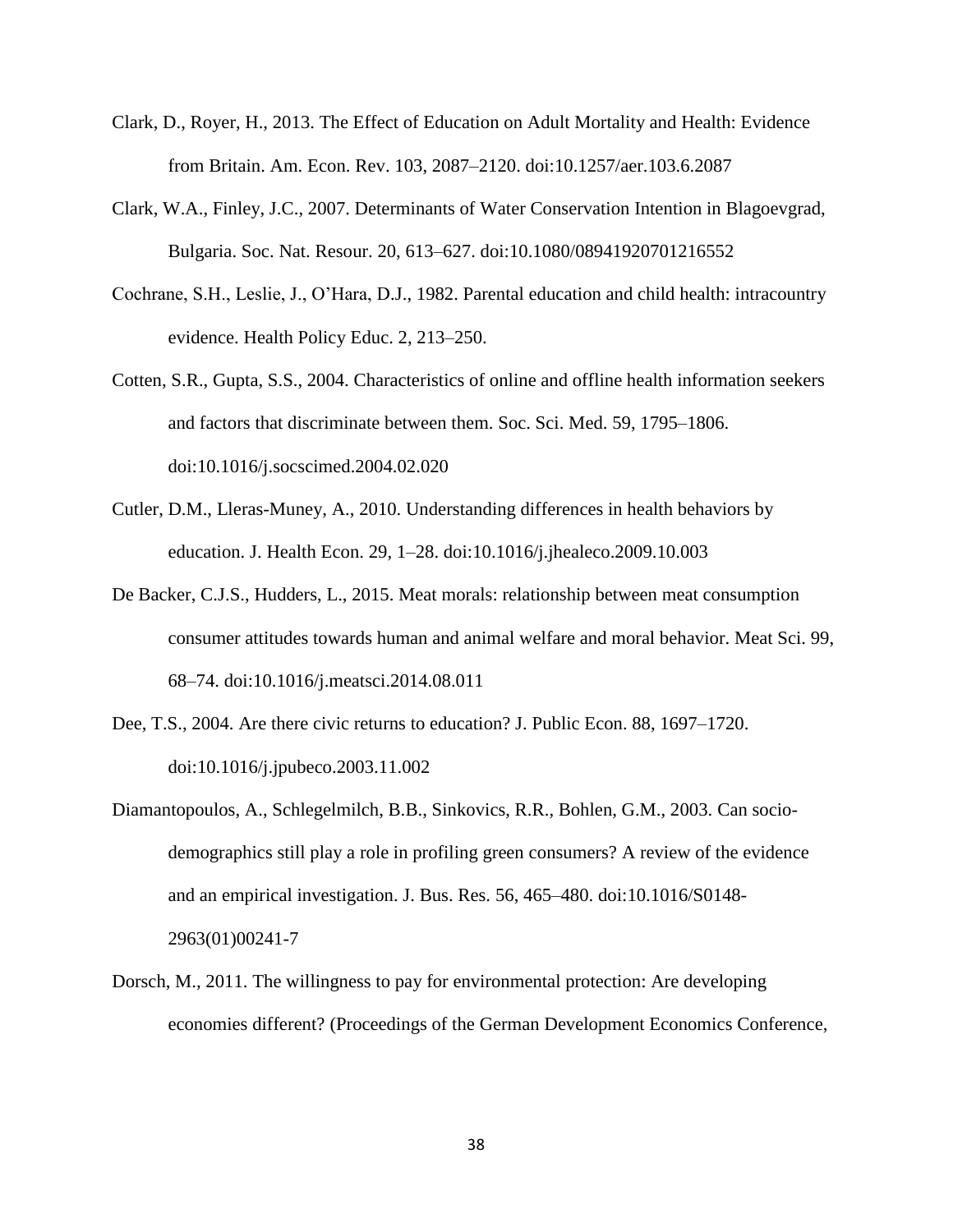Berlin 2011 No. 24). Verein für Socialpolitik, Research Committee Development Economics, Berlin.

- Duflo, E., 2001. Schooling and Labor Market Consequences of School Construction in Indonesia: Evidence from an Unusual Policy Experiment. Am. Econ. Rev. 91, 795–813.
- Evans, L., Maio, G.R., Corner, A., Hodgetts, C.J., Ahmed, S., Hahn, U., 2013. Self-interest and pro-environmental behaviour. Nat. Clim. Change 3, 122–125. doi:10.1038/nclimate1662
- Fairbrother, M., 2013. Rich people, poor people, and environmental concern: Evidence across nations and time. Eur. Sociol. Rev. 29, 910–922. doi:10.1093/esr/jcs068
- Farsi, M., Filippini, M., Pachauri, S., 2007. Fuel choices in urban Indian households. Environ. Dev. Econ. 12. doi:10.1017/S1355770X07003932
- Ferrara, I., Missios, P., 2005. Recycling and Waste Diversion Effectiveness: Evidence from Canada. Environ. Resour. Econ. 30, 221–238. doi:10.1007/s10640-004-1518-z
- Fiorillo, D., 2013. Household waste recycling: national survey evidence from Italy. J. Environ. Plan. Manag. 56, 1125–1151. doi:10.1080/09640568.2012.709180
- Flamm, B., 2009. The impacts of environmental knowledge and attitudes on vehicle ownership and use. Transp. Res. Part Transp. Environ. 14, 272–279. doi:10.1016/j.trd.2009.02.003
- Franzen, A., Meyer, R., 2010. Environmental attitudes in cross-national perspective: A multilevel analysis of the ISSP 1993 and 2000. Eur. Sociol. Rev. 26, 219–234. doi:10.1093/esr/jcp018
- Franzen, A., Vogl, D., 2013. Acquiescence and the willingness to pay for environmental protection: A comparison of the ISSP, WVS, and EVS. Soc. Sci. Q. 94, 637–659. doi:10.1111/j.1540-6237.2012.00903.x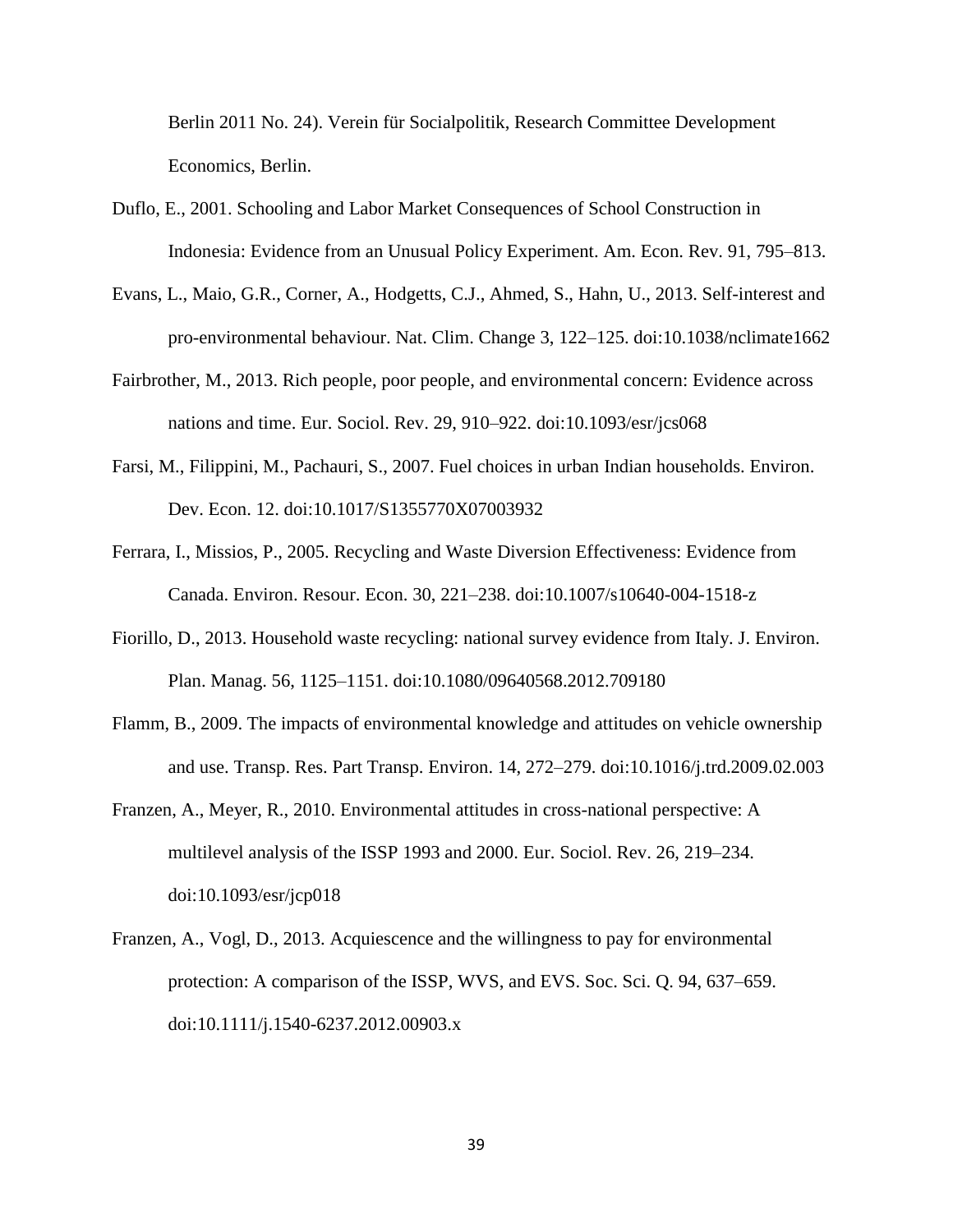- Glaeser, E.L., Ponzetto, G.A.M., Shleifer, A., 2007. Why does democracy need education? J. Econ. Growth 12, 77–99. doi:10.1007/s10887-007-9015-1
- Gökşen, F., Adaman, F., Zenginobuz, E. ünal, 2002. On environmental concern, willingness to pay, and postmaterialist values evidence from Istanbul. Environ. Behav. 34, 616–633. doi:10.1177/0013916502034005003
- Graça, J., Oliveira, A., Calheiros, M.M., 2015. Meat, beyond the plate. Data-driven hypotheses for understanding consumer willingness to adopt a more plant-based diet. Appetite 90, 80–90. doi:10.1016/j.appet.2015.02.037
- Hage, O., Söderholm, P., Berglund, C., 2009. Norms and economic motivation in household recycling: Empirical evidence from Sweden. Resour. Conserv. Recycl. 53, 155–165. doi:10.1016/j.resconrec.2008.11.003
- Hamilton, L.C., 2011. Education, politics and opinions about climate change evidence for interaction effects. Clim. Change 104, 231–242. doi:10.1007/s10584-010-9957-8
- Harmon, C., Walker, I., 1995. Estimates of the Economic Return to Schooling for the United Kingdom. Am. Econ. Rev. 85, 1278–1286.
- Haron, S.A., Paim, L., Yahaya, N., 2005. Towards sustainable consumption: an examination of environmental knowledge among Malaysians. Int. J. Consum. Stud. 29, 426–436. doi:10.1111/j.1470-6431.2005.00460.x
- Hofferth, S.L., 1999. Family reading to young children: Social desirability and cultural biases in reporting. Presented at the Workshop on the Measurement of and Research on Time Use, National Research Council, Committee on National Statistics.

IEA, 2010. World Energy Statistics 2010. International Energy Agency, Paris.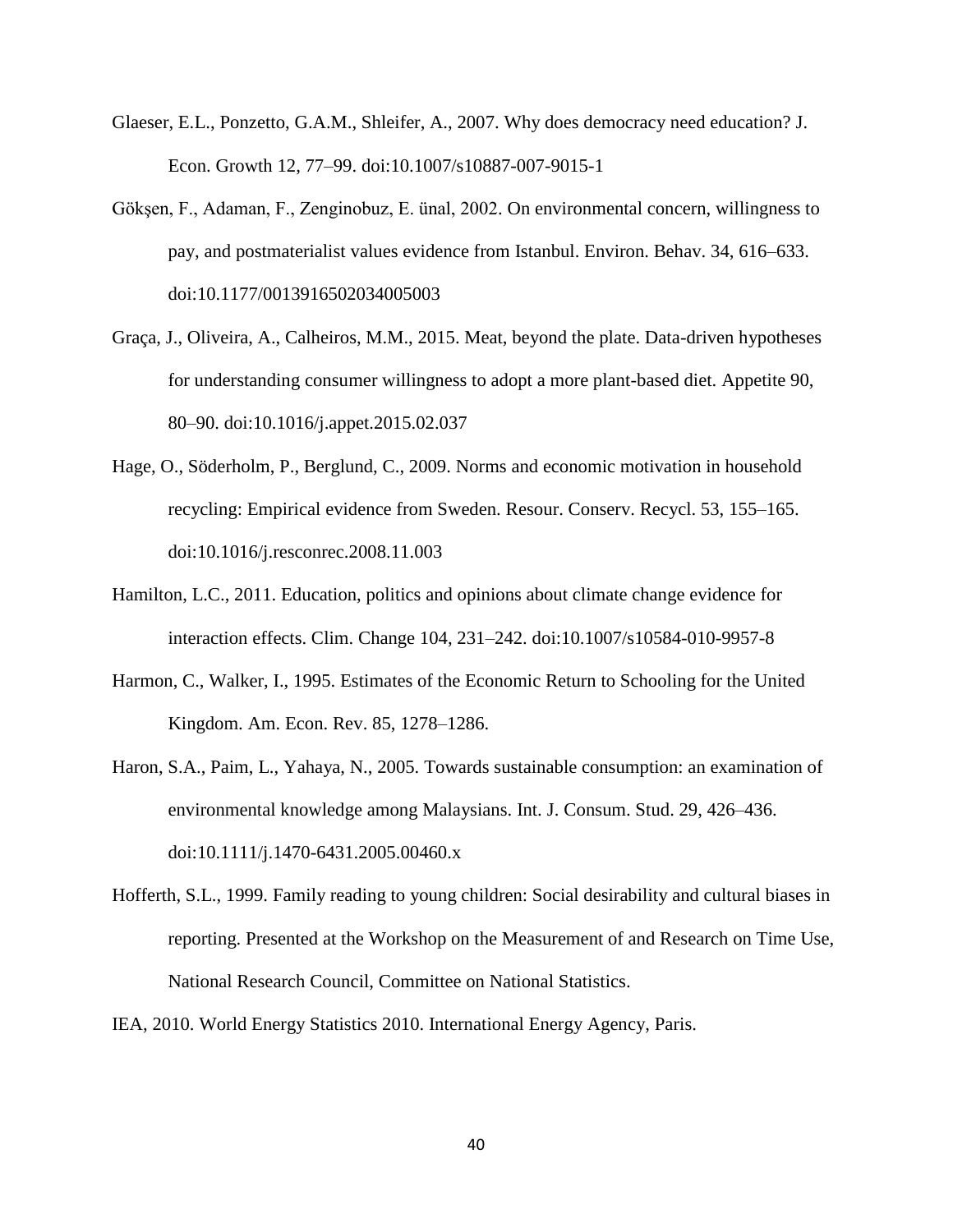- Imbens, G., Lemieux, T., 2007. Regression Discontinuity Designs: A Guide to Practice (Working Paper No. 13039). National Bureau of Economic Research.
- Imbens, G.W., Angrist, J.D., 1994. Identification and Estimation of Local Average Treatment Effects. Econometrica 62, 467–475. doi:10.2307/2951620
- Inglehart, R., 1995. Public support for environmental protection: Objective problems and subjective values in 43 societies. PS Polit. Sci. Polit. 28, 57–72. doi:10.2307/420583
- Ivanova, G., Tranter, B., 2008. Paying for environmental protection in a cross-national perspective. Aust. J. Polit. Sci. 43, 169–188. doi:10.1080/10361140802035705
- Kahan, D.M., Peters, E., Wittlin, M., Slovic, P., Ouellette, L.L., Braman, D., Mandel, G., 2012. The polarizing impact of science literacy and numeracy on perceived climate change risks. Nat. Clim. Change 2, 732–735. doi:10.1038/nclimate1547
- Karp, J.A., Brockington, D., 2005. Social desirability and response validity: A comparative analysis of overreporting voter turnout in five countries. J. Polit. 67, 825–840. doi:10.1111/j.1468-2508.2005.00341.x
- Karytsas, S., Theodoropoulou, H., 2014. Socioeconomic and demographic factors that influence publics' awareness on the different forms of renewable energy sources. Renew. Energy 71, 480–485. doi:10.1016/j.renene.2014.05.059
- Kenkel, D.S., 1991. Health behavior, health knowledge, and schooling. J. Polit. Econ. 99, 287– 305.
- Kippersluis, H. van, O'Donnell, O., Doorslaer, E. van, 2011. Long-run returns to education: Does schooling lead to an extended old age? J. Hum. Resour. 46, 695–721.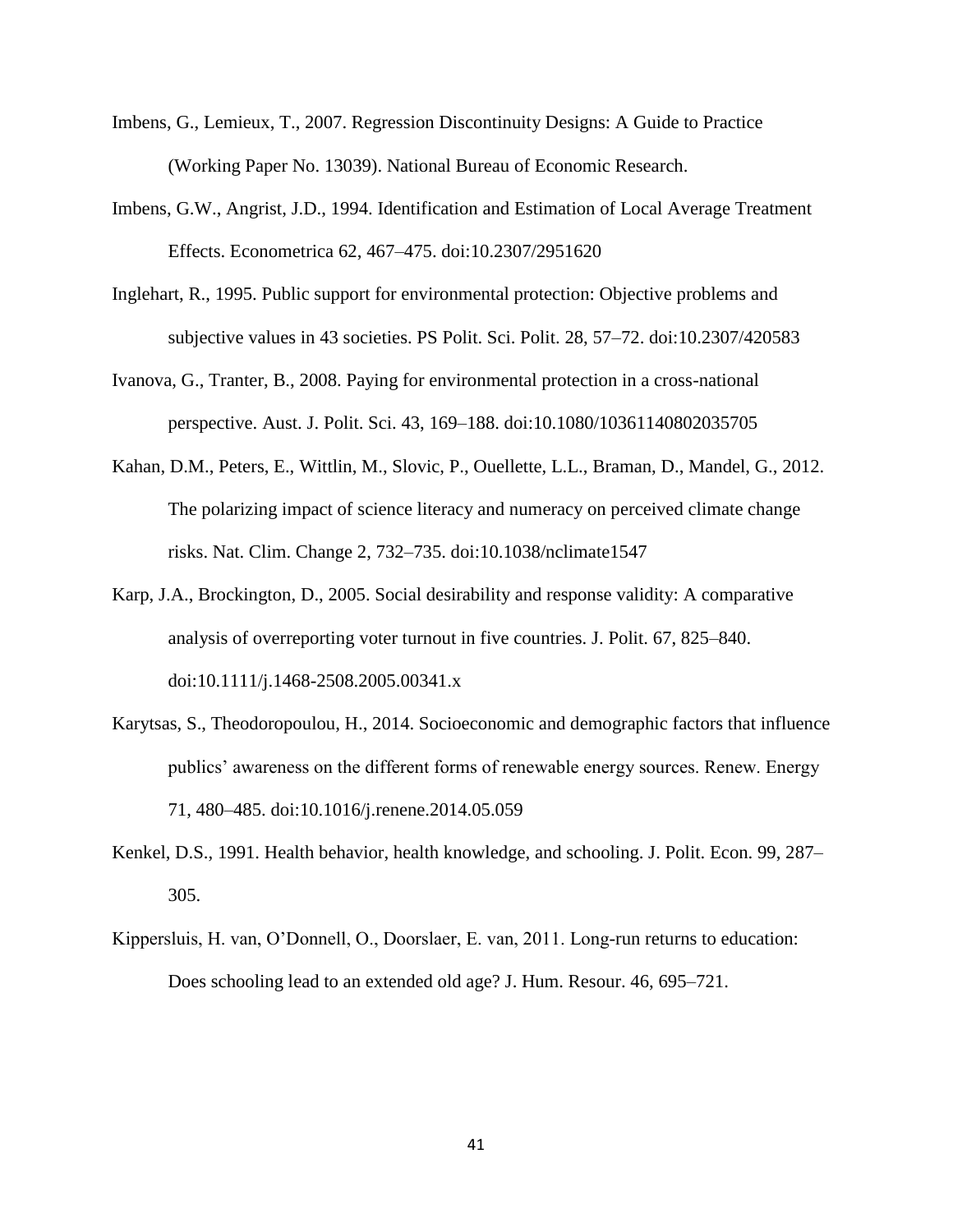- Klasen, S., 2002. Low schooling for girls, slower growth for all? Cross-country evidence on the effect of gender inequality in education oneconomic development. World Bank Econ. Rev. 16, 345–373. doi:10.1093/wber/lhf004
- Kotchen, M.J., Boyle, K.J., Leiserowitz, A.A., 2013. Willingness-to-pay and policy-instrument choice for climate-change policy in the United States. Energy Policy, Special section: Long Run Transitions to Sustainable Economic Structures in the European Union and Beyond 55, 617–625. doi:10.1016/j.enpol.2012.12.058
- Kvaloy, B., Finseraas, H., Listhaug, O., 2012. The publics' concern for global warming: A crossnational study of 47 countries. J. Peace Res. 49, 11–22. doi:10.1177/0022343311425841
- Lange, I., Moro, M., Traynor, L., 2014. Green hypocrisy?: Environmental attitudes and residential space heating expenditure. Ecol. Econ. 107, 76–83. doi:10.1016/j.ecolecon.2014.07.021
- Lee, D.S., Lemieux, T., 2010. Regression Discontinuity Designs in Economics. J. Econ. Lit. 48, 281–355. doi:10.1257/jel.48.2.281
- Lleras-Muney, A., 2005. The Relationship Between Education and Adult Mortality in the United States. Rev. Econ. Stud. 72, 189–221. doi:10.1111/0034-6527.00329
- Lochner, L., Moretti, E., 2004. The Effect of Education on Crime: Evidence from Prison Inmates, Arrests, and Self-Reports. Am. Econ. Rev. 94, 155–189. doi:10.1257/000282804322970751
- Lockie, S., Lyons, K., Lawrence, G., Grice, J., 2004. Choosing organics: a path analysis of factors underlying the selection of organic food among Australian consumers. Appetite 43, 135–146. doi:10.1016/j.appet.2004.02.004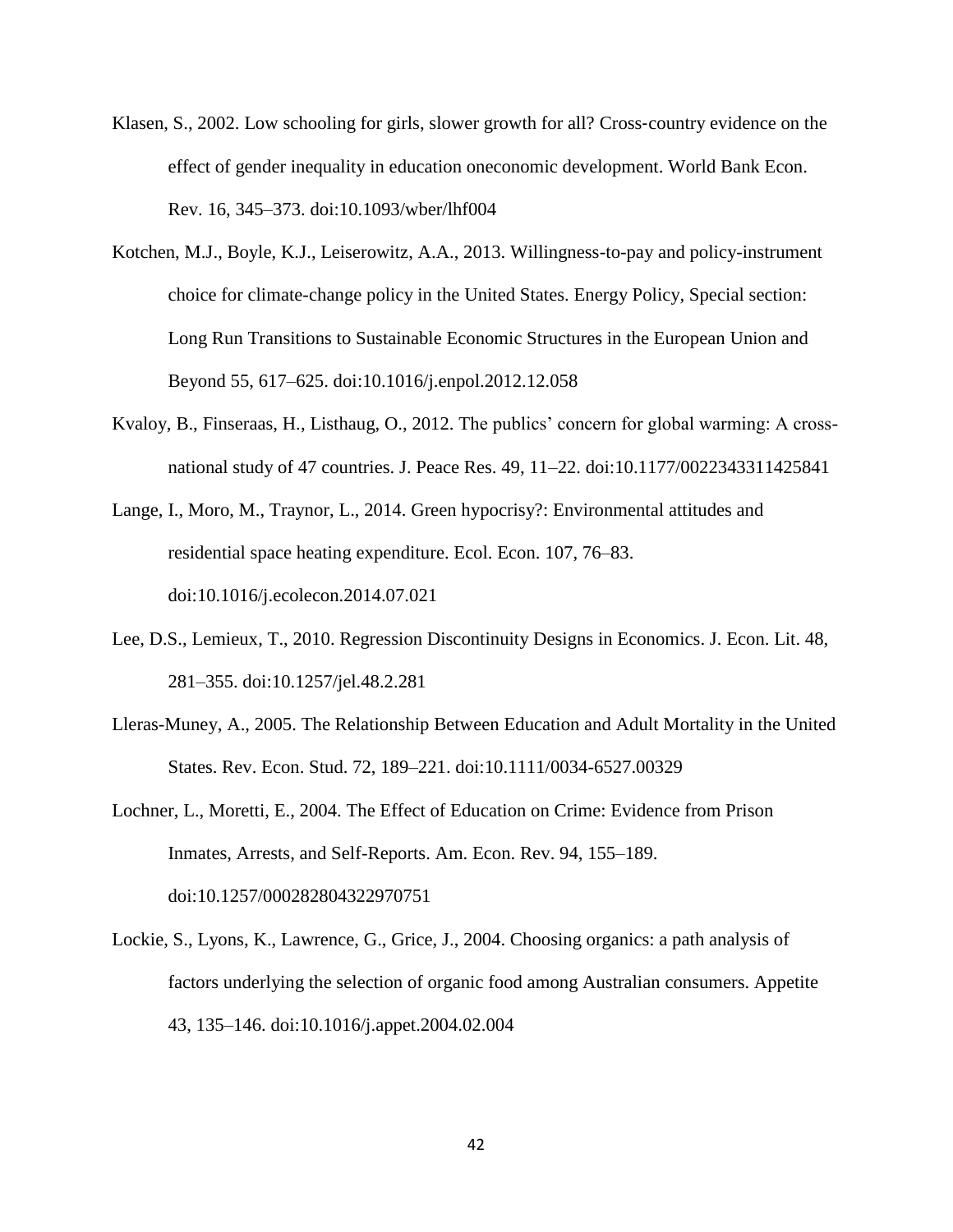- López-Mosquera, N., Lera-López, F., Sánchez, M., 2015. Key factors to explain recycling, car use and environmentally responsible purchase behaviors: A comparative perspective. Resour. Conserv. Recycl. 99, 29–39. doi:10.1016/j.resconrec.2015.03.007
- Lutz, W., Crespo Cuaresma, J., Sanderson, W.C., 2008. The demography of educational attainment and economic growth. Science 319, 1047–1048. doi:10.1126/science.1151753
- Lutz, W., Muttarak, R., Striessnig, E., 2014. Universal education is key to enhanced climate adaptation. Science 346, 1061–1062. doi:10.1126/science.1257975
- Ma, C., Rogers, A.A., Kragt, M.E., Zhang, F., Polyakov, M., Gibson, F., Chalak, M., Pandit, R., Tapsuwan, S., 2015. Consumers' willingness to pay for renewable energy: A metaregression analysis. Resour. Energy Econ. 42, 93–109. doi:10.1016/j.reseneeco.2015.07.003
- Ma, G., Andrews-Speed, P., Zhang, J., 2013. Chinese consumer attitudes towards energy saving: The case of household electrical appliances in Chongqing. Energy Policy 56, 591–602. doi:10.1016/j.enpol.2013.01.024
- Machin, S., Marie, O., Vujić, S., 2011. The Crime Reducing Effect of Education. Econ. J. 121, 463–484. doi:10.1111/j.1468-0297.2011.02430.x
- Mankiw, N.G., Romer, D., Weil, D.N., 1992. A contribution to the empirics of economic growth. Q. J. Econ. 107, 407–437. doi:10.2307/2118477
- Mannberg, A., Jansson, J., Pettersson, T., Brännlund, R., Lindgren, U., 2014. Do tax incentives affect households׳ adoption of "green" cars? A panel study of the Stockholm congestion tax. Energy Policy 74, 286–299. doi:10.1016/j.enpol.2014.08.029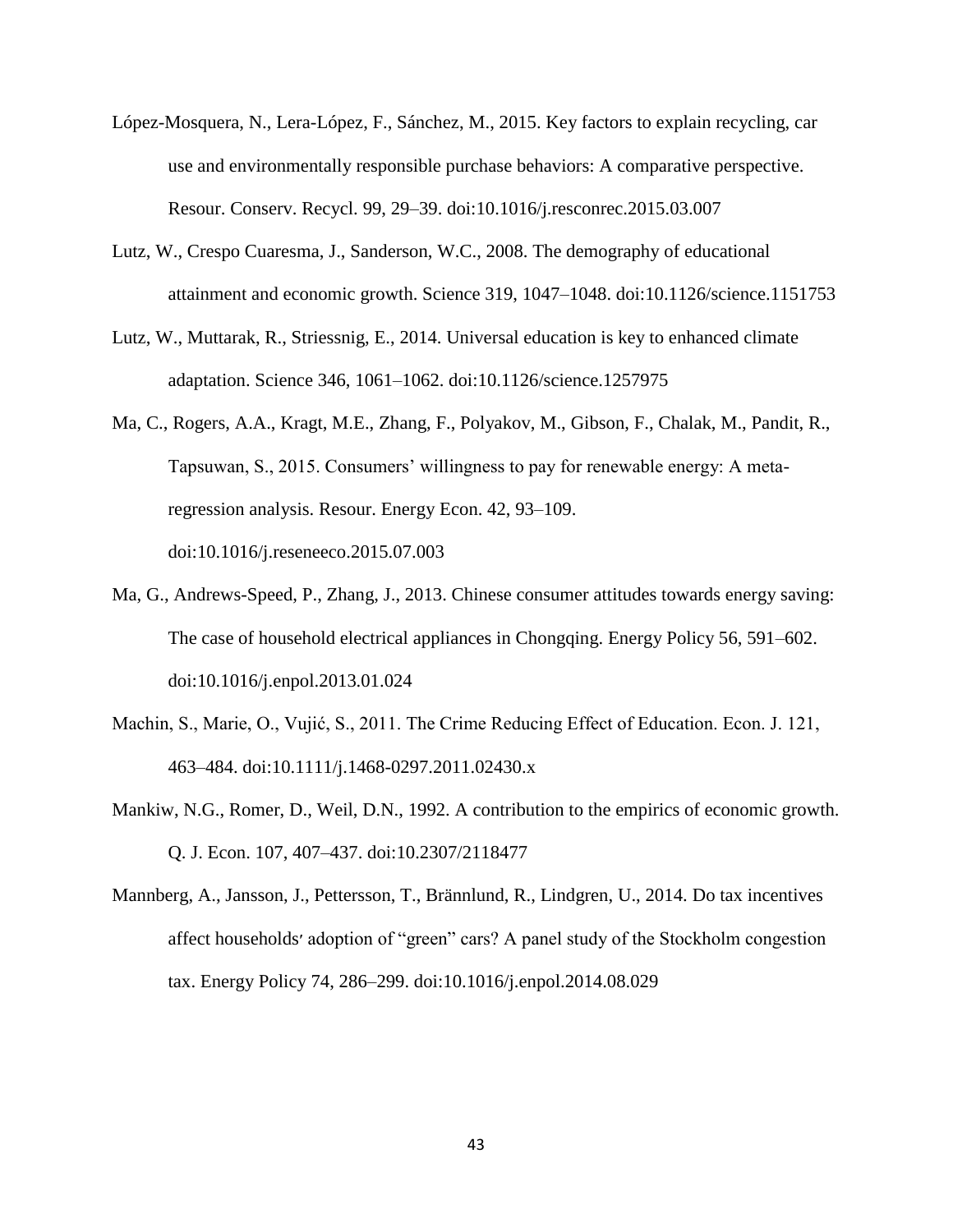- McCrary, J., Royer, H., 2011. The Effect of Female Education on Fertility and Infant Health: Evidence from School Entry Policies Using Exact Date of Birth. Am. Econ. Rev. 101, 158–95. doi:10.1257/aer.101.1.158
- McCright, A.M., 2010. The effects of gender on climate change knowledge and concern in the American public. Popul. Environ. 32, 66–87. doi:10.1007/s11111-010-0113-1
- McCright, A.M., Dunlap, R.E., 2003. Defeating Kyoto: The conservative movement's impact on U.S. climate change policy. Soc. Probl. 50, 348–373. doi:10.1525/sp.2003.50.3.348
- Meyer, A., 2015. Does education increase pro-environmental behavior? Evidence from Europe. Ecol. Econ. 116, 108–121. doi:10.1016/j.ecolecon.2015.04.018
- Mills, B., Schleich, J., 2012. Residential energy-efficient technology adoption, energy conservation, knowledge, and attitudes: An analysis of European countries. Energy Policy, Special Section: Fuel Poverty Comes of Age: Commemorating 21 Years of Research and Policy 49, 616–628. doi:10.1016/j.enpol.2012.07.008
- Muttarak, R., Lutz, W., 2014. Is education a key to reducing vulnerability to natural disasters and hence unavoidable climate change? Ecol. Soc., Education and Differential Vulnerability to Natural Disasters 19, 42. doi:10.5751/ES-06476-190142
- Neuenschwander, L.M., Abbott, A., Mobley, A.R., 2012. Assessment of low-income adults' access to technology: Implications for nutrition education. J. Nutr. Educ. Behav. 44, 60– 65. doi:10.1016/j.jneb.2011.01.004
- Ngobo, P.V., 2011. What Drives Household Choice of Organic Products in Grocery Stores? J. Retail. 87, 90–100. doi:10.1016/j.jretai.2010.08.001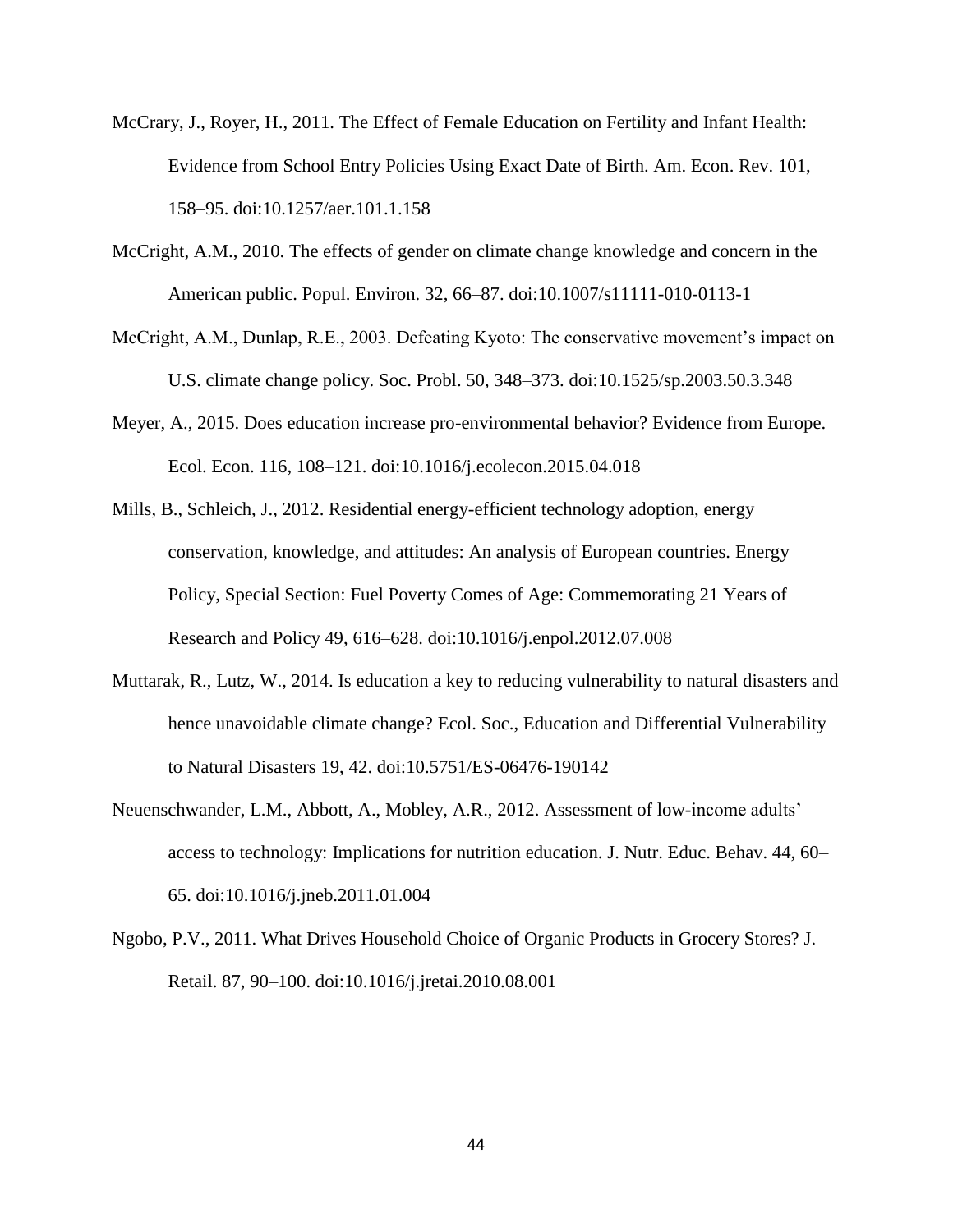- Ortega-Egea, J.M., García-de-Frutos, N., Antolín-López, R., 2014. Why do some people do "more" to mitigate climate change than others? Exploring heterogeneity in psycho-social associations. PLoS ONE 9, e106645. doi:10.1371/journal.pone.0106645
- Osili, U.O., Long, B.T., 2008. Does female schooling reduce fertility? Evidence from Nigeria. J. Dev. Econ. 87, 57–75. doi:10.1016/j.jdeveco.2007.10.003
- Pachrapimon, S., Gamage, D.T., 2010. Thailand: The development of the education system since 1220, in: Zhao, Y. (Ed.), Handbook of Asian Education: A Cultural Perspective. Routledge, New York, pp. 425–441.
- Porter, J.J., Dessai, S., Tompkins, E.L., 2014. What do we know about UK household adaptation to climate change? A systematic review. Clim. Change 127, 371–379. doi:10.1007/s10584-014-1252-7
- Potoglou, D., Kanaroglou, P.S., 2007. Household demand and willingness to pay for clean vehicles. Transp. Res. Part Transp. Environ. 12, 264–274. doi:10.1016/j.trd.2007.03.001
- Pronello, C., Camusso, C., 2011. Travellers' profiles definition using statistical multivariate analysis of attitudinal variables. J. Transp. Geogr. 19, 1294–1308. doi:10.1016/j.jtrangeo.2011.06.009
- Punyaratabandhu, S., 2007. Corruption and government trust: A Survey of urban and rural inhabitants in the North and Northeast of Thailand. Int. Public Manag. Rev. 8, 164–182.
- Roodman, D., 2011. Fitting fully observed recursive mixed-process models with cmp. Stata J. 11, 159–206.
- Running, K., 2013. World citizenship and concern for global warming: Building the case for a strong international civil society. Soc. Forces 92, 377–399. doi:10.1093/sf/sot077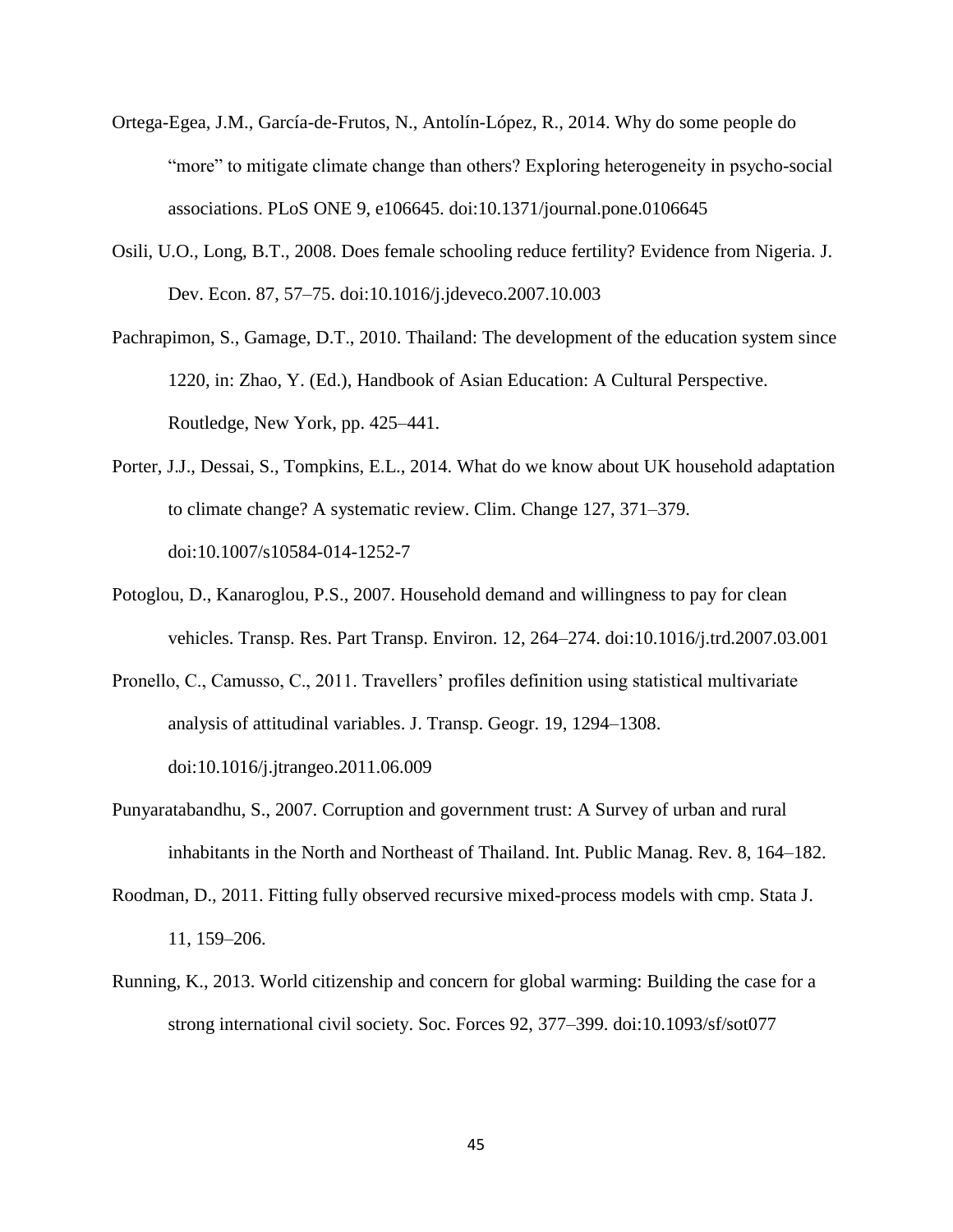- Sangnapaboworn, W., 2007. The development of primary education in Thailand and its present challenges: From quantity through effective management, in: Yonemura, A. (Ed.), Universalization of Primary Education in the Historical and Developmental Perspective. Institute of Developing Economies, Chiba, pp. 259–303.
- Sharygin, E., 2013. The carbon cost of an educated future: A consumer lifestyle approach (VID Working Paper). Vienna Institute of Demography, Vienna, Austria.
- Shrestha, R.M., Pradhan, S., 2010. Co-benefits of CO2 emission reduction in a developing country. Energy Policy 38, 2586–2597. doi:10.1016/j.enpol.2010.01.003
- Spasojević, J., 2010. Chapter 9 Effects of Education on Adult Health in Sweden: Results from a Natural Experiment, in: Current Issues in Health Economics, Contributions to Economic Analysis. Emerald Group Publishing Limited, pp. 179–199.
- Stock, J., Wright, J., Yogo, M., 2002. A Survey of Weak Instruments and Weak Identification in Generalized Method of Moments. J. Bus. Econ. Stat. 20, 518–529.
- Thøgersen, J., Crompton, T., 2009. Simple and painless? The limitations of spillover in environmental campaigning. J. Consum. Policy 32, 141–163. doi:10.1007/s10603-009- 9101-1
- Thongthew, S., 1999. Education developments in Thailand. Sch. Eff. Sch. Improv. 10, 118–123. doi:10.1076/sesi.10.1.118.3515

Tjernstrom, E., Tietenberg, T., 2008. Do Differences in Attitudes Explain Differences in National Climate Change Policies? Ecol. Econ. 65, 315–324. doi:http://ezproxy.ouls.ox.ac.uk:2093/10.1016/j.ecolecon.2007.06.019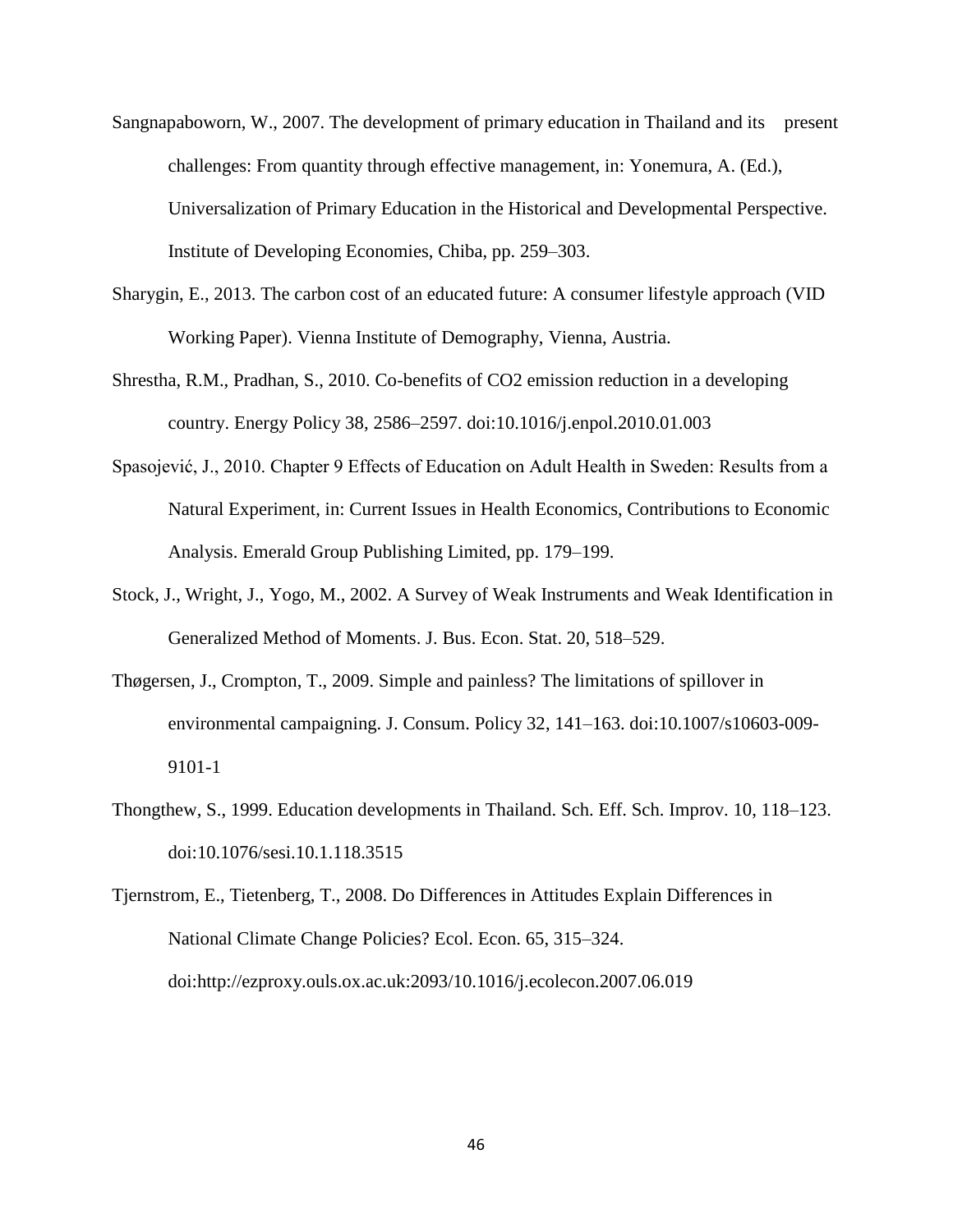- Torgler, B., Schneider, F., 2007. What shapes attitudes toward paying taxes? Evidence from multicultural European countries. Soc. Sci. Q. 88, 443–470. doi:10.1111/j.1540- 6237.2007.00466.x
- Uusitalo, R., Conneely, K., 1998. Estimating Heterogeneous Treatment Effects in the Becker Schooling Model (University of Helsinki, Department of Economics). Department of Economics, University of Helsinki, Helsinki.
- Welsch, H., Kühling, J., 2010. Pro-environmental behavior and rational consumer choice: Evidence from surveys of life satisfaction. J. Econ. Psychol. 31, 405–420. doi:10.1016/j.joep.2010.01.009
- Wen, L.M., Rissel, C., Baur, L.A., Lee, E., Simpson, J.M., 2011. Who is NOT likely to access the Internet for health information? Findings from first-time mothers in southwest Sydney, Australia. Int. J. Med. Inf. 80, 406–411. doi:10.1016/j.ijmedinf.2011.03.001
- Whitmarsh, L., 2009. Behavioural responses to climate change: Asymmetry of intentions and impacts. J. Environ. Psychol. 29, 13–23. doi:10.1016/j.jenvp.2008.05.003
- Wijaya, M.E., Tezuka, T., 2013. Measures for improving the adoption of higher efficiency appliances in Indonesian households: An analysis of lifetime use and decision-making in the purchase of electrical appliances. Appl. Energy 112, 981–987. doi:10.1016/j.apenergy.2013.02.036
- Wiser, R.H., 2007. Using contingent valuation to explore willingness to pay for renewable energy: A comparison of collective and voluntary payment vehicles. Ecol. Econ. 62, 419– 432. doi:10.1016/j.ecolecon.2006.07.003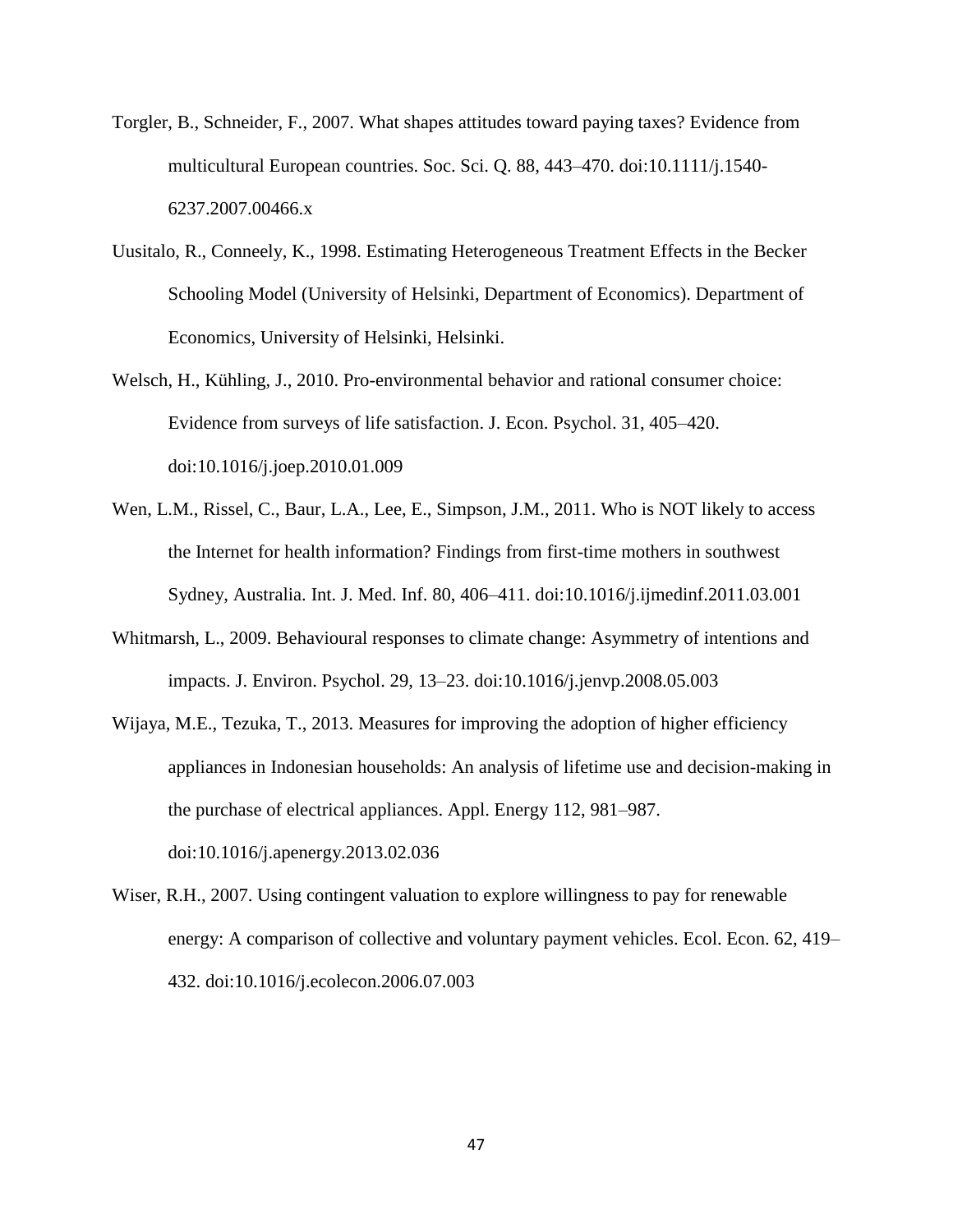Wolpin, K.I., Todd, P.E., 2006. Assessing the impact of a school subsidy program in Mexico: Using a social experiment to validate a dynamic behavioral model of child schooling and fertility. Am. Econ. Rev. 96, 1384–1417.

Xu, P., Zeng, Y., Fong, Q., Lone, T., Liu, Y., 2012. Chinese consumers' willingness to pay for green- and eco-labeled seafood. Food Control 28, 74–82. doi:10.1016/j.foodcont.2012.04.008

Zen, I.S., Noor, Z.Z., Yusuf, R.O., 2014. The profiles of household solid waste recyclers and non-recyclers in Kuala Lumpur, Malaysia. Habitat Int. 42, 83–89. doi:10.1016/j.habitatint.2013.10.010

- Zhang, L., Wu, Y., 2012. Market segmentation and willingness to pay for green electricity among urban residents in China: The case of Jiangsu Province. Energy Policy, Renewable Energy in China 51, 514–523. doi:10.1016/j.enpol.2012.08.053
- Zorić, J., Hrovatin, N., 2012. Household willingness to pay for green electricity in Slovenia. Energy Policy 47, 180–187. doi:10.1016/j.enpol.2012.04.055

## **Appendices**

## **Appendix A**

Table A1: Ordered probit regression and ordered response IV estimation for concern about global warming **Panel A: Ordered probit and IV**

|                              | Ordered       | Ordered       |                   |               |
|------------------------------|---------------|---------------|-------------------|---------------|
|                              | Probit        | Probit        | IV                | IV            |
|                              | [1]           | $[2]$         | $\lceil 3 \rceil$ | [4]           |
| Years of schooling           | 0.034         | 0.033         | 0.039             | 0.021         |
|                              | $[0.005]$ *** | $[0.006]$ *** | $[0.012]$ ***     | [0.179]       |
| Female                       | 0.088         | 0.086         | 0.089             | 0.082         |
|                              | $[0.038]$ **  | $[0.038]$ **  | $[0.038]$ **      | [0.071]       |
| Had environmental problem in |               |               |                   |               |
| community                    | 0.354         | 0.355         | 0.354             | 0.355         |
|                              | $[0.041]$ *** | $[0.041]$ *** | $[0.041]$ ***     | $[0.041]$ *** |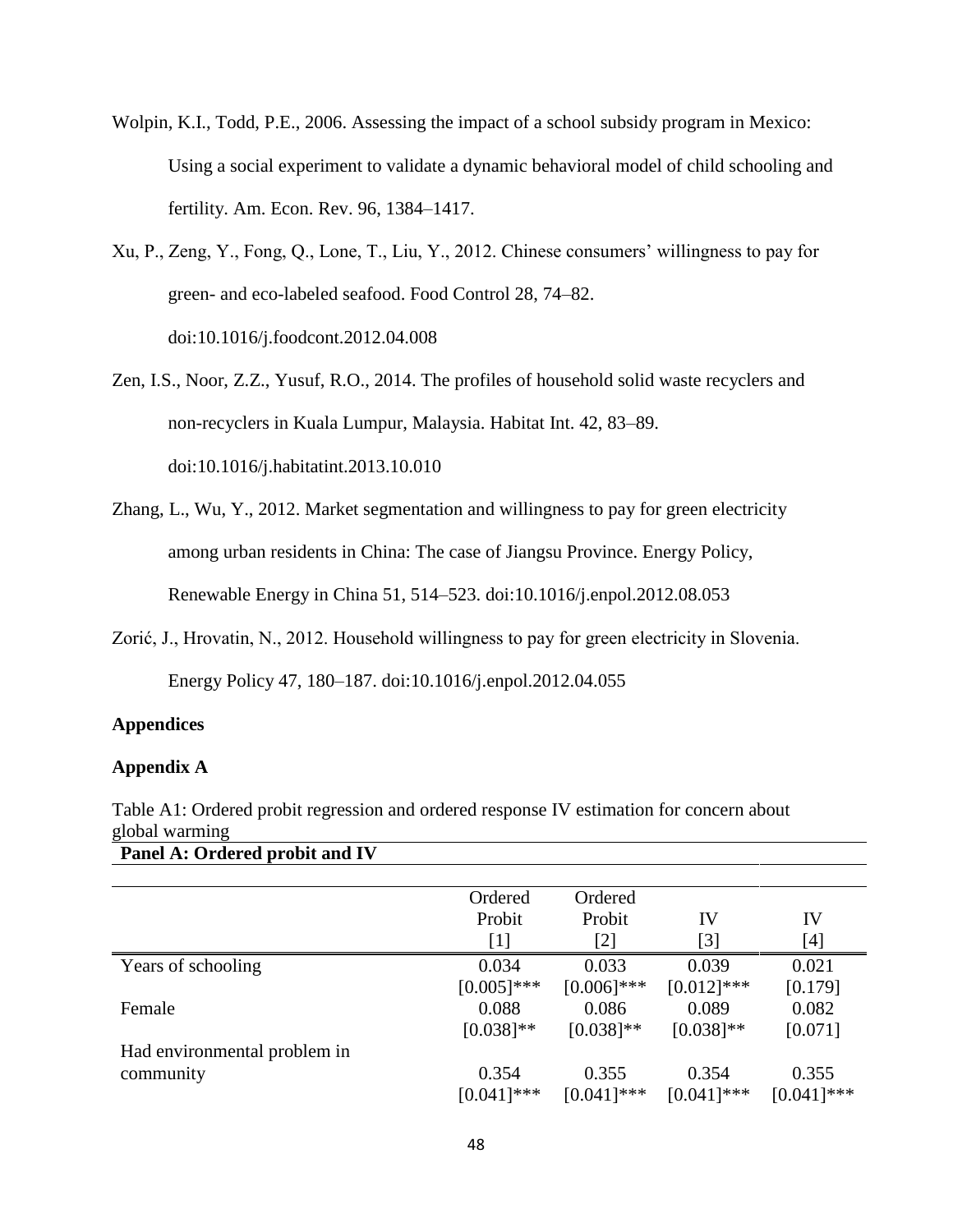| 0.558                                             | 0.56          | 0.557          | 0.56          |
|---------------------------------------------------|---------------|----------------|---------------|
| $[0.093]$ ***                                     | $[0.094]$ *** | $[0.094]$ ***  | $[0.094]$ *** |
| 0.204                                             | 0.204         | 0.187          | 0.232         |
| $[0.089]$ **                                      | $[0.089]$ **  | $[0.096]$ **   | [0.423]       |
| 0.003                                             | 0.003         | 0.003          | 0.003         |
| [0.003]                                           | [0.004]       | [0.003]        | [0.005]       |
| N <sub>O</sub>                                    | <b>YES</b>    | N <sub>O</sub> | <b>YES</b>    |
| <b>YES</b>                                        | <b>YES</b>    | <b>YES</b>     | <b>YES</b>    |
| 3900                                              | 3900          | 3900           | 3900          |
| $-3418$                                           | $-3416$       | $-13772$       | $-13688$      |
|                                                   |               |                |               |
| 198.37                                            | 201.19        | 1284.86        | 1452.4        |
| Panel B: Average Marginal Effects (IV with cohort | A great       | A fair         | Little/Not    |
|                                                   | deal          | amount         | at all        |
|                                                   | 0.008         | $-0.005$       | $-0.003$      |
|                                                   | [0.069]       | [0.044]        | [0.025]       |
|                                                   |               |                |               |

Felt that climate has changed compared to

Note: Standard errors are in parentheses. \*\*, \*\*\* Significant at the 5%, and 1% levels, respectively.

Table A2: Ordered probit regression and ordered response IV estimation for pro-environmental actions involving technical changes

| Panel A: Ordered probit                   | <b>Bags</b>   | <b>Bulbs</b>  | Appliances    | Styrofoam     |
|-------------------------------------------|---------------|---------------|---------------|---------------|
| Years of schooling                        | 0.059         | 0.054         | 0.058         | 0.035         |
|                                           | $[0.005]$ *** | $[0.005]$ *** | $[0.006]$ *** | $[0.005]$ *** |
| Female                                    | 0.323         | $-0.002$      | 0.106         | 0.099         |
|                                           | $[0.037]$ *** | [0.036]       | $[0.038]$ *** | $[0.037]$ *** |
| Had environmental problem in              |               |               |               |               |
| community                                 | 0.186         | 0.072         | 0.08          | 0.173         |
|                                           | $[0.041]$ *** | $[0.04]*$     | $[0.042]$ *   | $[0.04]$ ***  |
| Felt that climate has changed compared to |               |               |               |               |
| last year                                 | 0.219         | 0.151         | 0.245         | 0.092         |
|                                           | $[0.096]$ **  | $[0.093]$ *   | $[0.094]$ *** | [0.094]       |
| Heard about climate change                | 0.077         | 0.213         | 0.527         | $-0.046$      |
|                                           | [0.091]       | $[0.088]$ **  | $[0.088]$ *** | [0.088]       |
| Log(wage)                                 | $-0.001$      | 0.006         | 0.001         | 0.005         |
|                                           | [0.004]       | [0.004]       | [0.005]       | [0.004]       |
| Cohort dummies                            | <b>YES</b>    | <b>YES</b>    | <b>YES</b>    | <b>YES</b>    |
| Regional dummies                          | <b>YES</b>    | <b>YES</b>    | <b>YES</b>    | <b>YES</b>    |
| Observations                              | 3900          | 3900          | 3900          | 3900          |
| Log likelihood                            | $-3548$       | $-4050$       | $-3438$       | $-3701$       |
| LR chi $2(15)$                            | 369.59        | 260.31        | 279.83        | 164.34        |
| Panel B: IV                               | <b>Bags</b>   | <b>Bulbs</b>  | Appliances    | Styrofoam     |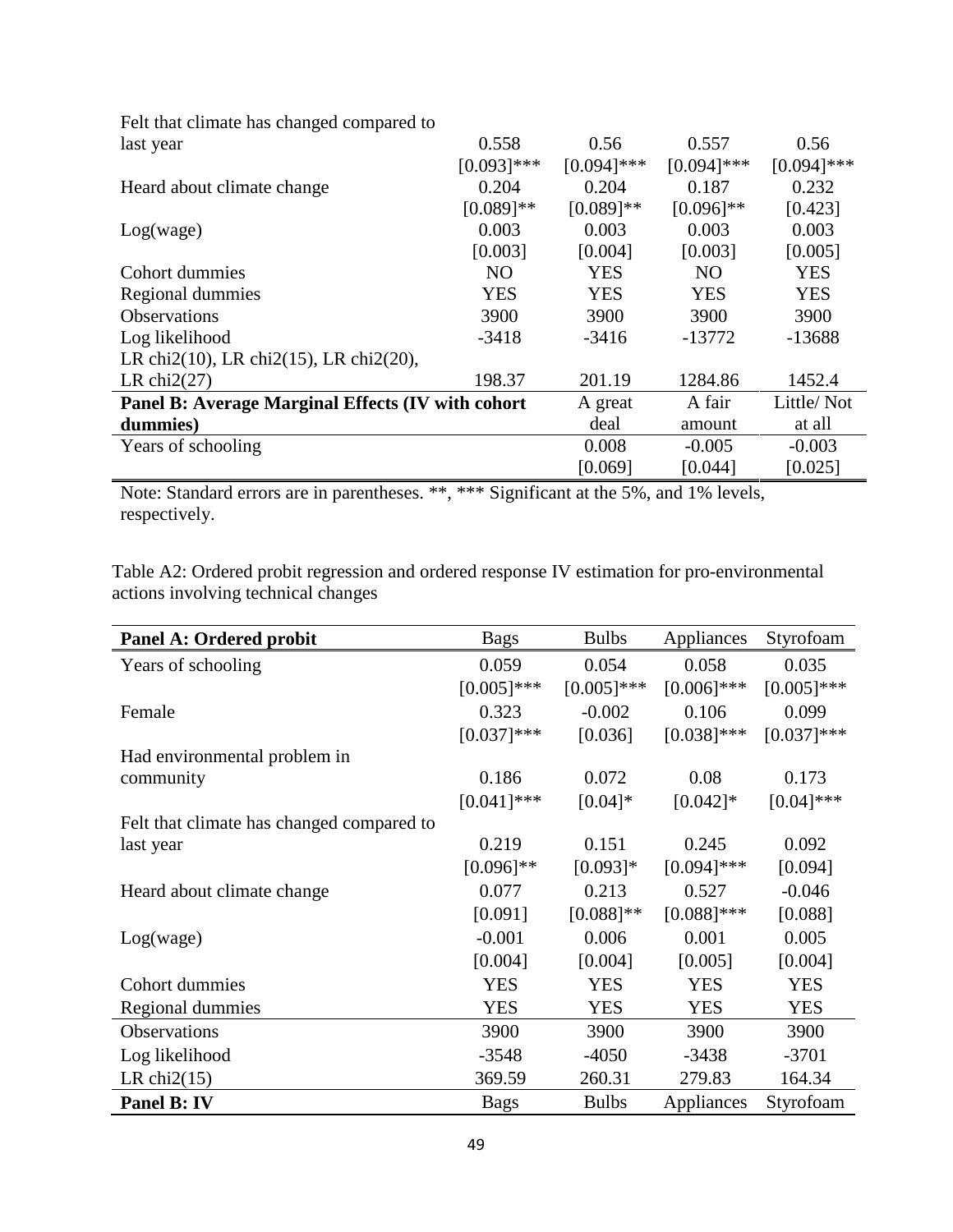| Years of schooling                         | 0.221         | 0.056         | 0.255         | 0.138         |
|--------------------------------------------|---------------|---------------|---------------|---------------|
|                                            | $[0.092]$ **  | $[0.013]$ *** | $[0.062]$ *** | [0.141]       |
| Female                                     | 0.318         | $-0.002$      | 0.142         | 0.126         |
|                                            | $[0.061]$ *** | [0.036]       | $[0.035]$ *** | $[0.046]$ *** |
| Had environmental problem in               |               |               |               |               |
| community                                  | 0.144         | 0.072         | 0.047         | 0.158         |
|                                            | $[0.066]$ **  | $[0.04]*$     | [0.046]       | $[0.055]$ *** |
| Felt that climate has changed compared to  |               |               |               |               |
| last year                                  | 0.17          | 0.147         | 0.159         | 0.082         |
|                                            | [0.11]        | [0.093]       | [0.114]       | [0.095]       |
| Heard about climate change                 | $-0.345$      | 0.206         | $-0.144$      | $-0.287$      |
|                                            | [0.287]       | $[0.095]$ **  | [0.339]       | [0.349]       |
| Log(wage)                                  | 0.002         | 0.006         | 0.004         | 0.006         |
|                                            | [0.004]       | [0.004]       | [0.004]       | [0.004]       |
| <b>Cohort dummies</b>                      | <b>YES</b>    | <b>YES</b>    | <b>YES</b>    | <b>YES</b>    |
| Regional dummies                           | <b>YES</b>    | <b>YES</b>    | <b>YES</b>    | <b>YES</b>    |
| Observations                               | 3900          | 3900          | 3900          | 3900          |
| Log likelihood                             | $-13819$      | $-14322$      | $-13708$      | $-13982$      |
| LR chi $2(30)$                             | 1495.18       | 1430.91       | 1406.92       | 1399.41       |
| <b>Average marginal effects: Regularly</b> |               |               |               |               |
| Years of schooling                         | 0.05          | 0.021         | 0.077         | 0.037         |
|                                            | $[0.025]$ **  | $[0.004]$ *** | $[0.012]$ *** | [0.038]       |
| <b>Average marginal effects: Sometimes</b> |               |               |               |               |
| Years of schooling                         | 0.018         | $-0.004$      | $-0.014$      | 0.002         |
|                                            | $[0.002]$ *** | $[0.001]$ *** | [0.015]       | [0.004]       |
| <b>Average marginal effects: Never</b>     |               |               |               |               |
| Years of schooling                         | $-0.067$      | $-0.016$      | $-0.063$      | $-0.039$      |
|                                            | $[0.024]$ *** | $[0.004]$ *** | $[0.027]**$   | [0.042]       |

Note: Standard errors are in parentheses. \*, \*\*, \*\*\* Significant at the 10%, 5%, and 1% levels, respectively.

Table A3: Ordered probit regression and ordered response IV estimation for pro-environmental actions involving saving behaviours

|                                |               |              |              | Water        |
|--------------------------------|---------------|--------------|--------------|--------------|
| <b>Panel A: Ordered probit</b> | Unplug        | Light off    | Water off    | saving       |
| Years of schooling             | 0.016         | 0.013        | 0.01         | $-0.012$     |
|                                | $[0.006]$ *** | $[0.007]$ *  | $[0.006]$ *  | $[0.006]$ ** |
| Female                         | 0.12          | 0.092        | 0.117        | 0.074        |
|                                | $[0.042]$ *** | $[0.046]$ ** | $[0.04]$ *** | $[0.038]$ ** |
| Had environmental problem in   |               |              |              |              |
| community                      | 0.093         | 0.083        | 0.051        | 0.09         |
|                                | $[0.045]$ **  | $[0.05]$ *   | [0.043]      | $[0.042]$ ** |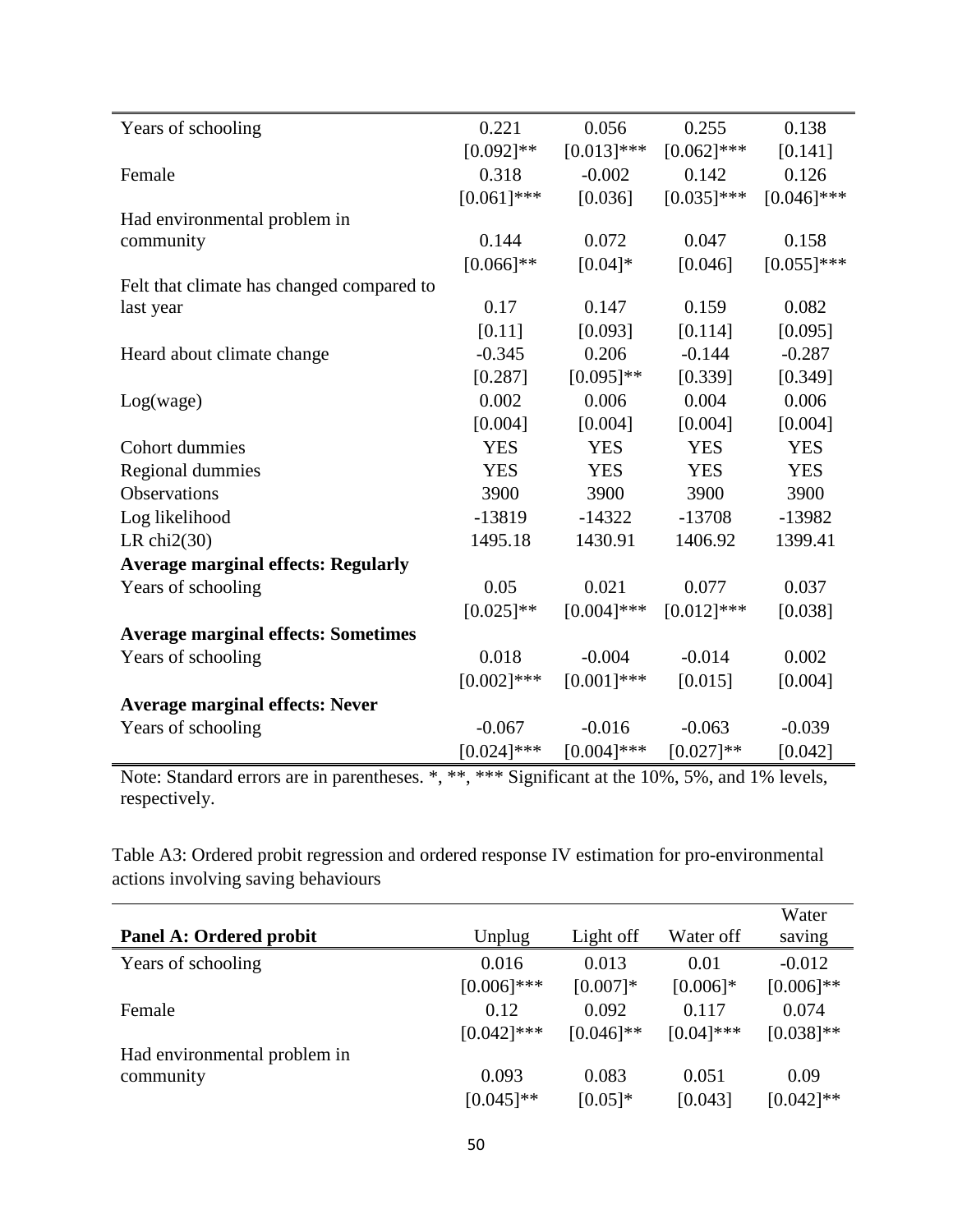| Felt that climate has changed compared to  |               |               |               |               |
|--------------------------------------------|---------------|---------------|---------------|---------------|
| last year                                  | 0.122         | $-0.025$      | 0.233         | 0.111         |
|                                            | [0.103]       | [0.119]       | $[0.097]$ **  | $[0.096]$ **  |
| Heard about climate change                 | 0.399         | 0.335         | 0.145         | 0.204         |
|                                            | $[0.095]$ *** | $[0.102]$ *** | [0.094]       | $[0.091]$ **  |
| Log(wage)                                  | 0.012         | 0.007         | 0.001         | 0.005         |
|                                            | $[0.005]$ *** | [0.005]       | [0.005]       | [0.004]       |
| Cohort dummies                             | <b>YES</b>    | <b>YES</b>    | <b>YES</b>    | <b>YES</b>    |
| Regional dummies                           | <b>YES</b>    | <b>YES</b>    | <b>YES</b>    | <b>YES</b>    |
| Observations                               | 3900          | 3900          | 3900          | 3900          |
| Log likelihood                             | $-2606$       | $-1989$       | $-3158$       | $-3500$       |
| LR chi $2(15)$                             | 73.17         | 76.34         | 78.54         | 68.62         |
|                                            |               |               |               | Water         |
| Panel B: IV                                | Unplug        | Light off     | Water off     | saving        |
| Years of schooling                         | 0.081         | 0.175         | 0.111         | 0.204         |
|                                            | [0.181]       | [0.135]       | [0.158]       | $[0.083]$ *** |
| Female                                     | 0.138         | 0.13          | 0.143         | 0.12          |
|                                            | $[0.059]$ **  | $[0.045]$ *** | $[0.048]$ *** | $[0.036]$ *** |
| Had environmental problem in               |               |               |               |               |
| community                                  | 0.088         | 0.063         | 0.044         | 0.054         |
|                                            | $[0.049]*$    | [0.056]       | [0.046]       | [0.047]       |
| Felt that climate has changed compared to  |               |               |               |               |
| last year                                  | 0.116         | $-0.028$      | 0.215         | 0.068         |
|                                            | [0.105]       | [0.109]       | $[0.109]$ **  | [0.096]       |
| Heard about climate change                 | 0.235         | $-0.016$      | $-0.102$      | $-0.359$      |
|                                            | [0.495]       | [0.473]       | [0.415]       | [0.257]       |
| Log(wage)                                  | 0.013         | 0.008         | 0.002         | 0.006         |
|                                            | $[0.005]$ *** | $[0.005]*$    | [0.005]       | [0.004]       |
| Cohort dummies                             | <b>YES</b>    | <b>YES</b>    | <b>YES</b>    | <b>YES</b>    |
| Regional dummies                           | <b>YES</b>    | <b>YES</b>    | <b>YES</b>    | <b>YES</b>    |
| Observations                               | 3900          | 3900          | 3900          | 3900          |
| Log likelihood                             | $-12878$      | $-12260$      | $-13430$      | $-13770$      |
| LR chi $2(30)$                             | 1374.11       | 1379.47       | 1381.85       | 1353.65       |
| <b>Average marginal effects: Regularly</b> |               |               |               |               |
| Years of schooling                         | 0.027         | 0.05          | 0.039         | 0.067         |
|                                            | [0.059]       | [0.042]       | [0.051]       | $[0.02]$ ***  |
| <b>Average marginal effects: Sometimes</b> |               |               |               |               |
| Years of schooling                         | $-0.023$      | $-0.036$      | $-0.021$      | $-0.016$      |
|                                            | [0.046]       | $[0.012]$ *** | [0.017]       | [0.012]       |
| <b>Average marginal effects: Never</b>     |               |               |               |               |
| Years of schooling                         | $-0.004$      | $-0.013$      | $-0.018$      | $-0.051$      |
|                                            | [0.014]       | [0.03]        | [0.034]       | $[0.032]*$    |

Note: Standard errors are in parentheses. \*, \*\*, \*\*\* Significant at the 10%, 5%, and 1% levels,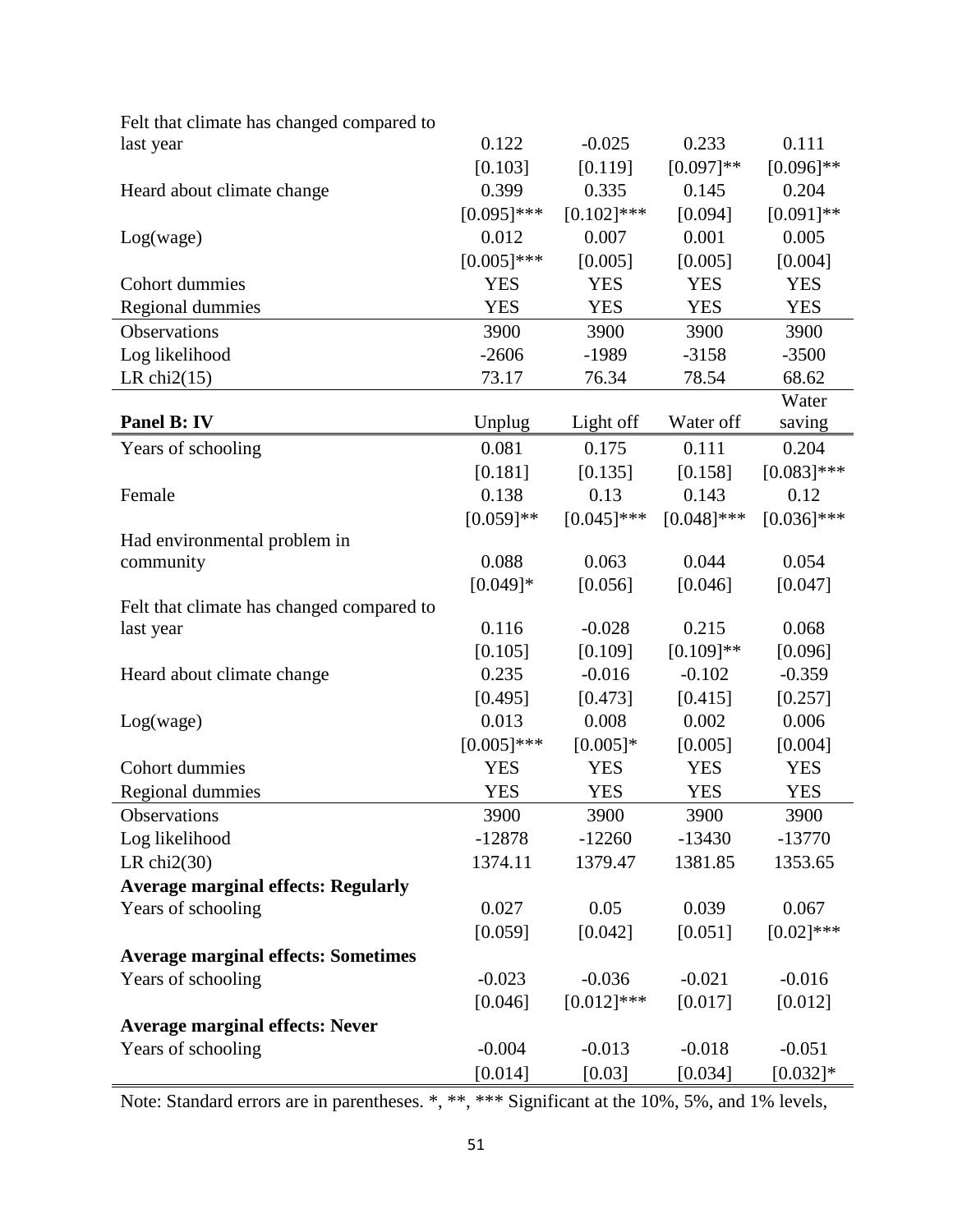respectively.

Table A4: Probit regression and IV estimation for willingness to pay for environmental tax

|                                           | Willingness to pay |            |
|-------------------------------------------|--------------------|------------|
|                                           | for tax            |            |
|                                           | Probit             | IV         |
| Normalised teachers                       |                    |            |
|                                           |                    |            |
| Years of schooling                        | 0.009              | $-0.132$   |
|                                           | [0.007]            | [0.131]    |
| Female                                    | $-0.065$           | $-0.069$   |
|                                           | [0.046]            | [0.044]    |
| Had environmental problem in community    | $-0.016$           | $-0.041$   |
|                                           | [0.049]            | [0.05]     |
| Had been damaged by natural/environmental |                    |            |
| disasters                                 | $-0.162$           | $-0.111$   |
|                                           | $[0.081]$ **       | [0.102]    |
| Log(wage)                                 | $-0.003$           | 0.003      |
|                                           | [0.007]            | [0.008]    |
| Cohort dummies                            | <b>YES</b>         | <b>YES</b> |
| Regional dummies                          | <b>YES</b>         | <b>YES</b> |
| <b>Average Marginal Effect: Agree</b>     |                    |            |
| Years of schooling                        |                    | $-0.037$   |
|                                           |                    | [0.038]    |
| <b>Observations</b>                       | 3900               | 3900       |
| Log likelihood                            | $-1924$            | $-12308$   |
| LR chi $2(14)$ , LR chi $2(28)$           | 52.04              | 1357.81    |

Note: Standard errors are in parentheses. \*\*, \*\*\* Significant at the 5% and 1% levels, respectively.

# **Appendix B**

Table B1: Ordered probit regression and ordered response IV estimation for pro-environmental actions involving technical changes with no potentially endogenous controls L,

| <b>Panel A: Ordered probit</b> | Bags          | <b>Bulbs</b>  | Appliances    | Styrofoam     |
|--------------------------------|---------------|---------------|---------------|---------------|
| Years of schooling             | 0.06          | 0.056         | 0.063         | 0.035         |
|                                | $[0.005]$ *** | $[0.005]$ *** | $[0.006]$ *** | $[0.005]$ *** |
| Female                         | 0.315         | $-0.006$      | 0.094         | 0.095         |
|                                | $[0.037]$ *** | [0.036]       | $[0.038]$ *** | $[0.036]$ *** |
| Cohort dummies                 | <b>YES</b>    | YES           | YES           | <b>YES</b>    |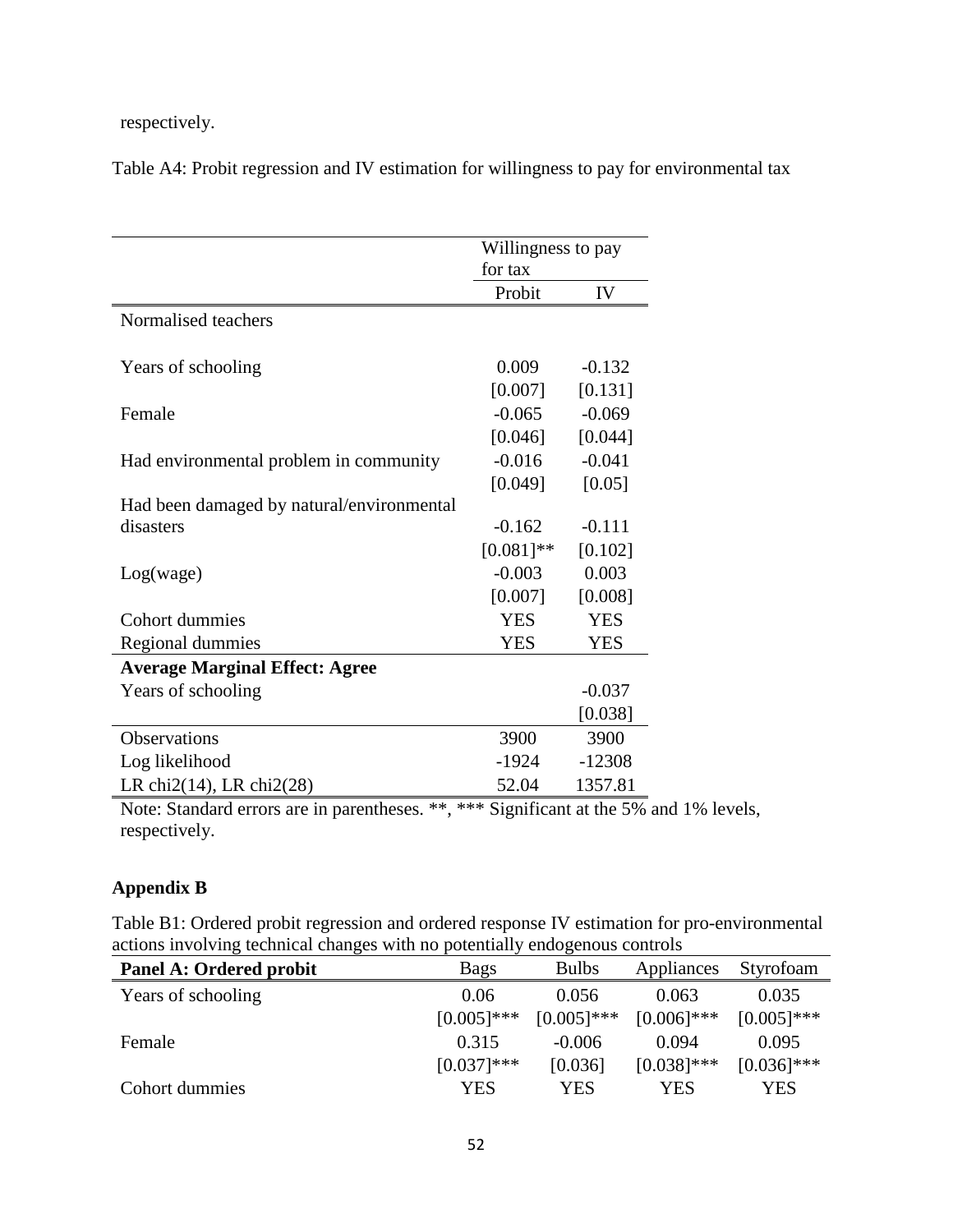| Regional dummies                    | <b>YES</b>    | <b>YES</b>    | <b>YES</b>    | <b>YES</b>   |
|-------------------------------------|---------------|---------------|---------------|--------------|
| Observations                        | 3900          | 3900          | 3900          | 3900         |
| Log likelihood                      | $-3563$       | $-4058$       | $-3463$       | $-3721$      |
| LR $chi2(11)$                       | 341.03        | 245.43        | 229.9         | 143.1        |
| Panel B: IV                         | <b>Bags</b>   | <b>Bulbs</b>  | Appliances    | Styrofoam    |
| Years of schooling                  | 0.206         | 0.269         | 0.254         | 0.115        |
|                                     | $[0.093]$ **  | $[0.037]$ *** | $[0.056]$ *** | [0.133]      |
| Female                              | 0.323         | 0.082         | 0.142         | 0.121        |
|                                     | $[0.048]$ *** | $[0.039]$ **  | $[0.035]$ *** | $[0.052]$ ** |
| Cohort dummies                      | <b>YES</b>    | <b>YES</b>    | <b>YES</b>    | <b>YES</b>   |
| Regional dummies                    | <b>YES</b>    | <b>YES</b>    | <b>YES</b>    | <b>YES</b>   |
| Observations                        | 3900          | 3900          | 3900          | 3900         |
| Log likelihood                      | $-13875$      | $-14367$      | $-13774$      | $-14033$     |
| LR chi $2(22)$                      | 1384.73       | 1341.08       | 1275.71       | 1296.27      |
| Average marginal effects: Regularly |               |               |               |              |
| Years of schooling                  | 0.046         | 0.077         | 0.077         | 0.032        |
|                                     | $[0.025]$ *   | $[0.007]***$  | $[0.011]$ *** | [0.036]      |
| Average marginal effects: Sometimes |               |               |               |              |
| Years of schooling                  | 0.018         | 0.001         | $-0.015$      | 0.001        |
|                                     | $[0.001]***$  | [0.003]       | [0.013]       | [0.003]      |
| Average marginal effects: Never     |               |               |               |              |
| Years of schooling                  | $-0.064$      | $-0.078$      | $-0.062$      | $-0.033$     |
|                                     | $[0.024]$ *** | $[0.01]$ ***  | $[0.024]$ *** | [0.039]      |

Note: Standard errors are in parentheses. \*, \*\*, \*\*\* Significant at the 10%, 5%, and 1% levels, respectively.

Table B2: Ordered probit regression and ordered response IV estimation for pro-environmental actions involving saving behaviours with no potentially endogenous controls

|                                |               |              |              | Water       |
|--------------------------------|---------------|--------------|--------------|-------------|
| <b>Panel A: Ordered probit</b> | Unplug        | Light off    | Water off    | saving      |
| Years of schooling             | 0.019         | 0.017        | 0.012        | $-0.01$     |
|                                | $[0.006]$ *** | $[0.007]***$ | $[0.006]$ ** | $[0.006]$ * |
| Female                         | 0.113         | 0.086        | 0.113        | 0.069       |
|                                | $[0.041]$ *** | $[0.046]$ *  | $[0.04]$ *** | $[0.038]$ * |
| Cohort dummies                 | <b>YES</b>    | <b>YES</b>   | <b>YES</b>   | YES         |
| Regional dummies               | <b>YES</b>    | <b>YES</b>   | <b>YES</b>   | <b>YES</b>  |
| <b>Observations</b>            | 3900          | 3900         | 3900         | 3900        |
| Log likelihood                 | $-2621.75$    | $-2000.47$   | $-3163.62$   | $-3507.05$  |
| LR chi $2(11)$                 | 42.08         | 52.55        | 68.11        | 55.41       |
|                                |               |              |              | Water       |
| <b>Panel B: IV</b>             | Unplug        | Light off    | Water off    | saving      |
| Years of schooling             | 0.091         | 0.172        | 0.11         | 0.194       |
|                                | [0.157]       | [0.121]      | [0.141]      | $[0.079]**$ |